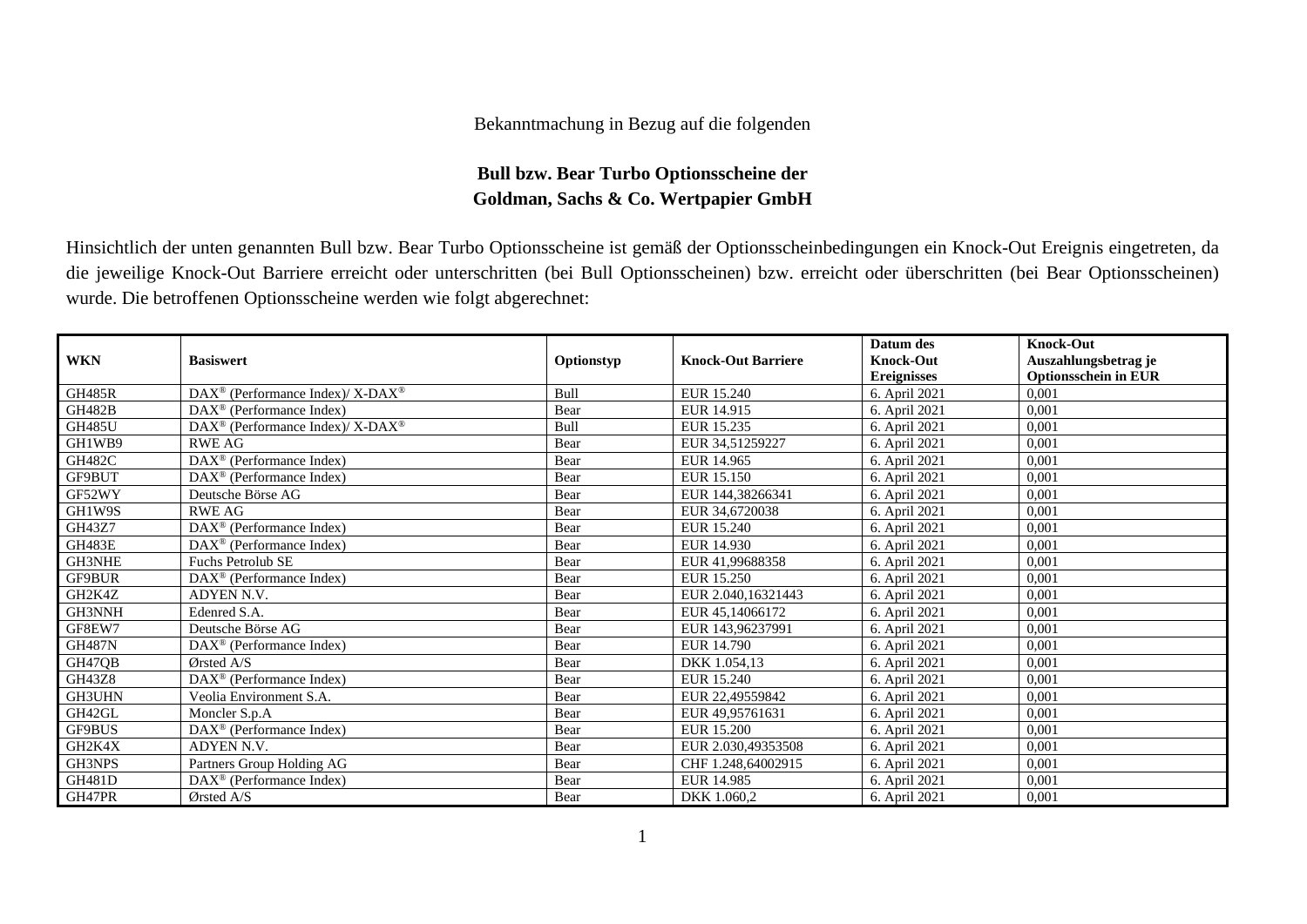|                                                  |                                                         |            |                           | Datum des          | <b>Knock-Out</b>            |
|--------------------------------------------------|---------------------------------------------------------|------------|---------------------------|--------------------|-----------------------------|
| <b>WKN</b>                                       | <b>Basiswert</b>                                        | Optionstyp | <b>Knock-Out Barriere</b> | <b>Knock-Out</b>   | Auszahlungsbetrag je        |
|                                                  |                                                         |            |                           | <b>Ereignisses</b> | <b>Optionsschein in EUR</b> |
| GH43ZM                                           | $\text{DAX}^{\textcircled{p}}$ (Performance Index)      | Bear       | EUR 15.210                | 6. April 2021      | 0,001                       |
| GH45EL                                           | Compass Group Plc                                       | Bear       | GBP 15,20376094           | 6. April 2021      | 0,001                       |
| GH2K4U                                           | ADYEN N.V.                                              | Bear       | EUR 2.011,08461029        | 6. April 2021      | 0,001                       |
| <b>GH348M</b>                                    | Amundi SA                                               | Bear       | EUR 71,28949111           | 6. April 2021      | 0,001                       |
| GH1WBH                                           | <b>Beiersdorf AG</b>                                    | Bear       | EUR 90,60853939           | 6. April 2021      | 0,001                       |
| <b>GH482F</b>                                    | DAX <sup>®</sup> (Performance Index)                    | Bear       | EUR 14.935                | 6. April 2021      | 0,001                       |
| GH43ZN                                           | $\text{DAX}^{\textcircled{n}}$ (Performance Index)      | Bear       | EUR 15.210                | 6. April 2021      | 0,001                       |
| GH47P2                                           | Ørsted A/S                                              | Bear       | DKK 1.048,06              | 6. April 2021      | 0,001                       |
| GH483H                                           | DAX <sup>®</sup> (Performance Index)                    | Bear       | EUR 15.005                | 6. April 2021      | 0,001                       |
| GH2K4W                                           | ADYEN N.V.                                              | Bear       | EUR 2.020,78410369        | 6. April 2021      | 0,001                       |
| GH43Z1                                           | DAX <sup>®</sup> (Performance Index)                    | Bear       | EUR 15.270                | 6. April 2021      | 0,001                       |
| <b>GH1ZZX</b>                                    | Bechtle AG                                              | Bear       | EUR 164,95912054          | 6. April 2021      | 0,001                       |
| GH39VJ                                           | Iberdrola S.A.                                          | Bear       | EUR 11,16774807           | 6. April 2021      | 0,001                       |
| <b>GH483J</b>                                    | DAX <sup>®</sup> (Performance Index)                    | Bear       | <b>EUR 14.885</b>         | 6. April 2021      | 0,001                       |
| $\mathcal{G}\mathcal{H}0\mathcal{G}\mathcal{F}0$ | Infineon Technologies AG                                | Bear       | EUR 37,16149449           | 6. April 2021      | 0,001                       |
| GH43Z2                                           | DAX <sup>®</sup> (Performance Index)                    | Bear       | EUR 15.260                | 6. April 2021      | 0,001                       |
| GH39V5                                           | Iberdrola S.A.                                          | Bear       | EUR 11,07792702           | 6. April 2021      | 0,001                       |
| GH1ZZ8                                           | Bechtle AG                                              | Bear       | EUR 164,16709499          | 6. April 2021      | 0,001                       |
| GH4811                                           | DAX <sup>®</sup> (Performance Index)                    | Bull       | EUR 15.305                | 6. April 2021      | 0,001                       |
| GH43Z3                                           | DAX <sup>®</sup> (Performance Index)                    | Bear       | EUR 15.260                | 6. April 2021      | 0,001                       |
| GH39V6                                           | Iberdrola S.A.                                          | Bear       | EUR 11,25756909           | 6. April 2021      | 0,001                       |
| GH4812                                           | $\overline{\text{DAX}^{\otimes}}$ (Performance Index)   | Bull       | EUR 15.255                | 6. April 2021      | 0,001                       |
| GH43YW                                           | $\text{DAX}^{\textcircled{p}}$ (Performance Index)      | Bear       | <b>EUR 15.280</b>         | 6. April 2021      | 0,001                       |
| GH43ZB                                           | DAX <sup>®</sup> (Performance Index)                    | Bear       | EUR 15.240                | 6. April 2021      | 0,001                       |
| GH4835                                           | $\overline{\text{DAX}^{\otimes}}$ (Performance Index)   | Bull       | EUR 15.265                | 6. April 2021      | 0,001                       |
| GH36KT                                           | Daimler AG                                              | Bear       | EUR 75,95445268           | 6. April 2021      | 0,001                       |
| GH43ZC                                           | DAX <sup>®</sup> (Performance Index)                    | Bear       | EUR 15.230                | 6. April 2021      | 0,001                       |
| <b>GH482X</b>                                    | $\text{DAX}^{\textcircled{p}}$ (Performance Index)      | Bull       | EUR 15.250                | 6. April 2021      | 0,001                       |
| GH3NM9                                           | Safran S.A.                                             | Bear       | EUR 120,95419073          | 6. April 2021      | 0,001                       |
| GH3A7M                                           | Capgemini SE                                            | Bear       | EUR 149,90604814          | 6. April 2021      | 0,001                       |
| GH43ZD                                           | $\overline{\text{DAX}}^{\textcirc}$ (Performance Index) | Bear       | EUR 15.230                | 6. April 2021      | 0,001                       |
| GH39WN                                           | Dassault Systemes S.A.                                  | Bear       | EUR 189,45974439          | 6. April 2021      | 0,001                       |
| <b>GH484E</b>                                    | DAX <sup>®</sup> (Performance Index)                    | Bull       | <b>EUR 15.285</b>         | 6. April 2021      | 0,001                       |
| GH47TU                                           | Nordex SE                                               | Bear       | <b>EUR 28,64</b>          | 6. April 2021      | 0,001                       |
| GH3NHW                                           | Ubisoft Entertainment S.A.                              | Bear       | EUR 65,93380177           | 6. April 2021      | 0,001                       |
| GH47QW                                           | Hugo Boss AG                                            | Bear       | <b>EUR 34,38</b>          | 6. April 2021      | 0,001                       |
| GH43ZE                                           | DAX <sup>®</sup> (Performance Index)                    | Bear       | EUR 15.230                | 6. April 2021      | 0,001                       |
| GH45BD                                           | Ceconomy AG                                             | Bear       | EUR 5,1670652             | 6. April 2021      | 0,001                       |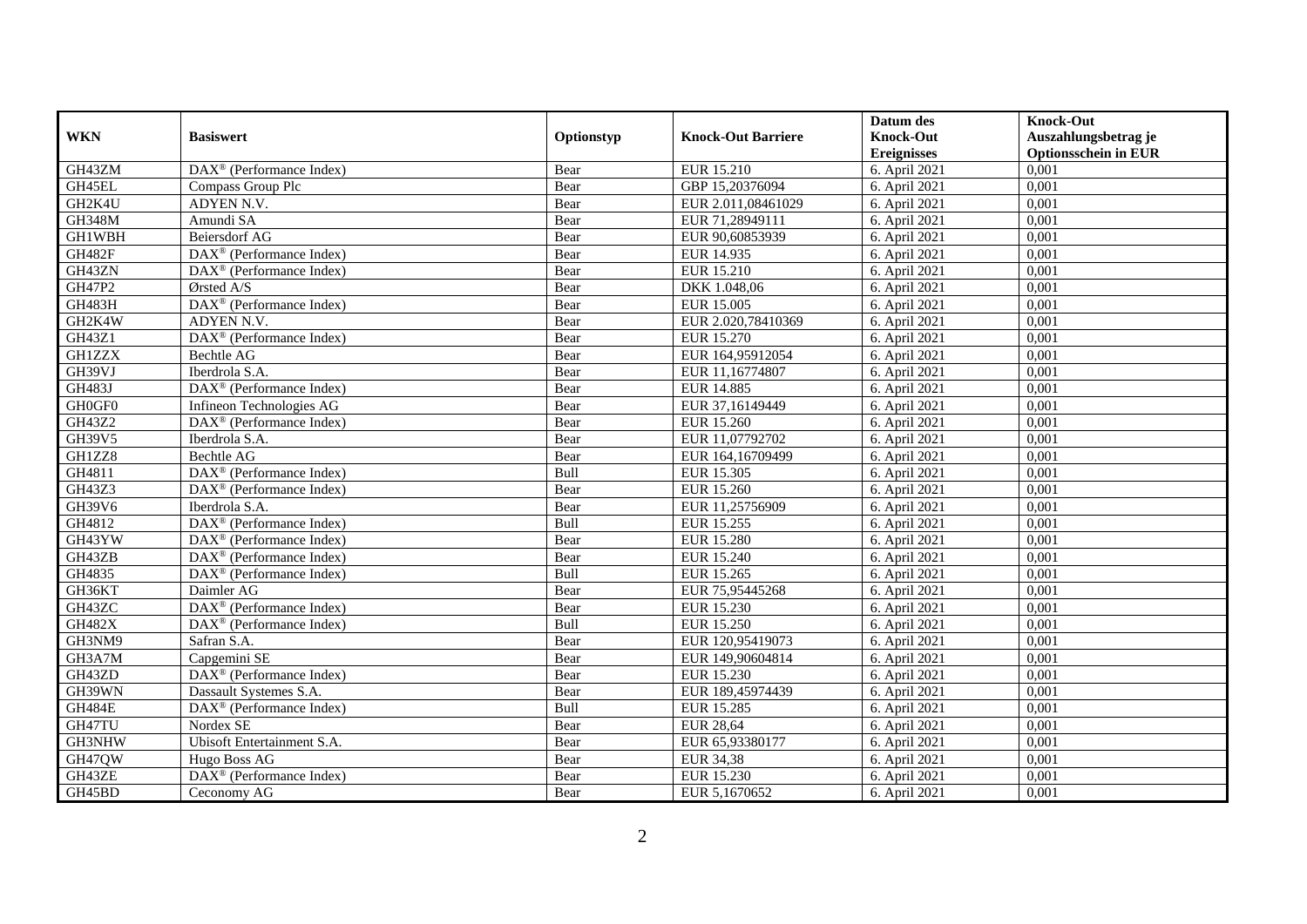|               |                                         |            |                           | Datum des          | <b>Knock-Out</b>            |
|---------------|-----------------------------------------|------------|---------------------------|--------------------|-----------------------------|
| <b>WKN</b>    | <b>Basiswert</b>                        | Optionstyp | <b>Knock-Out Barriere</b> | <b>Knock-Out</b>   | Auszahlungsbetrag je        |
|               |                                         |            |                           | <b>Ereignisses</b> | <b>Optionsschein in EUR</b> |
| GH2PEZ        | <b>SAP SE</b>                           | Bear       | EUR 108,37369479          | 6. April 2021      | 0,001                       |
| GH47VX        | Nordex SE                               | Bear       | <b>EUR 28,77</b>          | 6. April 2021      | 0,001                       |
| GH483F        | $DAX^{\circledR}$ (Performance Index)   | Bear       | EUR 14.945                | 6. April 2021      | 0,001                       |
| GH47QX        | Hugo Boss AG                            | Bear       | EUR 34,02                 | 6. April 2021      | 0,001                       |
| GH43ZH        | DAX <sup>®</sup> (Performance Index)    | Bear       | EUR 15.220                | 6. April 2021      | 0,001                       |
| GH27MN        | Delivery Hero AG                        | Bear       | EUR 116,24131448          | 6. April 2021      | 0,001                       |
| <b>GH2SUN</b> | Akzo Nobel N.V.                         | Bear       | EUR 97,50195888           | 6. April 2021      | 0,001                       |
| GH2PGB        | <b>SAP SE</b>                           | Bear       | EUR 109,40933425          | 6. April 2021      | 0,001                       |
| GH391G        | Carl-Zeiss Meditec AG                   | Bear       | EUR 131,92370642          | 6. April 2021      | 0,001                       |
| GH47TP        | Nordex SE                               | Bear       | <b>EUR 28,5</b>           | 6. April 2021      | 0,001                       |
| GH47QT        | Hugo Boss AG                            | Bear       | <b>EUR 34,2</b>           | 6. April 2021      | 0,001                       |
| GH47Z3        | adidas AG                               | Bear       | EUR 275,77                | 6. April 2021      | 0,001                       |
| GH3KWY        | Lanxess AG                              | Bear       | EUR 64,88530153           | 6. April 2021      | 0,001                       |
| GH43ZJ        | DAX <sup>®</sup> (Performance Index)    | Bear       | EUR 15.210                | 6. April 2021      | 0,001                       |
| GH3H62        | Randstad Holding N.V.                   | Bear       | EUR 61,06321291           | 6. April 2021      | 0,001                       |
| GH2PH1        | <b>SAP SE</b>                           | Bear       | EUR 107,85587503          | 6. April 2021      | 0,001                       |
| GH47TQ        | Nordex SE                               | Bear       | <b>EUR 28,91</b>          | 6. April 2021      | 0,001                       |
| GH391J        | Carl-Zeiss Meditec AG                   | Bear       | EUR 132,59094342          | 6. April 2021      | 0,001                       |
| GH47P1        | $\overline{A^{SM}}$ International N.V.  | Bear       | EUR 260,91                | 6. April 2021      | 0,001                       |
| GH47QU        | Hugo Boss AG                            | Bear       | <b>EUR 34,56</b>          | 6. April 2021      | 0,001                       |
| GH3RRH        | ThyssenKrupp AG                         | Bear       | EUR 11,80829996           | 6. April 2021      | 0,001                       |
| GH47YU        | adidas AG                               | Bear       | EUR 271,78                | 6. April 2021      | 0,001                       |
| GH43YX        | DAX <sup>®</sup> (Performance Index)    | Bear       | <b>EUR 15.280</b>         | 6. April 2021      | 0,001                       |
| GH2PGG        | <b>SAP SE</b>                           | Bear       | EUR 107,3380553           | 6. April 2021      | 0,001                       |
| GH47TL        | Nordex SE                               | Bear       | EUR 28,09                 | 6. April 2021      | 0.001                       |
| GH2USB        | LVMH Moët Hennessy Louis Vuitton SE     | Bear       | EUR 577,61718742          | 6. April 2021      | 0,001                       |
| GH47QS        | Hugo Boss AG                            | Bear       | <b>EUR 33,84</b>          | 6. April 2021      | 0,001                       |
| <b>GH47R3</b> | A <sup>SM</sup> International N.V.      | Bear       | EUR 255,38                | 6. April 2021      | 0,001                       |
| GH43YY        | DAX <sup>®</sup> (Performance Index)    | Bear       | <b>EUR 15.280</b>         | 6. April 2021      | 0,001                       |
| GH3NKW        | Banco Bilbao Vizcaya Argentaria S.A.    | Bear       | EUR 4,53279562            | 6. April 2021      | 0,001                       |
| GH2PG4        | <b>SAP SE</b>                           | Bear       | EUR 108,8915145           | 6. April 2021      | 0,001                       |
| GH2USA        | LVMH Moët Hennessy Louis Vuitton SE     | Bear       | EUR 580,28838782          | 6. April 2021      | 0,001                       |
| GH3UUQ        | $K+SAG$                                 | Bear       | EUR 8,71938175            | 6. April 2021      | 0,001                       |
| GH47QZ        | A <sup>SM</sup> International N.V.      | Bear       | EUR 258,15                | 6. April 2021      | 0,001                       |
| GH3X5G        | Grifols SA                              | Bull       | EUR 22,12307748           | 6. April 2021      | 0,001                       |
| GH1GJH        | Aalberts Industries N.V.                | Bear       | EUR 44,30701778           | 6. April 2021      | 0,001                       |
| GF9X8Y        | Nordex SE                               | Bear       | EUR 28,25814917           | 6. April 2021      | 0,001                       |
| GH43YZ        | $DAX^{\circledast}$ (Performance Index) | Bear       | EUR 15.270                | 6. April 2021      | 0,001                       |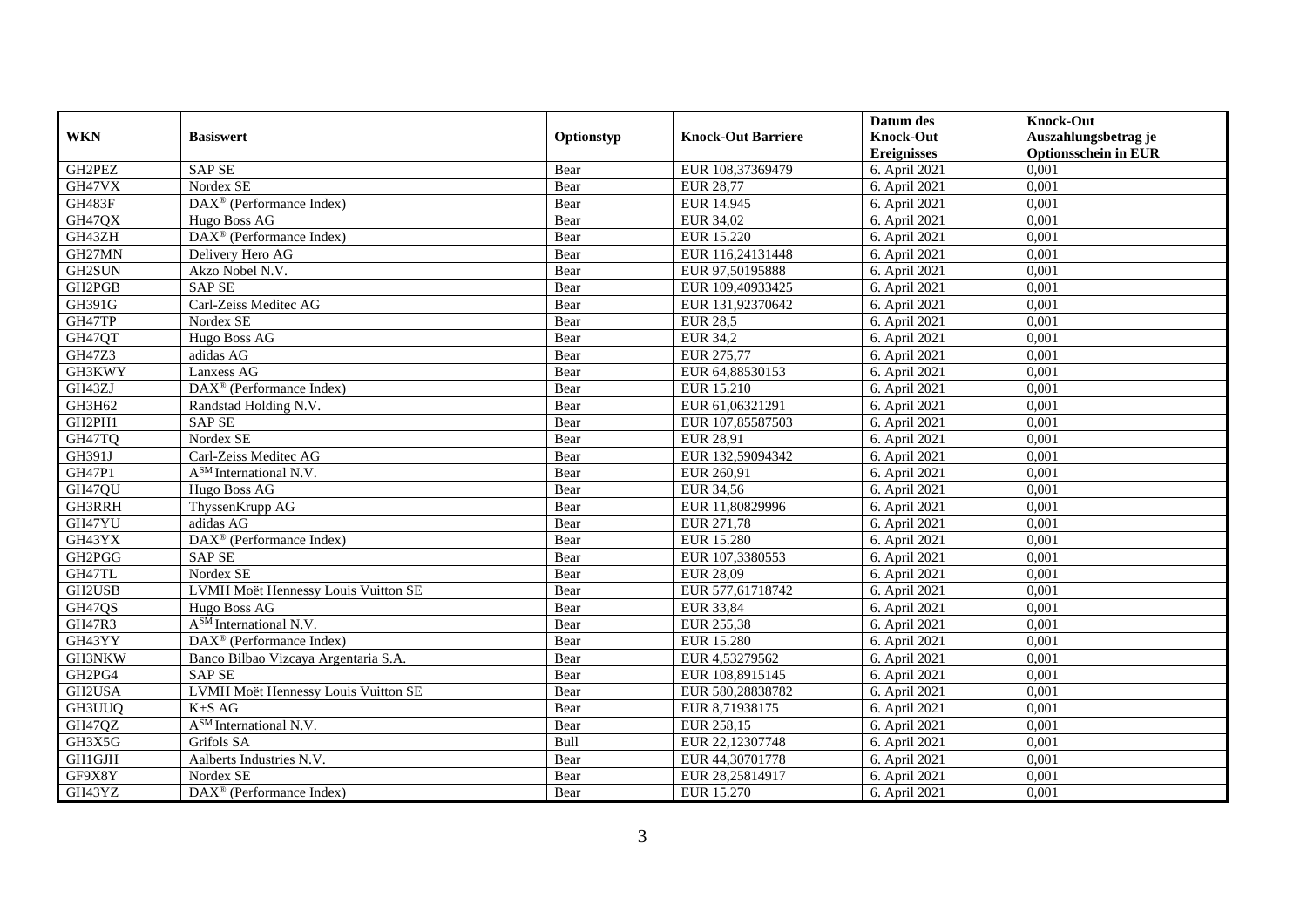|               |                                                       |            |                           | Datum des          | <b>Knock-Out</b>            |
|---------------|-------------------------------------------------------|------------|---------------------------|--------------------|-----------------------------|
| <b>WKN</b>    | <b>Basiswert</b>                                      | Optionstyp | <b>Knock-Out Barriere</b> | <b>Knock-Out</b>   | Auszahlungsbetrag je        |
|               |                                                       |            |                           | <b>Ereignisses</b> | <b>Optionsschein in EUR</b> |
| GH3UHW        | Sonova Holding AG                                     | Bear       | CHF 258,54658909          | 6. April 2021      | 0,001                       |
| GH47ZB        | adidas AG                                             | Bear       | EUR 274,44                | 6. April 2021      | 0,001                       |
| GH3UUX        | $K+SAG$                                               | Bear       | EUR 8,67947612            | 6. April 2021      | 0,001                       |
| GH47TM        | Nordex SE                                             | Bear       | EUR 29,05                 | 6. April 2021      | 0,001                       |
| GH1E0D        | Aalberts Industries N.V.                              | Bear       | EUR 43,9732709            | 6. April 2021      | 0,001                       |
| GH0J26        | ASML Holding N.V.                                     | Bear       | EUR 540,36987637          | 6. April 2021      | 0,001                       |
| GH43Z0        | DAX <sup>®</sup> (Performance Index)                  | Bear       | EUR 15.270                | 6. April 2021      | 0,001                       |
| GH47XU        | adidas AG                                             | Bear       | EUR 273,11                | 6. April 2021      | 0,001                       |
| GH42FJ        | Sika AG                                               | Bear       | CHF 275,72274292          | 6. April 2021      | 0,001                       |
| GH3A6W        | Swiss Life Holding AG                                 | Bear       | CHF 474,08953094          | 6. April 2021      | 0,001                       |
| GH43Z9        | DAX <sup>®</sup> (Performance Index)                  | Bear       | EUR 15.240                | 6. April 2021      | 0,001                       |
| GH3UVC        | $K+SAG$                                               | Bear       | EUR 8,75928739            | 6. April 2021      | 0,001                       |
| GH3X5K        | Grifols SA                                            | Bull       | EUR 21,74268067           | 6. April 2021      | 0,001                       |
| GF6HCR        | <b>Straumann Holding AG</b>                           | Bear       | CHF 1.237,79045787        | 6. April 2021      | 0,001                       |
| GH43ZA        | DAX <sup>®</sup> (Performance Index)                  | Bear       | EUR 15.240                | 6. April 2021      | 0,001                       |
| GF3Q8W        | Temenos Group AG                                      | Bear       | CHF 143,12439901          | 6. April 2021      | 0,001                       |
| GH3GUN        | Volkswagen AG                                         | Bear       | EUR 242,07457488          | 6. April 2021      | 0,001                       |
| GH47XP        | adidas AG                                             | Bear       | EUR 270.45                | 6. April 2021      | 0,001                       |
| GH43ZK        | DAX <sup>®</sup> (Performance Index)                  | Bear       | EUR 15.210                | 6. April 2021      | 0,001                       |
| GC8MES        | <b>RELX PLC</b>                                       | Bear       | EUR 21,8814724            | 6. April 2021      | 0,001                       |
| GH47XQ        | adidas AG                                             | Bear       | EUR 269,12                | 6. April 2021      | 0,001                       |
| GH3GVN        | Volkswagen AG                                         | Bear       | EUR 245,5366314           | 6. April 2021      | 0,001                       |
| GH43ZL        | DAX <sup>®</sup> (Performance Index)                  | Bear       | EUR 15.210                | 6. April 2021      | 0,001                       |
| GH459A        | Ceconomy AG                                           | Bear       | EUR 5,21703682            | 6. April 2021      | 0,001                       |
| GH3GVG        | Volkswagen AG                                         | Bear       | EUR 247,85132048          | 6. April 2021      | 0,001                       |
| GH43Z4        | DAX <sup>®</sup> (Performance Index)                  | Bear       | EUR 15.260                | 6. April 2021      | 0,001                       |
| GH45DD        | Lonza Group AG                                        | Bear       | CHF 542,09912848          | 6. April 2021      | 0,001                       |
| GH3GV3        | Volkswagen AG                                         | Bear       | EUR 244,37928686          | 6. April 2021      | 0,001                       |
| <b>GC5LHS</b> | Adecco Group AG                                       | Bear       | CHF 65,6759262            | 6. April 2021      | 0,001                       |
| GH43Z5        | DAX <sup>®</sup> (Performance Index)                  | Bear       | EUR 15.260                | 6. April 2021      | 0,001                       |
| GH47SE        | Relx plc                                              | Bear       | GBP 18,55                 | 6. April 2021      | 0,001                       |
| GH3GVL        | Volkswagen AG                                         | Bear       | EUR 243,22194232          | 6. April 2021      | 0,001                       |
| GH43Z6        | DAX <sup>®</sup> (Performance Index)                  | Bear       | EUR 15.260                | 6. April 2021      | 0,001                       |
| GH42DG        | Kion Group AG                                         | Bear       | EUR 85,59737979           | 6. April 2021      | 0,001                       |
| GH3GTY        | Volkswagen AG                                         | Bear       | EUR 246,69397596          | 6. April 2021      | 0,001                       |
| GH43ZF        | DAX <sup>®</sup> (Performance Index)                  | Bear       | EUR 15.220                | 6. April 2021      | 0,001                       |
| GH42EP        | Kion Group AG                                         | Bear       | EUR 86,17688814           | 6. April 2021      | 0,001                       |
| GH43ZG        | $\overline{\text{DAX}^{\otimes}}$ (Performance Index) | Bear       | EUR 15.220                | 6. April 2021      | 0,001                       |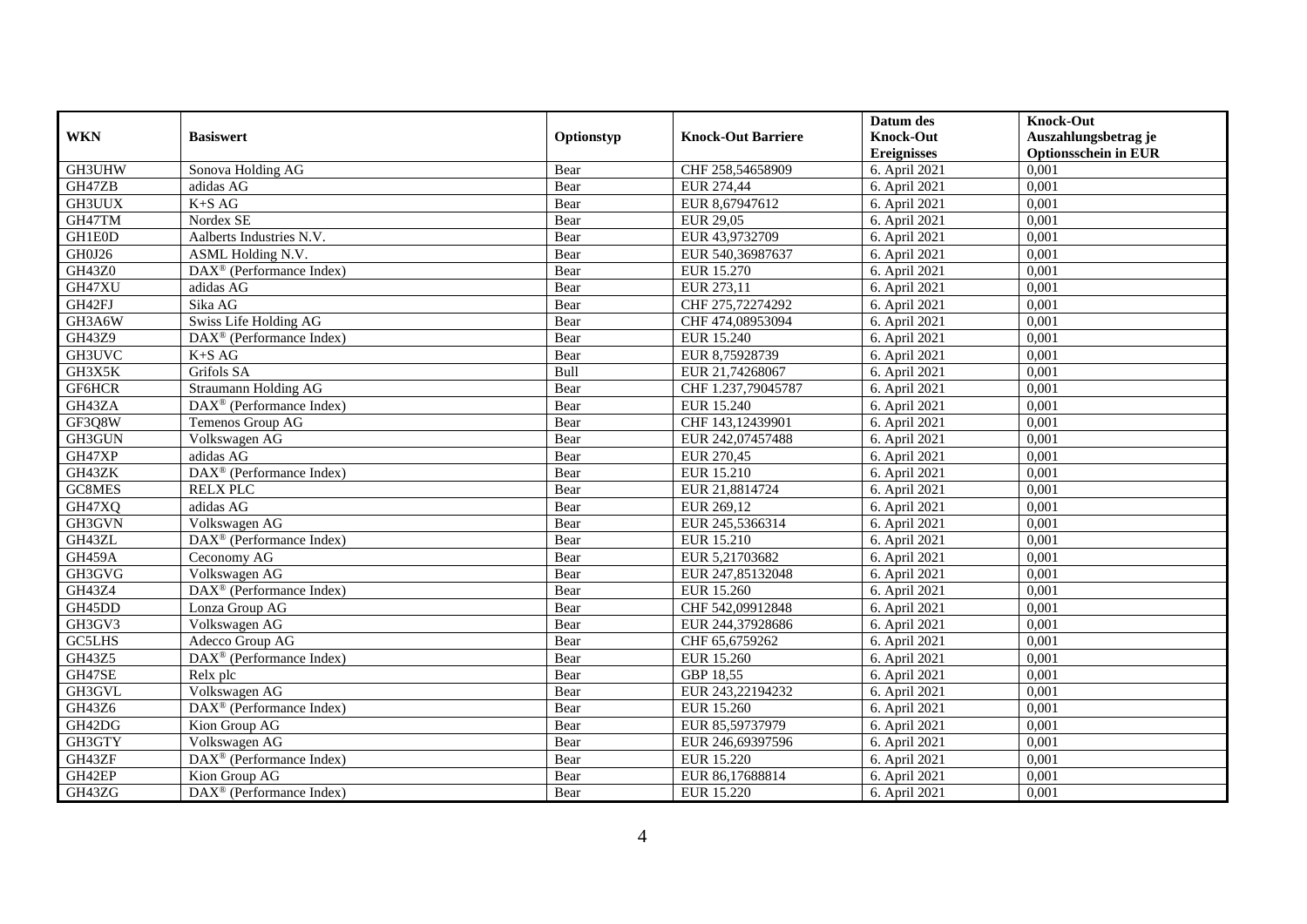|               |                                                                          |            |                           | Datum des                              | <b>Knock-Out</b>                                    |
|---------------|--------------------------------------------------------------------------|------------|---------------------------|----------------------------------------|-----------------------------------------------------|
| <b>WKN</b>    | <b>Basiswert</b>                                                         | Optionstyp | <b>Knock-Out Barriere</b> | <b>Knock-Out</b><br><b>Ereignisses</b> | Auszahlungsbetrag je<br><b>Optionsschein in EUR</b> |
| GH42F6        | Kion Group AG                                                            | Bear       | EUR 86,75639649           | 6. April 2021                          | 0,001                                               |
| <b>GH0JBN</b> | ABB Ltd                                                                  | Bear       | CHF 29,18855809           | 6. April 2021                          | 0,001                                               |
| GH3X87        | Geberit AG                                                               | Bear       | CHF 609,7563407           | 6. April 2021                          | 0,001                                               |
| GH3956        | Enel S.p.A.                                                              | Bear       | EUR 8,58204471            | 6. April 2021                          | 0,001                                               |
| <b>GH1WBU</b> | Deutsche Post AG                                                         | Bear       | EUR 46,86263336           | 6. April 2021                          | 0,001                                               |
| GH3957        | Enel S.p.A.                                                              | Bear       | EUR 8,52216998            | 6. April 2021                          | 0,001                                               |
| <b>GH485S</b> | $\overline{\text{DAX}^{\otimes}}$ (Performance Index)/X-DAX <sup>®</sup> | Bull       | EUR 15.230                | 6. April 2021                          | 0,001                                               |
| <b>GH482L</b> | $DAX^{\circledR}$ (Performance Index)                                    | Bull       | EUR 15.235                | 6. April 2021                          | 0,001                                               |
| <b>GH482W</b> | $DAX^{\circledR}$ (Performance Index)                                    | Bull       | EUR 15.245                | 6. April 2021                          | 0,001                                               |
| GH4822        | $DAX^{\circledR}$ (Performance Index)                                    | Bull       | EUR 15.230                | 6. April 2021                          | 0,001                                               |
| <b>GH483D</b> | DAX <sup>®</sup> (Performance Index)                                     | Bull       | EUR 15.240                | 6. April 2021                          | 0,001                                               |
| <b>GH3UUR</b> | $K+SAG$                                                                  | Bear       | EUR 8,79919304            | 6. April 2021                          | 0,001                                               |
| GH3NV9        | Porsche Automobil Holding SE                                             | Bear       | EUR 95,38839123           | 6. April 2021                          | 0,001                                               |
| GH3UUT        | $K+SAG$                                                                  | Bear       | EUR 8,84907508            | 6. April 2021                          | 0,001                                               |
| <b>GH485V</b> | DAX <sup>®</sup> (Performance Index)/ X-DAX <sup>®</sup>                 | Bull       | EUR 15.215                | 6. April 2021                          | 0,001                                               |
| <b>GH485T</b> | $\text{DAX}^{\circledast}$ (Performance Index)/ X-DAX <sup>®</sup>       | Bull       | EUR 15.225                | 6. April 2021                          | 0,001                                               |
| <b>GH487C</b> | DAX <sup>®</sup> (Performance Index)/X-DAX <sup>®</sup>                  | Bull       | EUR 15.220                | 6. April 2021                          | 0,001                                               |
| <b>GH482J</b> | $DAX^{\circledcirc}$ (Performance Index)                                 | Bull       | EUR 15.220                | 6. April 2021                          | 0,001                                               |
| GH4837        | $DAX^{\circledR}$ (Performance Index)                                    | Bull       | EUR 15.225                | 6. April 2021                          | 0,001                                               |
| GH4823        | DAX <sup>®</sup> (Performance Index)                                     | Bull       | EUR 15.215                | 6. April 2021                          | 0,001                                               |
| GH18KD        | Daimler AG                                                               | Bear       | EUR 76,4539113            | 6. April 2021                          | 0,001                                               |
| GH36NZ        | Bayerische Motoren Werke AG (BMW)                                        | Bear       | EUR 90,35200046           | 6. April 2021                          | 0,001                                               |
| GH3NQ5        | Edenred S.A.                                                             | Bear       | EUR 45,68957536           | 6. April 2021                          | 0,001                                               |
| GH3GU6        | Volkswagen AG                                                            | Bear       | EUR 249,00866507          | 6. April 2021                          | 0,001                                               |
| GH3UUW        | $K+SAG$                                                                  | Bear       | EUR 8,88898072            | 6. April 2021                          | 0,001                                               |
| GH3UUU        | $K+SAG$                                                                  | Bear       | EUR 8,92888636            | 6. April 2021                          | 0,001                                               |
| GC6NFG        | Corporacion Mapfre SA                                                    | Bear       | EUR 1,83615237            | 6. April 2021                          | 0,001                                               |
| <b>GH1HBM</b> | Credit Suisse Group AG                                                   | Bull       | CHF 9,85919077            | 6. April 2021                          | 0,001                                               |
| GH42GH        | Pernod Ricard SA                                                         | Bear       | EUR 163,35867001          | 6. April 2021                          | 0,001                                               |
| GH3GX1        | Compagnie Generale des Etablissements Michelin SCA                       | Bear       | EUR 131,016545            | 6. April 2021                          | 0,001                                               |
| GH3NW2        | Porsche Automobil Holding SE                                             | Bear       | EUR 95,83767714           | 6. April 2021                          | 0,001                                               |
| GH42DU        | <b>GEA Group AG</b>                                                      | Bear       | EUR 35,54687549           | 6. April 2021                          | 0,001                                               |
| GH3KX3        | Lanxess AG                                                               | Bear       | EUR 65,35411155           | 6. April 2021                          | 0,001                                               |
| GH3USN        | <b>BASF SE</b>                                                           | Bear       | EUR 72,44131418           | 6. April 2021                          | 0,001                                               |
| GH3954        | Enel S.p.A.                                                              | Bear       | EUR 8,64191945            | 6. April 2021                          | 0,001                                               |
| <b>GH481A</b> | DAX <sup>®</sup> (Performance Index)                                     | Bear       | EUR 14.970                | 6. April 2021                          | 0,001                                               |
| GH485Q        | DAX <sup>®</sup> (Performance Index)/ X-DAX <sup>®</sup>                 | Bull       | EUR 15.245                | 6. April 2021                          | 0,001                                               |
| GH2KNJ        | $\text{DAX}^{\textcircled{}}$ (Performance Index)                        | Bear       | EUR 15.150                | 6. April 2021                          | 0,001                                               |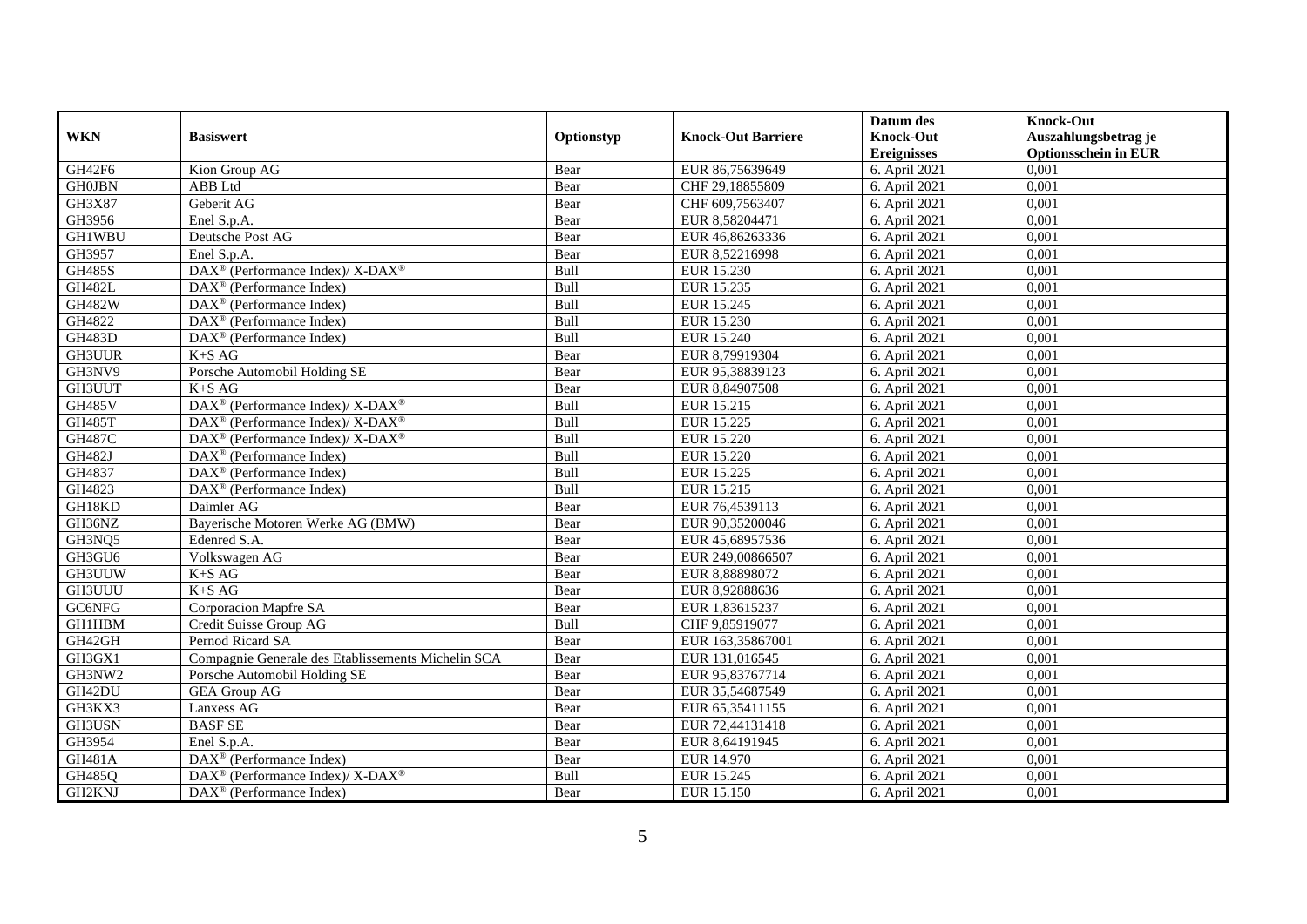|               |                                                         |            |                           | Datum des                  | <b>Knock-Out</b>            |
|---------------|---------------------------------------------------------|------------|---------------------------|----------------------------|-----------------------------|
| <b>WKN</b>    | <b>Basiswert</b>                                        | Optionstyp | <b>Knock-Out Barriere</b> | <b>Knock-Out</b>           | Auszahlungsbetrag je        |
|               |                                                         |            |                           | <b>Ereignisses</b>         | <b>Optionsschein in EUR</b> |
| <b>GH485P</b> | DAX <sup>®</sup> (Performance Index)/X-DAX <sup>®</sup> | Bull       | EUR 15.250                | 6. April 2021              | 0,001                       |
| <b>GH481B</b> | $\text{DAX}^{\circledast}$ (Performance Index)          | Bull       | EUR 15.270                | 6. April 2021              | 0,001                       |
| GH2KNH        | $DAX^{\circledR}$ (Performance Index)                   | Bear       | <b>EUR 15.200</b>         | 6. April 2021              | 0,001                       |
| GH4858        | DAX <sup>®</sup> (Performance Index)                    | Bear       | <b>EUR 14.800</b>         | 6. April 2021              | 0,001                       |
| GH2KNG        | DAX <sup>®</sup> (Performance Index)                    | Bear       | EUR 15.250                | 6. April 2021              | 0,001                       |
| GH4845        | $\text{DAX}^{\textcircled{p}}$ (Performance Index)      | Bear       | <b>EUR 14.820</b>         | 6. April 2021              | 0,001                       |
| GH4834        | $\overline{\text{DAX}}^{\textcirc}$ (Performance Index) | Bear       | EUR 15.025                | 6. April 2021              | 0,001                       |
| GH4821        | $\overline{\text{DAX}}^{\textcirc}$ (Performance Index) | Bear       | EUR 14.940                | 6. April 2021              | 0,001                       |
| <b>GH484A</b> | $\text{DAX}^{\circledast}$ (Performance Index)          | Bull       | EUR 15.275                | 6. April 2021              | 0,001                       |
| GH4849        | DAX <sup>®</sup> (Performance Index)                    | Bear       | <b>EUR 14.980</b>         | 6. April 2021              | 0,001                       |
| GH4838        | $\overline{\text{DAX}^{\otimes}}$ (Performance Index)   | Bull       | EUR 15.295                | 6. April 2021              | 0,001                       |
| GH4825        | $\overline{\text{DAX}^{\otimes}}$ (Performance Index)   | Bull       | EUR 15.340                | 6. April 2021              | 0,001                       |
| GH4814        | $\text{DAX}^{\textcircled{n}}$ (Performance Index)      | Bear       | <b>EUR 14.995</b>         | 6. April 2021              | 0,001                       |
| GH4813        | $DAX^{\circledR}$ (Performance Index)                   | Bear       | EUR 15.030                | 6. April 2021              | 0,001                       |
| GH483Q        | $\overline{\text{DAX}^{\otimes}}$ (Performance Index)   | Bear       | EUR 14.830                | 6. April 2021              | 0,001                       |
| <b>GH483P</b> | DAX <sup>®</sup> (Performance Index)                    | Bull       | EUR 15.310                | 6. April $20\overline{21}$ | 0,001                       |
| <b>GH482M</b> | DAX <sup>®</sup> (Performance Index)                    | Bear       | EUR 15.020                | 6. April 2021              | 0,001                       |
| GH481L        | DAX <sup>®</sup> (Performance Index)                    | Bear       | <b>EUR 14.890</b>         | 6. April 2021              | 0,001                       |
| <b>GH481K</b> | $\text{DAX}^{\otimes}$ (Performance Index)              | Bear       | EUR 15.040                | 6. April 2021              | 0,001                       |
| <b>GH484Z</b> | $\text{DAX}^{\otimes}$ (Performance Index)              | Bear       | EUR 14.905                | 6. April 2021              | 0,001                       |
| <b>GH483Y</b> | DAX <sup>®</sup> (Performance Index)                    | Bear       | <b>EUR 14.780</b>         | 6. April 2021              | 0,001                       |
| <b>GH483X</b> | $DAX^{\circledR}$ (Performance Index)                   | Bear       | EUR 14.775                | 6. April 2021              | 0,001                       |
| <b>GH483W</b> | $\text{DAX}^{\textcircled{p}}$ (Performance Index)      | Bear       | EUR 14.770                | 6. April 2021              | 0,001                       |
| <b>GH482U</b> | $\text{DAX}^{\textcircled{p}}$ (Performance Index)      | Bull       | <b>EUR 15.280</b>         | 6. April 2021              | 0,001                       |
| <b>GH481U</b> | $DAX^{\circledR}$ (Performance Index)                   | Bear       | EUR 14.845                | 6. April 2021              | 0,001                       |
| GH481T        | $\text{DAX}^{\otimes}$ (Performance Index)              | Bear       | <b>EUR 14.850</b>         | 6. April 2021              | 0,001                       |
| <b>GH481S</b> | DAX <sup>®</sup> (Performance Index)                    | Bear       | EUR 14.925                | 6. April 2021              | 0,001                       |
| <b>GH483S</b> | DAX <sup>®</sup> (Performance Index)                    | Bear       | EUR 14.760                | 6. April 2021              | 0,001                       |
| <b>GH481N</b> | $\text{DAX}^{\otimes}$ (Performance Index)              | Bear       | EUR 14.870                | 6. April 2021              | 0,001                       |
| <b>GH481M</b> | $\text{DAX}^{\textcircled{n}}$ (Performance Index)      | Bear       | EUR 14.860                | 6. April 2021              | 0,001                       |
| GH4842        | DAX <sup>®</sup> (Performance Index)                    | Bear       | <b>EUR 14.805</b>         | 6. April 2021              | 0,001                       |
| GH4841        | DAX <sup>®</sup> (Performance Index)                    | Bear       | EUR 14.765                | 6. April 2021              | 0,001                       |
| <b>GH481Y</b> | DAX <sup>®</sup> (Performance Index)                    | Bull       | <b>EUR 15.300</b>         | 6. April 2021              | 0,001                       |
| GH481X        | $\overline{\text{DAX}}^{\textcirc}$ (Performance Index) | Bull       | EUR 15.325                | 6. April 2021              | 0,001                       |
| <b>GH484C</b> | $\text{DAX}^{\otimes}$ (Performance Index)              | Bear       | EUR 14.815                | 6. April 2021              | 0,001                       |
| <b>GH484B</b> | $\text{DAX}^{\textcircled{n}}$ (Performance Index)      | Bear       | EUR 14.745                | 6. April 2021              | 0,001                       |
| GH4839        | $\text{DAX}^{\otimes}$ (Performance Index)              | Bear       | EUR 14.990                | 6. April 2021              | 0,001                       |
| GH4827        | $\overline{\text{DAX}}^{\textcirc}$ (Performance Index) | Bear       | EUR 14.855                | 6. April 2021              | 0,001                       |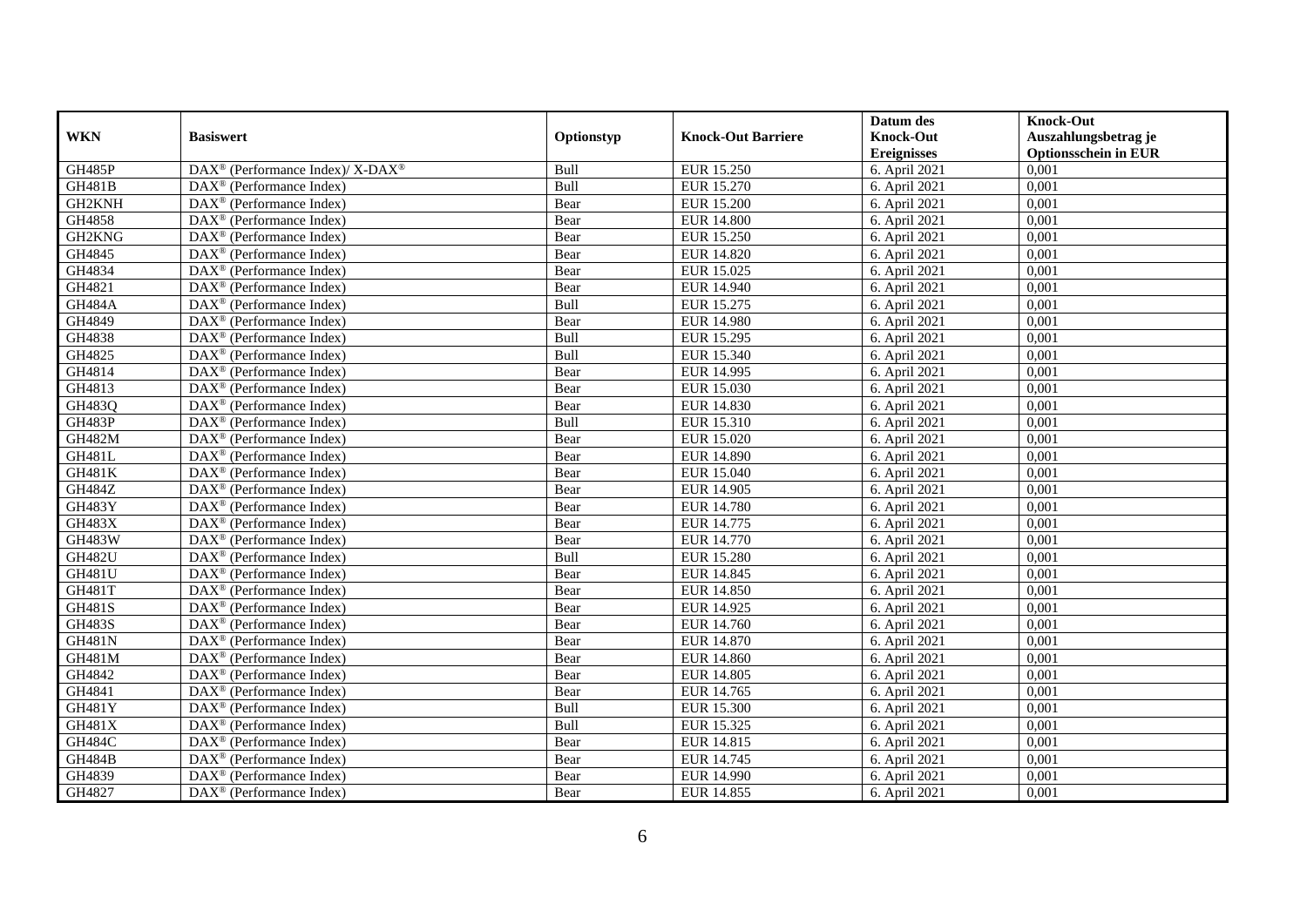|               |                                                         |            |                           | Datum des          | <b>Knock-Out</b>            |
|---------------|---------------------------------------------------------|------------|---------------------------|--------------------|-----------------------------|
| <b>WKN</b>    | <b>Basiswert</b>                                        | Optionstyp | <b>Knock-Out Barriere</b> | <b>Knock-Out</b>   | Auszahlungsbetrag je        |
|               |                                                         |            |                           | <b>Ereignisses</b> | <b>Optionsschein in EUR</b> |
| GB45TB        | EURO STOXX 50 <sup>®</sup> Index (Price EUR)            | Bear       | EUR 3.957,96327424        | 6. April 2021      | 0,001                       |
| GH4816        | $\text{DAX}^{\textcircled{D}}$ (Performance Index)      | Bull       | EUR 15.330                | 6. April 2021      | 0,001                       |
| GH0W5G        | DAX <sup>®</sup> (Performance Index)                    | Bear       | <b>EUR 15.200</b>         | 6. April 2021      | 0,001                       |
| <b>GH483N</b> | $\text{DAX}^{\textcircled{n}}$ (Performance Index)      | Bull       | EUR 15.260                | 6. April 2021      | 0,001                       |
| <b>GH42J8</b> | DAX <sup>®</sup> (Performance Index)                    | Bear       | EUR 15.190                | 6. April 2021      | 0,001                       |
| <b>GH483M</b> | DAX <sup>®</sup> (Performance Index)                    | Bear       | EUR 14.920                | 6. April 2021      | 0,001                       |
| GF88JT        | EURO STOXX 50 <sup>®</sup> Index (Price EUR)            | Bear       | EUR 3.975,13282728        | 6. April 2021      | 0,001                       |
| GH42J7        | $\text{DAX}^{\textcircled{D}}$ (Performance Index)      | Bear       | EUR 15.190                | 6. April 2021      | 0,001                       |
| <b>GH481H</b> | $\text{DAX}^{\textcircled{D}}$ (Performance Index)      | Bull       | EUR 15.315                | 6. April 2021      | 0,001                       |
| GD8K36        | $DAX^{\otimes}$ (Performance Index)                     | Bear       | EUR 15.282,57985636       | 6. April 2021      | 0,001                       |
| GH42JC        | DAX <sup>®</sup> (Performance Index)                    | Bear       | <b>EUR 15.180</b>         | 6. April 2021      | 0,001                       |
| GH4855        | $\overline{\text{DAX}^{\otimes}}$ (Performance Index)   | Bear       | EUR 14.755                | 6. April 2021      | 0,001                       |
| GF7ZA3        | EURO STOXX 50 <sup>®</sup> Index (Price EUR)            | Bear       | EUR 3.951.0593002         | 6. April 2021      | 0,001                       |
| GH42JB        | $\text{DAX}^{\textcircled{n}}$ (Performance Index)      | Bear       | <b>EUR 15.180</b>         | 6. April 2021      | 0,001                       |
| GH4844        | $\text{DAX}^{\otimes}$ (Performance Index)              | Bear       | EUR 14.825                | 6. April 2021      | 0,001                       |
| GH42JA        | DAX <sup>®</sup> (Performance Index)                    | Bear       | EUR 15.190                | 6. April 2021      | 0,001                       |
| GH4843        | DAX <sup>®</sup> (Performance Index)                    | Bear       | <b>EUR 14.810</b>         | 6. April 2021      | 0,001                       |
| GH42J9        | $DAX^{\circledR}$ (Performance Index)                   | Bear       | EUR 15.190                | 6. April 2021      | 0,001                       |
| GH4831        | $\overline{\text{DAX}}^{\textcirc}$ (Performance Index) | Bear       | EUR 14.955                | 6. April 2021      | 0,001                       |
| GB50HM        | EURO STOXX 50 <sup>®</sup> Index (Price EUR)            | Bear       | EUR 3.969,4930037         | 6. April 2021      | 0,001                       |
| GH42JJ        | DAX <sup>®</sup> (Performance Index)                    | Bear       | EUR 15.160                | 6. April 2021      | 0,001                       |
| GH4820        | DAX <sup>®</sup> (Performance Index)                    | Bear       | EUR 14.975                | 6. April 2021      | 0,001                       |
| GH42JH        | $\text{DAX}^{\textcircled{n}}$ (Performance Index)      | Bear       | EUR 15.160                | 6. April 2021      | 0,001                       |
| GB18QU        | EURO STOXX 50 <sup>®</sup> Index (Price EUR)            | Bear       | EUR 3.945,0126235         | 6. April 2021      | 0,001                       |
| <b>GH483L</b> | $\overline{\text{DAX}}^{\textcirc}$ (Performance Index) | Bear       | EUR 14.895                | 6. April 2021      | 0,001                       |
| GH42JL        | $\text{DAX}^{\otimes}$ (Performance Index)              | Bear       | EUR 15.160                | 6. April 2021      | 0,001                       |
| <b>GF88F8</b> | EURO STOXX 50 <sup>®</sup> Index (Price EUR)            | Bear       | EUR 3.964,73679189        | 6. April 2021      | 0,001                       |
| <b>GH0YCT</b> | $CAC 40^{\circledast}$ Index                            | Bear       | EUR 6.136,56              | 6. April 2021      | 0.001                       |
| GH481G        | DAX <sup>®</sup> (Performance Index)                    | Bear       | EUR 14.950                | 6. April 2021      | 0,001                       |
| GH42JK        | $\overline{\text{DAX}}^{\textcirc}$ (Performance Index) | Bear       | EUR 15.160                | 6. April 2021      | 0,001                       |
| <b>GH0YBT</b> | CAC 40 <sup>®</sup> Index                               | Bear       | EUR 6.120,08              | 6. April 2021      | 0,001                       |
| <b>GH481F</b> | DAX <sup>®</sup> (Performance Index)                    | Bear       | <b>EUR 14.900</b>         | 6. April 2021      | 0,001                       |
| GB7VXJ        | EURO STOXX 50 <sup>®</sup> Index (Price EUR)            | Bear       | EUR 3.979,59553008        | 6. April 2021      | 0,001                       |
| GH0J9W        | $AEX-Index^{\circledR}$                                 | Bear       | EUR 717,62668548          | 6. April 2021      | 0,001                       |
| GH42JP        | DAX <sup>®</sup> (Performance Index)                    | Bear       | EUR 15.140                | 6. April 2021      | 0,001                       |
| <b>GH0YBS</b> | CAC 40 <sup>®</sup> Index                               | Bear       | EUR 6.103,64              | 6. April 2021      | 0,001                       |
| <b>GH483V</b> | $\text{DAX}^{\otimes}$ (Performance Index)              | Bear       | EUR 14.840                | 6. April 2021      | 0,001                       |
| GH42JN        | $\text{DAX}^{\textcircled{n}}$ (Performance Index)      | Bear       | EUR 15.140                | 6. April 2021      | 0,001                       |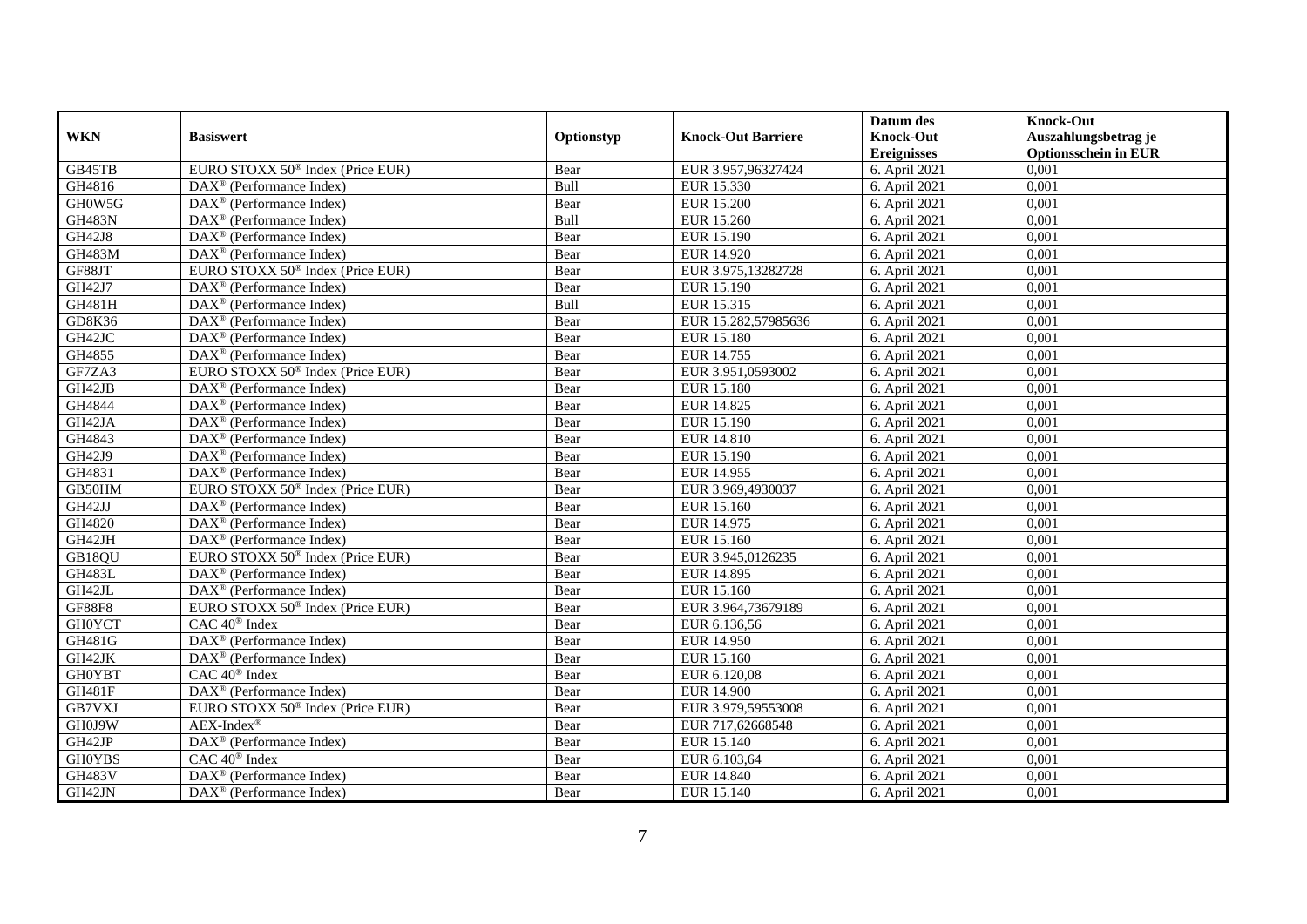|               |                                                       |            |                           | Datum des          | <b>Knock-Out</b>            |
|---------------|-------------------------------------------------------|------------|---------------------------|--------------------|-----------------------------|
| <b>WKN</b>    | <b>Basiswert</b>                                      | Optionstyp | <b>Knock-Out Barriere</b> | <b>Knock-Out</b>   | Auszahlungsbetrag je        |
|               |                                                       |            |                           | <b>Ereignisses</b> | <b>Optionsschein in EUR</b> |
| <b>GH0JBU</b> | $AEX-Index^{\circledR}$                               | Bear       | EUR 716,28606419          | 6. April 2021      | 0,001                       |
| <b>GH0YBX</b> | $CAC 40$ <sup>®</sup> Index                           | Bear       | EUR 6.125,21              | 6. April 2021      | 0,001                       |
| <b>GH483U</b> | $\text{DAX}^{\textcircled{D}}$ (Performance Index)    | Bear       | EUR 14.835                | 6. April 2021      | 0,001                       |
| GH42JM        | DAX <sup>®</sup> (Performance Index)                  | Bear       | EUR 15.160                | 6. April 2021      | 0,001                       |
| GH0JC5        | $AEX-Index^{\circledR}$                               | Bear       | EUR 716,97127058          | 6. April 2021      | 0,001                       |
| GH09EK        | DAX <sup>®</sup> (Performance Index)                  | Bear       | EUR 15.181,88833644       | 6. April 2021      | 0,001                       |
| <b>GH0YBW</b> | $CAC 40$ <sup>®</sup> Index                           | Bear       | EUR 6.130,38              | 6. April 2021      | 0,001                       |
| <b>GH483T</b> | DAX <sup>®</sup> (Performance Index)                  | Bear       | EUR 14.750                | 6. April 2021      | 0,001                       |
| GH42JY        | $\text{DAX}^{\circledast}$ (Performance Index)        | Bear       | EUR 15.120                | 6. April 2021      | 0,001                       |
| <b>GH0JBL</b> | AEX-Index®                                            | Bear       | EUR 714,9653039           | 6. April 2021      | 0,001                       |
| GH09CM        | DAX <sup>®</sup> (Performance Index)                  | Bear       | EUR 15.159,80613116       | 6. April 2021      | 0,001                       |
| GH0YC0        | CAC 40 <sup>®</sup> Index                             | Bear       | EUR 6.152,93              | 6. April 2021      | 0,001                       |
| <b>GH482S</b> | $\text{DAX}^{\textcircled{n}}$ (Performance Index)    | Bear       | EUR 15.035                | 6. April 2021      | 0,001                       |
| GH42JX        | $DAX^{\circledR}$ (Performance Index)                 | Bear       | EUR 15.120                | 6. April 2021      | 0.001                       |
| GH09EX        | $\overline{\text{DAX}^{\otimes}}$ (Performance Index) | Bear       | EUR 15.110,84814518       | 6. April 2021      | 0,001                       |
| GB7PM8        | CAC 40 <sup>®</sup> Index                             | Bear       | EUR 6.145,29              | 6. April 2021      | 0,001                       |
| GH36LK        | Deutsche Telekom AG                                   | Bear       | EUR 16,78065359           | 6. April 2021      | 0,001                       |
| <b>GH482R</b> | DAX <sup>®</sup> (Performance Index)                  | Bear       | <b>EUR 15.000</b>         | 6. April 2021      | 0,001                       |
| <b>GH0YBZ</b> | CAC 40 <sup>®</sup> Index                             | Bear       | EUR 6.158,58              | 6. April 2021      | 0,001                       |
| GH42JE        | DAX <sup>®</sup> (Performance Index)                  | Bear       | EUR 15.170                | 6. April 2021      | 0,001                       |
| GH09CU        | $\text{DAX}^{\circledast}$ (Performance Index)        | Bear       | EUR 15.269,1056041        | 6. April 2021      | 0,001                       |
| <b>GH0GHY</b> | $AEX-Index^{\circledR}$                               | Bear       | EUR 712,37171806          | 6. April 2021      | 0,001                       |
| <b>GH0YBY</b> | $\overline{CAC 40}$ <sup>®</sup> Index                | Bear       | EUR 6.114,27              | 6. April 2021      | 0,001                       |
| <b>GH481R</b> | DAX <sup>®</sup> (Performance Index)                  | Bear       | EUR 14.910                | 6. April 2021      | 0,001                       |
| GH29WM        | TecDAX <sup>®</sup> (Performance Index)               | Bear       | EUR 3.482,27              | 6. April 2021      | 0,001                       |
| GH42JD        | DAX <sup>®</sup> (Performance Index)                  | Bear       | <b>EUR 15.180</b>         | 6. April 2021      | 0,001                       |
| <b>GH0GGJ</b> | $AEX-Index^{\circledR}$                               | Bear       | EUR 711,07094859          | 6. April 2021      | 0,001                       |
| GH481Q        | DAX <sup>®</sup> (Performance Index)                  | Bear       | EUR 14.875                | 6. April 2021      | 0,001                       |
| GH29WL        | TecDAX <sup>®</sup> (Performance Index)               | Bear       | EUR 3.475,54              | 6. April 2021      | 0,001                       |
| <b>GH0YBV</b> | CAC 40 <sup>®</sup> Index                             | Bear       | EUR 6.109,34              | 6. April 2021      | 0,001                       |
| GH42JS        | DAX <sup>®</sup> (Performance Index)                  | Bear       | EUR 15.140                | 6. April 2021      | 0,001                       |
| GH483C        | DAX <sup>®</sup> (Performance Index)                  | Bear       | EUR 15.015                | 6. April 2021      | 0,001                       |
| GH29WK        | TecDAX <sup>®</sup> (Performance Index)               | Bear       | EUR 3.478,91              | 6. April 2021      | 0,001                       |
| <b>GH0GFP</b> | $AEX-Index^{\circledR}$                               | Bear       | EUR 713,69234658          | 6. April 2021      | 0,001                       |
| GH42JR        | $\text{DAX}^{\circledast}$ (Performance Index)        | Bear       | EUR 15.140                | 6. April 2021      | 0,001                       |
| GH29X2        | TecDAX <sup>®</sup> (Performance Index)               | Bear       | EUR 3.472,19              | 6. April 2021      | 0,001                       |
| GH483B        | DAX <sup>®</sup> (Performance Index)                  | Bull       | EUR 15.335                | 6. April 2021      | 0,001                       |
| <b>GH0GFM</b> | $AEX-Index^{\circledR}$                               | Bear       | EUR 713,0767153           | 6. April 2021      | 0,001                       |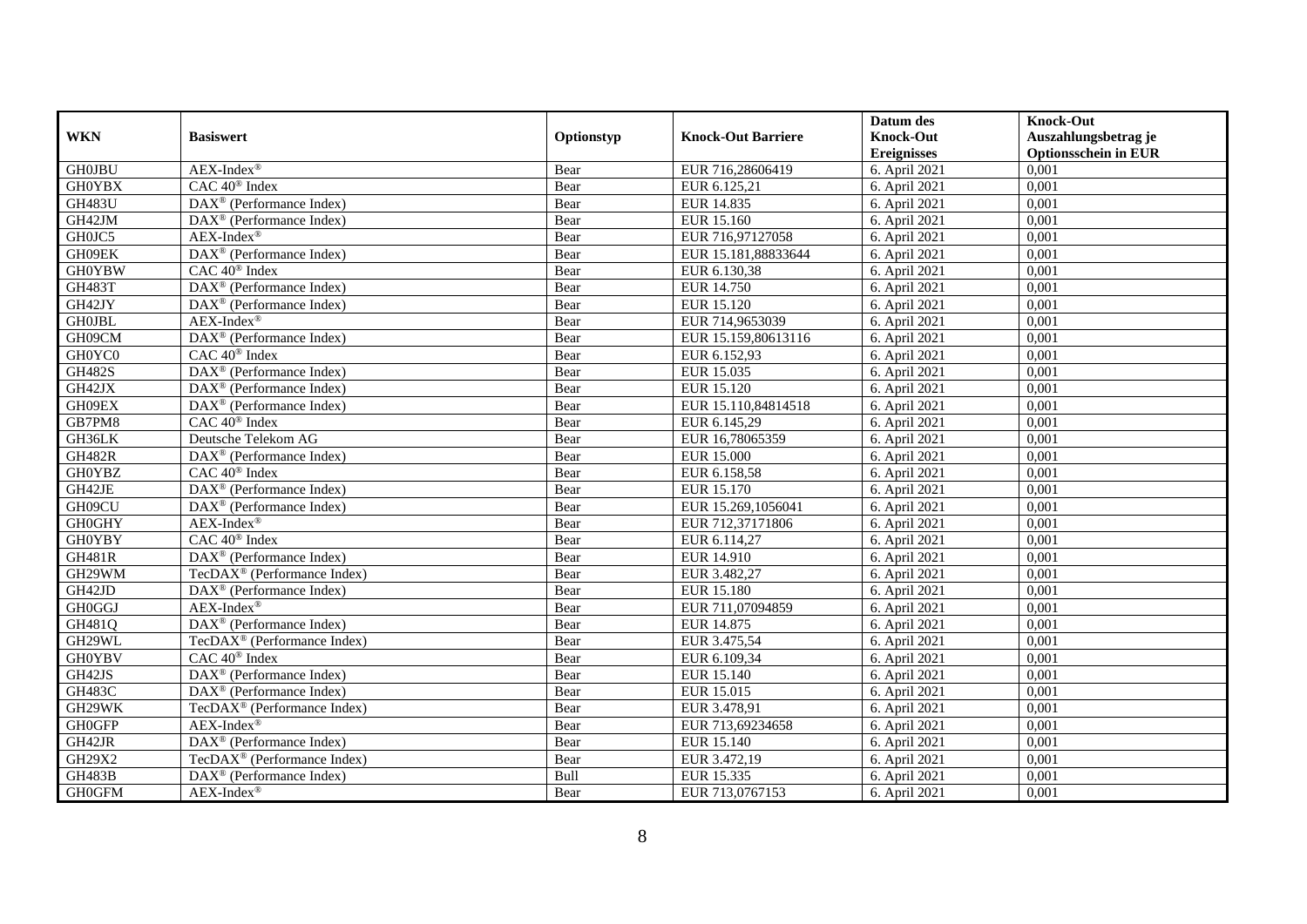|               |                                                                    |            |                           | Datum des          | <b>Knock-Out</b>            |
|---------------|--------------------------------------------------------------------|------------|---------------------------|--------------------|-----------------------------|
| <b>WKN</b>    | <b>Basiswert</b>                                                   | Optionstyp | <b>Knock-Out Barriere</b> | <b>Knock-Out</b>   | Auszahlungsbetrag je        |
|               |                                                                    |            |                           | <b>Ereignisses</b> | <b>Optionsschein in EUR</b> |
| GH42JQ        | $\overline{\text{DAX}}^{\textcirc}$ (Performance Index)            | Bear       | EUR 15.140                | 6. April 2021      | 0,001                       |
| GH4829        | $\text{DAX}^{\textcircled{p}}$ (Performance Index)                 | Bear       | <b>EUR 14.880</b>         | 6. April 2021      | 0,001                       |
| GH29X1        | TecDAX <sup>®</sup> (Performance Index)                            | Bear       | EUR 3.445,25              | 6. April 2021      | 0,001                       |
| GH3B44        | $\text{DAX}^{\circledast}$ (Performance Index)                     | Bear       | EUR 15.150                | 6. April 2021      | 0,001                       |
| GH40P7        | DAX <sup>®</sup> (Performance Index)                               | Bear       | EUR 15.125                | 6. April 2021      | 0,001                       |
| GH42JG        | DAX <sup>®</sup> (Performance Index)                               | Bear       | EUR 15.170                | 6. April 2021      | 0,001                       |
| GB8RWJ        | $\overline{\text{DAX}}^{\textcirc}$ (Performance Index)            | Bear       | EUR 15.168,95543138       | 6. April 2021      | 0,001                       |
| GH3B3S        | DAX <sup>®</sup> (Performance Index)                               | Bear       | EUR 15.275                | 6. April 2021      | 0,001                       |
| <b>GH0GGK</b> | $AEX-Index^{\circledR}$                                            | Bear       | EUR 711,73622764          | 6. April 2021      | 0,001                       |
| GH4818        | DAX <sup>®</sup> (Performance Index)                               | Bear       | <b>EUR 14.960</b>         | 6. April 2021      | 0,001                       |
| GH3B43        | DAX <sup>®</sup> (Performance Index)                               | Bear       | EUR 15.175                | 6. April 2021      | 0,001                       |
| GH29Y7        | TecDAX <sup>®</sup> (Performance Index)                            | Bear       | EUR 3.465,45              | 6. April 2021      | 0,001                       |
| GH40P6        | $\text{DAX}^{\circledast}$ (Performance Index)                     | Bear       | EUR 15.150                | 6. April 2021      | 0,001                       |
| GH34LT        | DAX <sup>®</sup> (Performance Index)                               | Bear       | EUR 15.175                | 6. April 2021      | 0,001                       |
| GH42JF        | $\text{DAX}^{\otimes}$ (Performance Index)                         | Bear       | EUR 15.170                | 6. April 2021      | 0,001                       |
| GH3B42        | DAX <sup>®</sup> (Performance Index)                               | Bear       | <b>EUR 15.200</b>         | 6. April 2021      | 0,001                       |
| GH4817        | DAX <sup>®</sup> (Performance Index)                               | Bull       | EUR 15.290                | 6. April 2021      | 0,001                       |
| GH29X6        | TecDAX <sup>®</sup> (Performance Index)                            | Bear       | EUR 3.455.35              | 6. April 2021      | 0,001                       |
| GH34LS        | $\overline{\text{DAX}}^{\textcircled{}}$ (Performance Index)       | Bear       | EUR 15.175                | 6. April 2021      | 0,001                       |
| GH40P5        | DAX <sup>®</sup> (Performance Index)                               | Bear       | EUR 15.175                | 6. April 2021      | 0,001                       |
| GH42JW        | $\overline{\text{DAX}^{\otimes}}$ (Performance Index)              | Bear       | EUR 15.120                | 6. April 2021      | 0,001                       |
| GD8K3A        | $\overline{\text{DAX}^{\otimes}}$ (Performance Index)              | Bear       | EUR 15.229,17538393       | 6. April 2021      | 0,001                       |
| GH3B41        | $\text{DAX}^{\circledast}$ (Performance Index)                     | Bear       | <b>EUR 15.225</b>         | 6. April 2021      | 0,001                       |
| GH0J9T        | $AEX-Index^{\circledR}$                                            | Bear       | EUR 715,67037143          | 6. April 2021      | 0,001                       |
| GH4840        | DAX <sup>®</sup> (Performance Index)                               | Bear       | EUR 14.795                | 6. April 2021      | 0,001                       |
| GH34LU        | $\text{DAX}^{\otimes}$ (Performance Index)                         | Bear       | EUR 15.175                | 6. April 2021      | 0,001                       |
| <b>GH29X8</b> | TecDAX <sup>®</sup> (Performance Index)                            | Bear       | EUR 3.448,62              | 6. April 2021      | 0,001                       |
| <b>GH40P4</b> | $\text{DAX}^{\textcircled{p}}$ (Performance Index)                 | Bear       | <b>EUR 15.200</b>         | 6. April 2021      | 0,001                       |
| GH42JV        | $\text{DAX}^{\textcircled{p}}$ (Performance Index)                 | Bear       | EUR 15.130                | 6. April 2021      | 0,001                       |
| GH09EM        | $\text{DAX}^{\textcircled{D}}$ (Performance Index)                 | Bear       | EUR 15.152,60088122       | 6. April 2021      | 0,001                       |
| GH3B3Y        | DAX <sup>®</sup> (Performance Index)                               | Bear       | EUR 15.225                | 6. April 2021      | 0,001                       |
| GH34M2        | DAX <sup>®</sup> (Performance Index)                               | Bear       | EUR 15.125                | 6. April 2021      | 0,001                       |
| <b>GH483Z</b> | $\overline{\text{DAX}^{\otimes}}$ (Performance Index)              | Bear       | EUR 14.785                | 6. April 2021      | 0,001                       |
| GH29WY        | TecDAX <sup>®</sup> (Performance Index)                            | Bear       | EUR 3.462,08              | 6. April 2021      | 0,001                       |
| <b>GH485M</b> | $\text{DAX}^{\circledast}$ (Performance Index)/ X-DAX <sup>®</sup> | Bull       | EUR 15.255                | 6. April 2021      | 0,001                       |
| <b>GH40P1</b> | $\text{DAX}^{\textcircled{n}}$ (Performance Index)                 | Bear       | EUR 15.275                | 6. April 2021      | 0,001                       |
| GH42J6        | $\text{DAX}^{\otimes}$ (Performance Index)                         | Bear       | EUR 15.190                | 6. April 2021      | 0,001                       |
| GH3B45        | $\text{DAX}^{\textcircled{n}}$ (Performance Index)                 | Bear       | EUR 15.125                | 6. April 2021      | 0,001                       |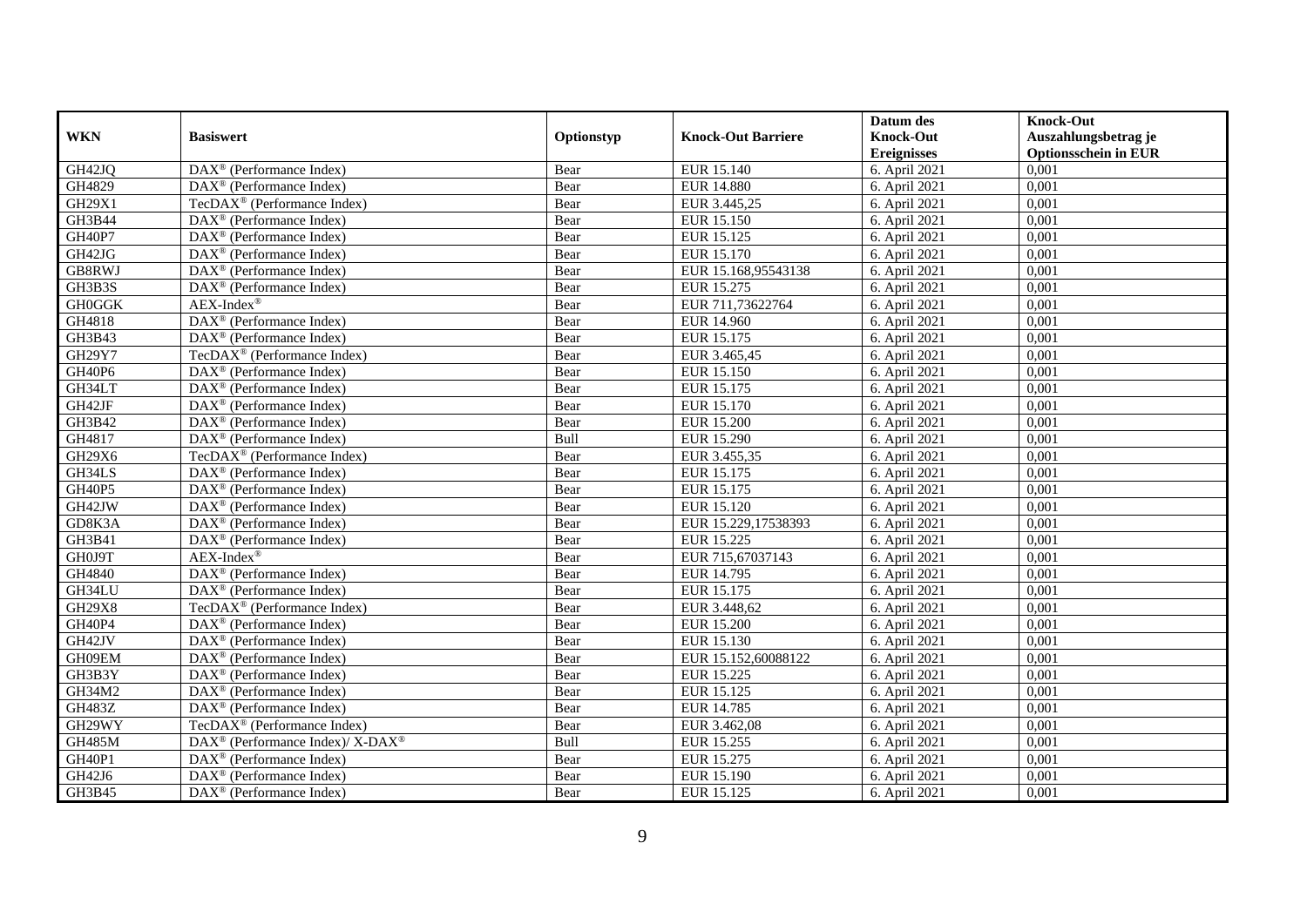| <b>WKN</b>    | <b>Basiswert</b>                                        | Optionstyp | <b>Knock-Out Barriere</b> | Datum des<br><b>Knock-Out</b> | <b>Knock-Out</b><br>Auszahlungsbetrag je |
|---------------|---------------------------------------------------------|------------|---------------------------|-------------------------------|------------------------------------------|
|               |                                                         |            |                           | <b>Ereignisses</b>            | <b>Optionsschein in EUR</b>              |
| <b>GH3NUH</b> | DAX <sup>®</sup> (Performance Index)                    | Bear       | EUR 15.253,5675334        | 6. April 2021                 | 0,001                                    |
| GH34M1        | $DAX^{\circledR}$ (Performance Index)                   | Bear       | EUR 15.125                | 6. April 2021                 | 0,001                                    |
| GH09DK        | DAX <sup>®</sup> (Performance Index)                    | Bear       | EUR 15.244,28421284       | 6. April 2021                 | 0,001                                    |
| <b>GH482Y</b> | DAX <sup>®</sup> (Performance Index)                    | Bull       | EUR 15.320                | 6. April 2021                 | 0,001                                    |
| GH29WX        | TecDAX <sup>®</sup> (Performance Index)                 | Bear       | EUR 3.458,71              | 6. April 2021                 | 0,001                                    |
| GH40P3        | $\text{DAX}^{\textcircled{D}}$ (Performance Index)      | Bear       | EUR 15.225                | 6. April 2021                 | 0,001                                    |
| GH3B40        | $\overline{\text{DAX}}^{\textcirc}$ (Performance Index) | Bear       | EUR 15.225                | 6. April 2021                 | 0,001                                    |
| GH34M0        | $\text{DAX}^{\textcircled{}}$ (Performance Index)       | Bear       | EUR 15.125                | 6. April 2021                 | 0,001                                    |
| GH42JU        | $\text{DAX}^{\textcircled{D}}$ (Performance Index)      | Bear       | EUR 15.130                | 6. April 2021                 | 0,001                                    |
| GH3UKP        | DAX <sup>®</sup> (Performance Index)                    | Bear       | EUR 15.280,8440461        | 6. April 2021                 | 0,001                                    |
| GH0Z01        | DAX <sup>®</sup> (Performance Index)                    | Bear       | EUR 15.150                | 6. April 2021                 | 0,001                                    |
| GH09DF        | DAX <sup>®</sup> (Performance Index)                    | Bear       | EUR 15.204,66526281       | 6. April 2021                 | 0,001                                    |
| GH481W        | $\text{DAX}^{\circledast}$ (Performance Index)          | Bear       | EUR 14.865                | 6. April 2021                 | 0,001                                    |
| GH29Y5        | TecDAX <sup>®</sup> (Performance Index)                 | Bear       | EUR 3.451,99              | 6. April 2021                 | 0,001                                    |
| GH3B3Z        | DAX <sup>®</sup> (Performance Index)                    | Bear       | EUR 15.225                | 6. April 2021                 | 0,001                                    |
| GH3B3R        | DAX <sup>®</sup> (Performance Index)                    | Bear       | EUR 15.275                | 6. April 2021                 | 0,001                                    |
| GD8K3C        | $\text{DAX}^{\textcircled{p}}$ (Performance Index)      | Bear       | EUR 15.193,57240227       | 6. April 2021                 | 0,001                                    |
| GH40P2        | $\overline{\text{DAX}^{\otimes}}$ (Performance Index)   | Bear       | EUR 15.250                | 6. April 2021                 | 0,001                                    |
| GH42JT        | $\text{DAX}^{\textcircled{n}}$ (Performance Index)      | Bear       | EUR 15.130                | 6. April 2021                 | 0,001                                    |
| GH3UKN        | $\text{DAX}^{\textcircled{n}}$ (Performance Index)      | Bear       | EUR 15.193,04899191       | 6. April 2021                 | 0,001                                    |
| GH1175        | $\text{DAX}^{\otimes}$ (Performance Index)              | Bear       | <b>EUR 15.250</b>         | 6. April 2021                 | 0,001                                    |
| <b>GH481V</b> | $\overline{\text{DAX}}^{\textcirc}$ (Performance Index) | Bear       | <b>EUR 15.010</b>         | 6. April 2021                 | 0,001                                    |
| GH3B3V        | DAX <sup>®</sup> (Performance Index)                    | Bear       | <b>EUR 15.250</b>         | 6. April 2021                 | 0,001                                    |
| GH3B3Q        | $\text{DAX}^{\textcircled{p}}$ (Performance Index)      | Bear       | EUR 15.275                | 6. April 2021                 | 0,001                                    |
| GH29X3        | TecDAX <sup>®</sup> (Performance Index)                 | Bear       | EUR 3.468,82              | 6. April 2021                 | 0,001                                    |
| <b>GH0DKU</b> | DAX <sup>®</sup> (Performance Index)                    | Bear       | EUR 15.132,91307429       | 6. April 2021                 | 0,001                                    |
| <b>GH3NUB</b> | DAX <sup>®</sup> (Performance Index)                    | Bear       | EUR 15.224,49807336       | 6. April 2021                 | 0,001                                    |
| GH3B3P        | $\overline{\text{DAX}^{\otimes}}$ (Performance Index)   | Bear       | EUR 15.275                | 6. April 2021                 | 0,001                                    |
| GH27LQ        | $MDAX^{\circledR}$ (Performance Index)                  | Bear       | EUR 32.362,91955552       | 6. April 2021                 | 0,001                                    |
| GF9M8B        | $DAX^{\circledcirc}$ (Performance Index)                | Bear       | EUR 15.214.22195992       | 6. April 2021                 | 0.001                                    |
| GH29W0        | $MDAX^{\circledR}$ (Performance Index)                  | Bear       | EUR 32.541,14505896       | 6. April 2021                 | 0,001                                    |
| <b>GH1ZRP</b> | MDAX <sup>®</sup> (Performance Index)                   | Bear       | EUR 32.421,84882806       | 6. April 2021                 | 0,001                                    |
| GB7SN2        | DAX <sup>®</sup> (Performance Index)                    | Bear       | EUR 15.255,48378926       | 6. April 2021                 | 0,001                                    |
| GH27LT        | $MDAX^{\circledcirc}$ (Performance Index)               | Bear       | EUR 32.488,69753657       | 6. April 2021                 | 0,001                                    |
| GH27LN        | MDAX <sup>®</sup> (Performance Index)                   | Bear       | EUR 32.299,75167807       | 6. April 2021                 | 0,001                                    |
| GD8K3G        | DAX <sup>®</sup> (Performance Index)                    | Bear       | EUR 15.122,36643893       | 6. April 2021                 | 0,001                                    |
| GH29VD        | MDAX <sup>®</sup> (Performance Index)                   | Bear       | EUR 32.604,58818744       | 6. April 2021                 | 0,001                                    |
| GH27LW        | MDAX <sup>®</sup> (Performance Index)                   | Bear       | EUR 32.331,24597458       | 6. April 2021                 | 0,001                                    |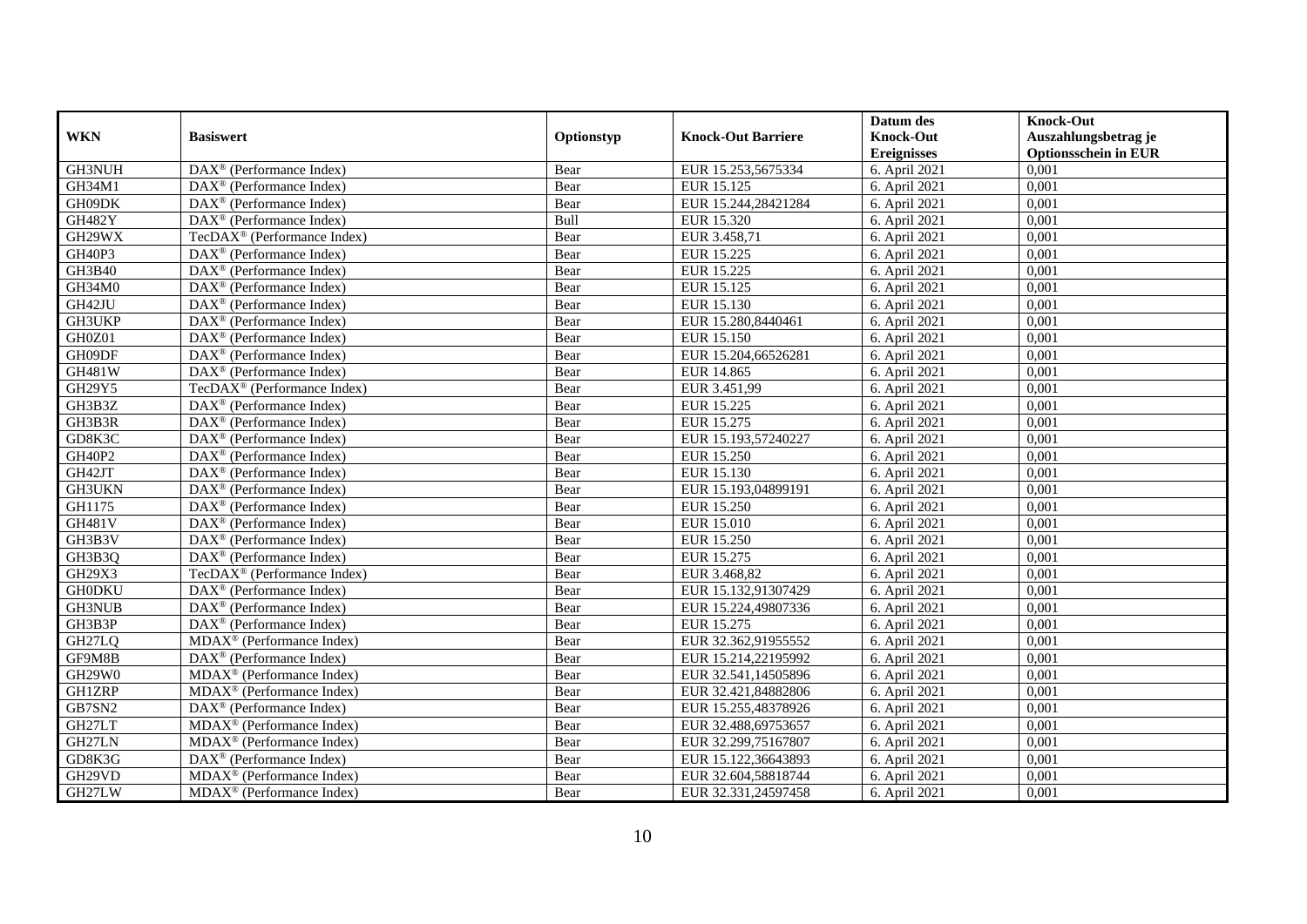|               |                                                                          |            |                           | Datum des          | <b>Knock-Out</b>            |
|---------------|--------------------------------------------------------------------------|------------|---------------------------|--------------------|-----------------------------|
| <b>WKN</b>    | <b>Basiswert</b>                                                         | Optionstyp | <b>Knock-Out Barriere</b> | <b>Knock-Out</b>   | Auszahlungsbetrag je        |
|               |                                                                          |            |                           | <b>Ereignisses</b> | <b>Optionsschein in EUR</b> |
| GH29W1        | $MDAX^{\circledast}$ (Performance Index)                                 | Bear       | EUR 32.573,03098364       | 6. April 2021      | 0,001                       |
| GD8LXY        | $DAX^{\circledR}$ (Performance Index)                                    | Bear       | EUR 15.143,06133983       | 6. April 2021      | 0,001                       |
| GD80BJ        | $DAX^{\circledast}$ (Performance Index)/ X-DAX <sup>®</sup>              | Bear       | EUR 15.315,12868155       | 6. April 2021      | 0,001                       |
| GH3XDR        | DAX <sup>®</sup> (Performance Index)/ X-DAX <sup>®</sup>                 | Bear       | EUR 15.322,3194597        | 6. April 2021      | 0,001                       |
| GH48SC        | DAX <sup>®</sup> (Performance Index)/ X-DAX <sup>®</sup>                 | Bear       | <b>EUR 15.300</b>         | 6. April 2021      | 0,001                       |
| GH48SB        | DAX <sup>®</sup> (Performance Index)/X-DAX <sup>®</sup>                  | Bear       | <b>EUR 15.300</b>         | 6. April 2021      | 0,001                       |
| GH36JN        | $\overline{\text{DAX}^{\otimes}}$ (Performance Index)/X-DAX <sup>®</sup> | Bear       | EUR 15.300,23845084       | 6. April 2021      | 0,001                       |
| GH42RT        | DAX <sup>®</sup> (Performance Index)/ X-DAX <sup>®</sup>                 | Bear       | <b>EUR 15.300</b>         | 6. April 2021      | 0,001                       |
| GH36GQ        | $DAX^{\circledast}$ (Performance Index)/ X-DAX <sup>®</sup>              | Bear       | EUR 15.307,47043659       | 6. April 2021      | 0,001                       |
| GH472J        | ICE Brent Crude Oil Future (Generic Front Month<br>Future)               | Bull       | <b>USD 62,73</b>          | 6. April 2021      | 0,001                       |
| <b>GH487E</b> | DAX <sup>®</sup> (Performance Index)/X-DAX <sup>®</sup>                  | Bear       | EUR 14.765                | 6. April 2021      | 0,001                       |
| <b>GH472F</b> | NYMEX Light, Sweet Crude Oil Future (Generic Front<br>Month Future)      | Bull       | <b>USD 59,91</b>          | 6. April 2021      | 0.001                       |
| <b>GH472H</b> | ICE Brent Crude Oil Future (Generic Front Month<br>Future)               | Bull       | <b>USD 63,23</b>          | 6. April 2021      | 0,001                       |
| <b>GH487D</b> | DAX <sup>®</sup> (Performance Index)/X-DAX <sup>®</sup>                  | Bear       | EUR 14.910                | 6. April 2021      | 0,001                       |
| <b>GH472E</b> | NYMEX Light, Sweet Crude Oil Future (Generic Front<br>Month Future)      | Bull       | <b>USD 60,41</b>          | 6. April 2021      | 0,001                       |
| <b>GH486C</b> | DAX <sup>®</sup> (Performance Index)/X-DAX <sup>®</sup>                  | Bear       | EUR 15.015                | 6. April 2021      | 0,001                       |
| GH4523        | 1 Feinunze Silber, Feinheit mind. 0,999                                  | Bear       | USD 25,11756515           | 6. April 2021      | 0,001                       |
| <b>GH486B</b> | DAX <sup>®</sup> (Performance Index)/X-DAX <sup>®</sup>                  | Bear       | EUR 15.020                | 6. April 2021      | 0,001                       |
| GH4524        | 1 Feinunze Silber, Feinheit mind. 0,999                                  | Bear       | USD 25,17791825           | 6. April 2021      | 0,001                       |
| GH4859        | DAX <sup>®</sup> (Performance Index)/ X-DAX <sup>®</sup>                 | Bull       | EUR 15.315                | 6. April 2021      | 0,001                       |
| GH4518        | 1 Feinunze Gold, Feinheit mind. 0,995, LBMA                              | Bear       | USD 1.735,16900339        | 6. April 2021      | 0,001                       |
| GH3A6S        | MSCI Inc.                                                                | Bear       | USD 442,03665002          | 5. April 2021      | 0,001                       |
| <b>GH487S</b> | DAX <sup>®</sup> (Performance Index)/X-DAX <sup>®</sup>                  | Bear       | <b>EUR 14.780</b>         | 6. April 2021      | 0,001                       |
| GH3NNR        | VF Corporation                                                           | Bear       | USD 82,44874132           | 5. April 2021      | 0,001                       |
| <b>GH44Z4</b> | GBP/USD (WM-Fixing)                                                      | Bear       | <b>USD 1,3911</b>         | 6. April 2021      | 0,001                       |
| <b>GH487R</b> | DAX <sup>®</sup> (Performance Index)/X-DAX <sup>®</sup>                  | Bear       | <b>EUR 14.805</b>         | 6. April 2021      | 0,001                       |
| GH3NQT        | The Sherwin-Williams Company                                             | Bear       | USD 256,12394726          | 5. April 2021      | 0,001                       |
| GH486Q        | DAX <sup>®</sup> (Performance Index)/X-DAX <sup>®</sup>                  | Bear       | EUR 14.840                | 6. April 2021      | 0,001                       |
| <b>GH486P</b> | DAX <sup>®</sup> (Performance Index)/ X-DAX <sup>®</sup>                 | Bear       | EUR 14.835                | 6. April 2021      | 0,001                       |
| <b>GH485N</b> | DAX <sup>®</sup> (Performance Index)/ X-DAX <sup>®</sup>                 | Bull       | EUR 15.295                | 6. April 2021      | 0,001                       |
| <b>GH487M</b> | DAX <sup>®</sup> (Performance Index)/ X-DAX <sup>®</sup>                 | Bear       | EUR 14.795                | 6. April 2021      | 0,001                       |
| <b>GH486L</b> | DAX <sup>®</sup> (Performance Index)/ X-DAX <sup>®</sup>                 | Bull       | EUR 15.340                | 6. April 2021      | 0,001                       |
| <b>GH485J</b> | DAX <sup>®</sup> (Performance Index)/ X-DAX <sup>®</sup>                 | Bull       | EUR 15.265                | 6. April 2021      | 0,001                       |
| <b>GH485H</b> | DAX <sup>®</sup> (Performance Index)/ X-DAX <sup>®</sup>                 | Bull       | EUR 15.270                | 6. April 2021      | 0,001                       |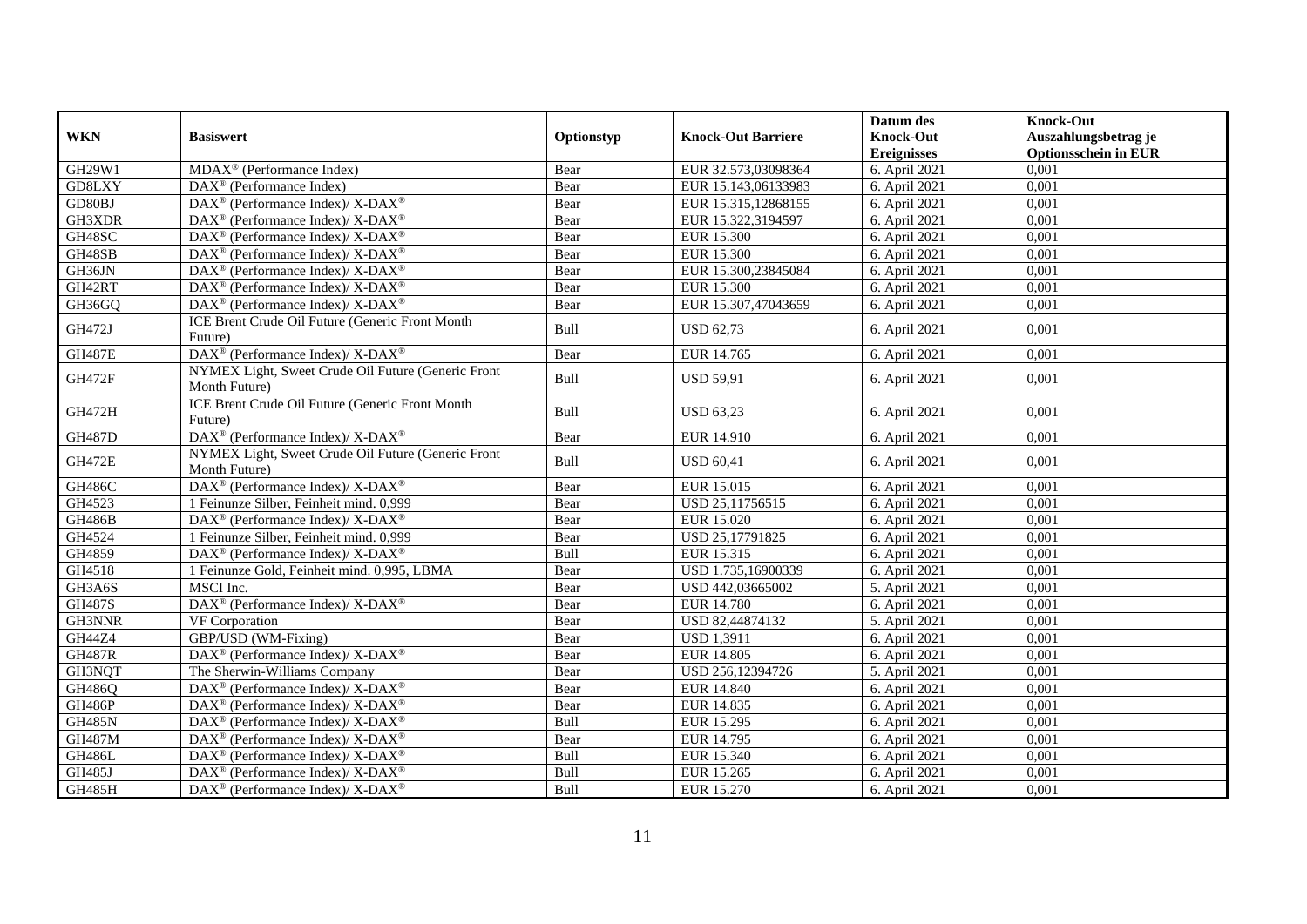|               |                                                                    |            |                           | Datum des          | <b>Knock-Out</b>            |
|---------------|--------------------------------------------------------------------|------------|---------------------------|--------------------|-----------------------------|
| <b>WKN</b>    | <b>Basiswert</b>                                                   | Optionstyp | <b>Knock-Out Barriere</b> | <b>Knock-Out</b>   | Auszahlungsbetrag je        |
|               |                                                                    |            |                           | <b>Ereignisses</b> | <b>Optionsschein in EUR</b> |
| GH487Q        | DAX <sup>®</sup> (Performance Index)/X-DAX <sup>®</sup>            | Bear       | EUR 14.815                | 6. April 2021      | 0,001                       |
| <b>GH487P</b> | $DAX^{\circledast}$ (Performance Index)/ X-DAX <sup>®</sup>        | Bear       | <b>EUR 14.820</b>         | 6. April 2021      | 0,001                       |
| <b>GH486N</b> | $DAX^{\circledast}$ (Performance Index)/ X-DAX <sup>®</sup>        | Bull       | EUR 15.335                | 6. April 2021      | 0,001                       |
| <b>GH486M</b> | $DAX^{\circledast}$ (Performance Index)/ X-DAX <sup>®</sup>        | Bull       | EUR 15.325                | 6. April 2021      | 0,001                       |
| <b>GH485L</b> | $\text{DAX}^{\circledast}$ (Performance Index)/ X-DAX <sup>®</sup> | Bull       | <b>EUR 15.260</b>         | 6. April 2021      | 0,001                       |
| <b>GH485K</b> | DAX <sup>®</sup> (Performance Index)/ X-DAX <sup>®</sup>           | Bull       | <b>EUR 15.280</b>         | 6. April 2021      | 0,001                       |
| <b>GH487B</b> | $DAX^{\circledast}$ (Performance Index)/ X-DAX <sup>®</sup>        | Bear       | EUR 14.750                | 6. April 2021      | 0,001                       |
| <b>GH486A</b> | $DAX^{\circledast}$ (Performance Index)/ X-DAX <sup>®</sup>        | Bear       | EUR 15.005                | 6. April 2021      | 0,001                       |
| GH4869        | $DAX^{\circledast}$ (Performance Index)/ X-DAX <sup>®</sup>        | Bear       | EUR 15.010                | 6. April 2021      | 0,001                       |
| GH487G        | $DAX^{\circledast}$ (Performance Index)/ X-DAX <sup>®</sup>        | Bear       | EUR 14.760                | 6. April 2021      | 0,001                       |
| <b>GH487F</b> | $DAX^{\circledast}$ (Performance Index)/ X-DAX <sup>®</sup>        | Bear       | EUR 15.040                | 6. April 2021      | 0,001                       |
| <b>GH486D</b> | DAX <sup>®</sup> (Performance Index)/ X-DAX <sup>®</sup>           | Bear       | EUR 15.025                | 6. April 2021      | 0,001                       |
| <b>GH485C</b> | $DAX^{\circledast}$ (Performance Index)/ X-DAX <sup>®</sup>        | Bull       | EUR 15.310                | 6. April 2021      | 0,001                       |
| <b>GH485B</b> | DAX <sup>®</sup> (Performance Index)/ X-DAX <sup>®</sup>           | Bull       | EUR 15.320                | 6. April 2021      | 0,001                       |
| <b>GH487Y</b> | DAX <sup>®</sup> (Performance Index)/ X-DAX <sup>®</sup>           | Bear       | EUR 14.925                | 6. April 2021      | 0,001                       |
| <b>GH486W</b> | DAX <sup>®</sup> (Performance Index)/ X-DAX <sup>®</sup>           | Bear       | EUR 14.860                | 6. April 2021      | 0,001                       |
| <b>GH486V</b> | DAX <sup>®</sup> (Performance Index)/ X-DAX <sup>®</sup>           | Bear       | <b>EUR 14.960</b>         | 6. April 2021      | 0,001                       |
| GH4874        | $DAX^{\circledast}$ (Performance Index)/ X-DAX <sup>®</sup>        | Bear       | EUR 14.905                | 6. April 2021      | 0,001                       |
| GH4873        | $DAX^{\circledast}$ (Performance Index)/ X-DAX <sup>®</sup>        | Bear       | <b>EUR 14.870</b>         | 6. April 2021      | 0,001                       |
| GH4872        | DAX <sup>®</sup> (Performance Index)/ X-DAX <sup>®</sup>           | Bear       | <b>EUR 14.900</b>         | 6. April 2021      | 0,001                       |
| GH4862        | DAX <sup>®</sup> (Performance Index)/X-DAX <sup>®</sup>            | Bear       | EUR 14.965                | 6. April 2021      | 0,001                       |
| GH4860        | $\text{DAX}^{\circledast}$ (Performance Index)/ X-DAX <sup>®</sup> | Bear       | EUR 14.950                | 6. April 2021      | 0,001                       |
| GH4880        | DAX <sup>®</sup> (Performance Index)/ X-DAX <sup>®</sup>           | Bear       | EUR 14.790                | 6. April 2021      | 0,001                       |
| GH486Y        | $DAX^{\circledast}$ (Performance Index)/ X-DAX <sup>®</sup>        | Bull       | <b>EUR 15.285</b>         | 6. April 2021      | 0,001                       |
| <b>GH486X</b> | DAX <sup>®</sup> (Performance Index)/X-DAX <sup>®</sup>            | Bear       | EUR 14.875                | 6. April 2021      | 0,001                       |
| GH485W        | DAX <sup>®</sup> (Performance Index)/ X-DAX <sup>®</sup>           | Bear       | EUR 14.930                | 6. April 2021      | 0,001                       |
| GH4878        | DAX <sup>®</sup> (Performance Index)/X-DAX <sup>®</sup>            | Bear       | EUR 14.915                | 6. April 2021      | 0,001                       |
| GH4877        | DAX <sup>®</sup> (Performance Index)/ X-DAX <sup>®</sup>           | Bear       | EUR 14.920                | 6. April 2021      | 0,001                       |
| GH4866        | DAX <sup>®</sup> (Performance Index)/ X-DAX <sup>®</sup>           | Bear       | EUR 14.990                | 6. April 2021      | 0,001                       |
| GH4865        | $\text{DAX}^{\circledast}$ (Performance Index)/X-DAX <sup>®</sup>  | Bear       | EUR 14.995                | 6. April 2021      | 0,001                       |
| GH47UJ        | $DAX^{\circledast}$ (Performance Index)/ X-DAX <sup>®</sup>        | Bear       | EUR 15.296,65             | 6. April 2021      | 0,001                       |
| <b>GH487J</b> | DAX <sup>®</sup> (Performance Index)/ X-DAX <sup>®</sup>           | Bear       | EUR 14.775                | 6. April 2021      | 0,001                       |
| <b>GH487H</b> | DAX <sup>®</sup> (Performance Index)/X-DAX <sup>®</sup>            | Bear       | <b>EUR 14.770</b>         | 6. April 2021      | 0,001                       |
| <b>GH486G</b> | DAX <sup>®</sup> (Performance Index)/ X-DAX <sup>®</sup>           | Bear       | EUR 15.030                | 6. April 2021      | 0,001                       |
| <b>GH486F</b> | DAX <sup>®</sup> (Performance Index)/ X-DAX <sup>®</sup>           | Bear       | <b>EUR 14.980</b>         | 6. April 2021      | 0,001                       |
| <b>GH485E</b> | $\text{DAX}^{\circledast}$ (Performance Index)/X-DAX <sup>®</sup>  | Bull       | <b>EUR 15.300</b>         | 6. April 2021      | 0,001                       |
| <b>GH485D</b> | DAX <sup>®</sup> (Performance Index)/ X-DAX <sup>®</sup>           | Bull       | EUR 15.305                | 6. April 2021      | 0,001                       |
| <b>GH487W</b> | DAX <sup>®</sup> (Performance Index)/ X-DAX <sup>®</sup>           | Bear       | EUR 14.755                | 6. April 2021      | 0,001                       |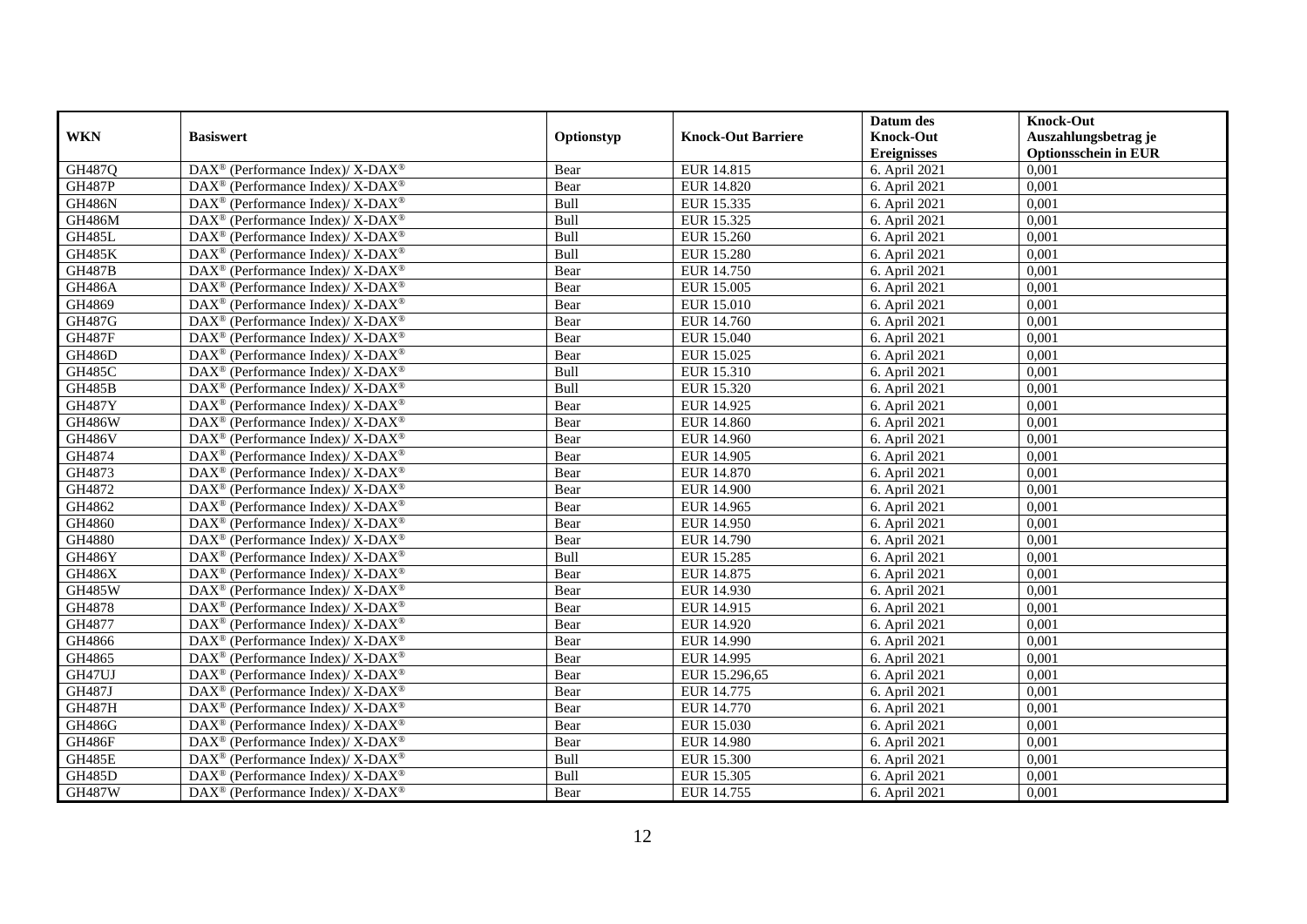|               |                                                                          |            |                           | Datum des          | <b>Knock-Out</b>            |
|---------------|--------------------------------------------------------------------------|------------|---------------------------|--------------------|-----------------------------|
| <b>WKN</b>    | <b>Basiswert</b>                                                         | Optionstyp | <b>Knock-Out Barriere</b> | <b>Knock-Out</b>   | Auszahlungsbetrag je        |
|               |                                                                          |            |                           | <b>Ereignisses</b> | <b>Optionsschein in EUR</b> |
| <b>GH487V</b> | DAX <sup>®</sup> (Performance Index)/X-DAX <sup>®</sup>                  | Bear       | EUR 14.865                | 6. April 2021      | 0,001                       |
| <b>GH486U</b> | $\text{DAX}^{\circledast}$ (Performance Index)/ X-DAX <sup>®</sup>       | Bear       | EUR 14.855                | 6. April 2021      | 0,001                       |
| <b>GH486T</b> | $DAX^{\circledcirc}$ (Performance Index)/X-DAX <sup>®</sup>              | Bear       | <b>EUR 14.850</b>         | 6. April 2021      | 0,001                       |
| <b>GH487A</b> | DAX <sup>®</sup> (Performance Index)/ X-DAX <sup>®</sup>                 | Bear       | EUR 14.745                | 6. April 2021      | 0,001                       |
| GH4879        | $\text{DAX}^{\otimes}$ (Performance Index)/X-DAX <sup>®</sup>            | Bear       | <b>EUR 14.985</b>         | 6. April 2021      | 0,001                       |
| GH4868        | DAX <sup>®</sup> (Performance Index)/ X-DAX <sup>®</sup>                 | Bear       | <b>EUR 14.940</b>         | 6. April 2021      | 0,001                       |
| GH4867        | DAX <sup>®</sup> (Performance Index)/ X-DAX <sup>®</sup>                 | Bear       | <b>EUR 15.000</b>         | 6. April 2021      | 0,001                       |
| <b>GH487U</b> | DAX <sup>®</sup> (Performance Index)/ X-DAX <sup>®</sup>                 | Bear       | <b>EUR 14.810</b>         | 6. April 2021      | 0,001                       |
| <b>GH487T</b> | $DAX^{\circledcirc}$ (Performance Index)/X-DAX <sup>®</sup>              | Bear       | EUR 14.830                | 6. April 2021      | 0,001                       |
| <b>GH486S</b> | $\overline{\text{DAX}^{\otimes}}$ (Performance Index)/X-DAX <sup>®</sup> | Bull       | EUR 15.330                | 6. April 2021      | 0,001                       |
| <b>GH486R</b> | $\text{DAX}^{\circledast}$ (Performance Index)/ X-DAX <sup>®</sup>       | Bear       | EUR 14.845                | 6. April 2021      | 0,001                       |
| GH4881        | DAX <sup>®</sup> (Performance Index)/ X-DAX <sup>®</sup>                 | Bear       | EUR 14.825                | 6. April 2021      | 0,001                       |
| GH4871        | $\text{DAX}^{\circledast}$ (Performance Index)/ X-DAX <sup>®</sup>       | Bear       | <b>EUR 14.880</b>         | 6. April 2021      | 0,001                       |
| GH4870        | $\text{DAX}^{\circledast}$ (Performance Index)/ X-DAX <sup>®</sup>       | Bear       | <b>EUR 14.890</b>         | 6. April 2021      | 0,001                       |
| GH486Z        | DAX <sup>®</sup> (Performance Index)/ X-DAX <sup>®</sup>                 | Bear       | <b>EUR 14.885</b>         | 6. April 2021      | 0,001                       |
| <b>GH485Z</b> | DAX <sup>®</sup> (Performance Index)/ X-DAX <sup>®</sup>                 | Bear       | EUR 14.955                | 6. April 2021      | 0,001                       |
| GB2H8X        | $DAX^{\circledast}$ (Performance Index)/ X-DAX <sup>®</sup>              | Bear       | EUR 15.218,3568229        | 6. April 2021      | 0,001                       |
| <b>GH485X</b> | $\text{DAX}^{\circledast}$ (Performance Index)/ X-DAX <sup>®</sup>       | Bear       | EUR 14.935                | 6. April 2021      | 0,001                       |
| <b>GH487L</b> | $\text{DAX}^{\circledast}$ (Performance Index)/ X-DAX <sup>®</sup>       | Bear       | <b>EUR 14.800</b>         | 6. April 2021      | 0,001                       |
| GF8EQU        | $\text{DAX}^{\circledast}$ (Performance Index)/ X-DAX <sup>®</sup>       | Bear       | EUR 15.261,1094476        | 6. April 2021      | 0,001                       |
| GB6MRB        | $\text{DAX}^{\circledast}$ (Performance Index)/ X-DAX <sup>®</sup>       | Bear       | EUR 15.283,22212695       | 6. April 2021      | 0,001                       |
| <b>GH487K</b> | $\text{DAX}^{\circledast}$ (Performance Index)/ X-DAX <sup>®</sup>       | Bear       | EUR 14.785                | 6. April 2021      | 0,001                       |
| GH23FF        | NASDAQ-100 Index®                                                        | Bear       | <b>USD 13.620</b>         | 5. April 2021      | 0,001                       |
| GH2QB8        | NASDAQ-100 Index®                                                        | Bear       | <b>USD 13.620</b>         | 5. April 2021      | 0,001                       |
| GH36H5        | $\text{DAX}^{\otimes}$ (Performance Index)/X-DAX <sup>®</sup>            | Bear       | EUR 15.227,69913988       | 6. April 2021      | 0,001                       |
| <b>GB5NKB</b> | DAX <sup>®</sup> (Performance Index)/ X-DAX <sup>®</sup>                 | Bear       | EUR 15.243,87847897       | 6. April 2021      | 0,001                       |
| <b>GH486H</b> | $DAX^{\circledcirc}$ (Performance Index)/X-DAX <sup>®</sup>              | Bear       | EUR 15.035                | 6. April 2021      | 0,001                       |
| GF88SW        | DAX <sup>®</sup> (Performance Index)/ X-DAX <sup>®</sup>                 | Bear       | EUR 15.195,22869598       | 6. April 2021      | 0,001                       |
| <b>GH485G</b> | $\text{DAX}^{\circledast}$ (Performance Index)/X-DAX <sup>®</sup>        | Bull       | EUR 15.275                | 6. April 2021      | 0,001                       |
| GH485F        | $\text{DAX}^{\circledR}$ (Performance Index)/ X-DAX <sup>®</sup>         | Bull       | <b>EUR 15.290</b>         | 6. April 2021      | 0,001                       |
| GH45FV        | $\text{DAX}^{\circledast}$ (Performance Index)/ X-DAX <sup>®</sup>       | Bear       | EUR 15.221,01289997       | 6. April 2021      | 0,001                       |
| GH36H2        | DAX <sup>®</sup> (Performance Index)/ X-DAX <sup>®</sup>                 | Bear       | EUR 15.235,19047961       | 6. April 2021      | 0,001                       |
| GH4876        | $\text{DAX}^{\circledast}$ (Performance Index)/ X-DAX <sup>®</sup>       | Bear       | EUR 14.945                | 6. April 2021      | 0,001                       |
| GH48SD        | DAX <sup>®</sup> (Performance Index)/ X-DAX <sup>®</sup>                 | Bear       | <b>EUR 15.100</b>         | 6. April 2021      | 0,001                       |
| GH3UVQ        | $\text{DAX}^{\circledR}$ (Performance Index)/ X-DAX <sup>®</sup>         | Bear       | EUR 15.280,8440461        | 6. April 2021      | 0,001                       |
| GH36GM        | DAX <sup>®</sup> (Performance Index)/ X-DAX <sup>®</sup>                 | Bear       | EUR 15.271,31050781       | 6. April 2021      | 0,001                       |
| GH4875        | DAX <sup>®</sup> (Performance Index)/ X-DAX <sup>®</sup>                 | Bear       | EUR 14.895                | 6. April 2021      | 0,001                       |
| GH48SE        | $\text{DAX}^{\circledast}$ (Performance Index)/ X-DAX <sup>®</sup>       | Bear       | <b>EUR 15.100</b>         | 6. April 2021      | 0,001                       |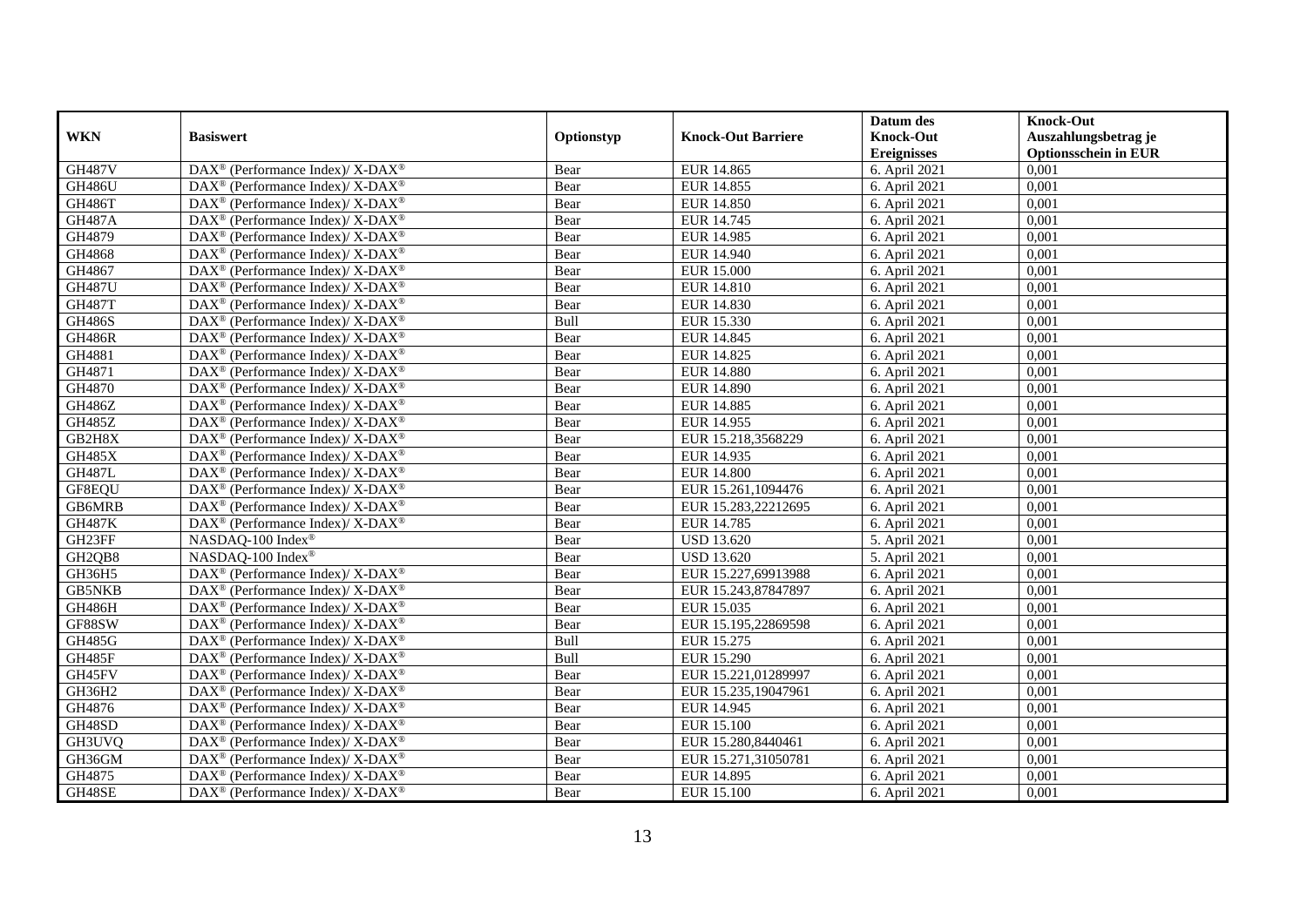| <b>WKN</b>    | <b>Basiswert</b>                                                    | Optionstyp | <b>Knock-Out Barriere</b> | Datum des<br><b>Knock-Out</b> | <b>Knock-Out</b><br>Auszahlungsbetrag je |
|---------------|---------------------------------------------------------------------|------------|---------------------------|-------------------------------|------------------------------------------|
|               |                                                                     |            |                           | <b>Ereignisses</b>            | <b>Optionsschein in EUR</b>              |
| GH3UVM        | DAX <sup>®</sup> (Performance Index)/ X-DAX <sup>®</sup>            | Bear       | EUR 15.244,21782725       | 6. April 2021                 | 0,001                                    |
| GH36H0        | $DAX^{\circledcirc}$ (Performance Index)/ X-DAX <sup>®</sup>        | Bear       | EUR 15.206,10293412       | 6. April 2021                 | 0,001                                    |
| GH4864        | $\text{DAX}^{\circledR}$ (Performance Index)/ X-DAX <sup>®</sup>    | Bear       | EUR 14.975                | 6. April 2021                 | 0,001                                    |
| GH3D31        | $\text{DAX}^{\circledast}$ (Performance Index)/ X-DAX <sup>®</sup>  | Bear       | <b>EUR 15.200</b>         | 6. April 2021                 | 0,001                                    |
| GH4863        | DAX <sup>®</sup> (Performance Index)/ X-DAX <sup>®</sup>            | Bear       | EUR 14.970                | 6. April 2021                 | 0,001                                    |
| GH3SDP        | DAX <sup>®</sup> (Performance Index)/ X-DAX <sup>®</sup>            | Bear       | <b>EUR 15.200</b>         | 6. April 2021                 | 0,001                                    |
| GH42RU        | $\text{DAX}^{\circledR}$ (Performance Index)/ X-DAX <sup>®</sup>    | Bear       | <b>EUR 15.200</b>         | 6. April 2021                 | 0,001                                    |
| <b>GH279H</b> | NASDAQ-100 Index®                                                   | Bear       | USD 13.619,65             | 5. April 2021                 | 0,001                                    |
| GH3NQ9        | DXC Technology Company                                              | Bear       | USD 32,0105621            | 5. April 2021                 | 0,001                                    |
| GH2PS5        | ANSYS Inc.                                                          | Bear       | USD 362,24291087          | 5. April 2021                 | 0,001                                    |
| GH42E9        | Texas Instruments Incorporated                                      | Bear       | USD 197,5367237           | 5. April 2021                 | 0,001                                    |
| GH23FH        | NASDAQ-100 Index®                                                   | Bear       | <b>USD 13.600</b>         | 5. April 2021                 | 0,001                                    |
| GH2QB9        | NASDAQ-100 Index®                                                   | Bear       | <b>USD 13.600</b>         | 5. April 2021                 | 0,001                                    |
| GH18PD        | Alphabet Inc. - Class C                                             | Bear       | USD 2.233,53587988        | 5. April 2021                 | 0,001                                    |
| GH3NJ1        | Booking Holdings Inc.                                               | Bear       | USD 2.422,1190703         | 5. April 2021                 | 0,001                                    |
| GH3KW7        | <b>Dollar General Corporation</b>                                   | Bear       | USD 208,05517787          | 5. April 2021                 | 0,001                                    |
| GH2K7H        | Amazon.com, Inc.                                                    | Bear       | USD 3.227,21431242        | 5. April 2021                 | 0,001                                    |
| <b>GH277P</b> | NASDAQ-100 Index®                                                   | Bear       | USD 13.593,78             | 5. April 2021                 | 0,001                                    |
| <b>GH279S</b> | NASDAQ-100 Index®                                                   | Bear       | USD 13.606,7              | 5. April 2021                 | 0,001                                    |
| GH39Z0        | Intuit Inc.                                                         | Bear       | USD 400,7505582           | 5. April 2021                 | 0,001                                    |
| GH3RW1        | DAX <sup>®</sup> (Performance Index)/ X-DAX <sup>®</sup>            | Bear       | EUR 15.175,33861571       | 1. April 2021                 | 0,001                                    |
| <b>GB5NKC</b> | $DAX^{\circledcirc}$ (Performance Index)/ X-DAX <sup>®</sup>        | Bear       | EUR 15.180,09720915       | 1. April 2021                 | 0,001                                    |
| GH45GK        | DAX <sup>®</sup> (Performance Index)/ X-DAX <sup>®</sup>            | Bear       | EUR 15.191,08             | 1. April 2021                 | 0,001                                    |
| GH3Z90        | NYMEX Light, Sweet Crude Oil Future (Generic Front<br>Month Future) | Bull       | <b>USD 57,82</b>          | 5. April 2021                 | 0,001                                    |
| GH3Z8Z        | NYMEX Light, Sweet Crude Oil Future (Generic Front<br>Month Future) | Bull       | <b>USD 58,32</b>          | 5. April 2021                 | 0,001                                    |
| GH3Z8Y        | NYMEX Light, Sweet Crude Oil Future (Generic Front<br>Month Future) | Bull       | <b>USD 58,82</b>          | 5. April 2021                 | 0,001                                    |
| GH2K6H        | Ametek Inc                                                          | Bear       | USD 130,26012383          | 5. April 2021                 | 0,001                                    |
| GH3H17        | VeriSign, Inc.                                                      | Bear       | <b>USD 204,505</b>        | 5. April 2021                 | 0,001                                    |
| GH42DV        | Texas Instruments Incorporated                                      | Bear       | USD 195,9268319           | 5. April 2021                 | 0,001                                    |
| GH42D9        | Texas Instruments Incorporated                                      | Bear       | USD 194,3169401           | 5. April 2021                 | 0,001                                    |
| GH3URJ        | Visa Inc. - Class A                                                 | Bear       | USD 219,73636428          | 5. April 2021                 | 0,001                                    |
| GH3URG        | Visa Inc. - Class A                                                 | Bear       | USD 218,69685455          | 5. April 2021                 | 0,001                                    |
| GF6B8K        | Facebook, Inc.                                                      | Bear       | USD 305,77382145          | 5. April 2021                 | 0,001                                    |
| GH3L0Z        | Tesla Inc                                                           | Bear       | USD 704,57896744          | 5. April 2021                 | 0,001                                    |
| GH3RVT        | BioNTech SE - ADR                                                   | Bear       | USD 115,50637006          | 5. April 2021                 | 0,001                                    |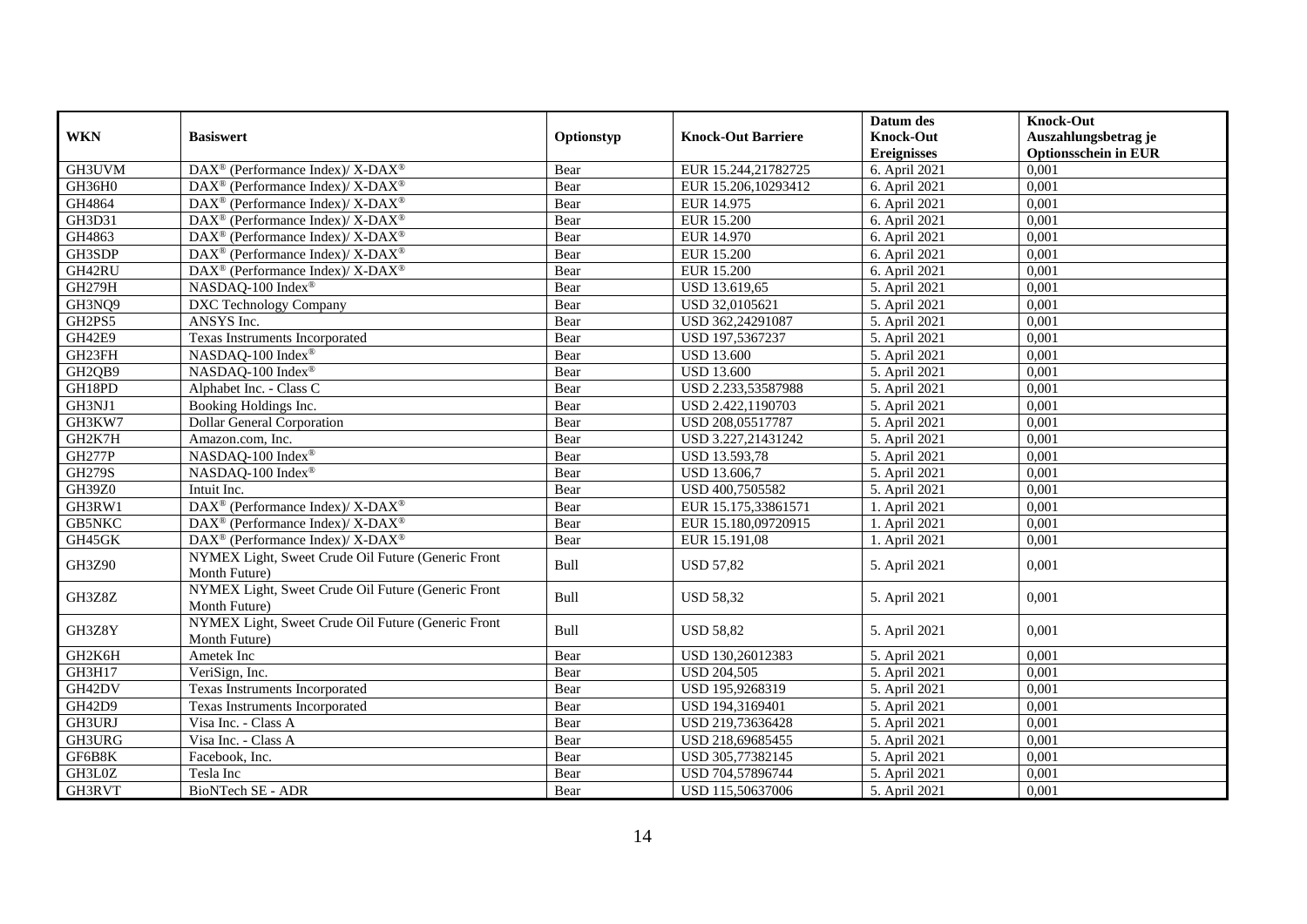|               |                                 |            |                           | Datum des          | <b>Knock-Out</b>            |
|---------------|---------------------------------|------------|---------------------------|--------------------|-----------------------------|
| <b>WKN</b>    | <b>Basiswert</b>                | Optionstyp | <b>Knock-Out Barriere</b> | <b>Knock-Out</b>   | Auszahlungsbetrag je        |
|               |                                 |            |                           | <b>Ereignisses</b> | <b>Optionsschein in EUR</b> |
| GH3X67        | <b>STRYKER CORP</b>             | Bear       | USD 245,99983558          | 5. April 2021      | 0,001                       |
| GF7Z8P        | Facebook, Inc.                  | Bear       | USD 304,62776992          | 5. April 2021      | 0,001                       |
| GF4NRN        | McDonald's Corporation          | Bear       | USD 228,61614807          | 5. April 2021      | 0,001                       |
| GH3L0X        | Tesla Inc                       | Bear       | USD 707,93111237          | 5. April 2021      | 0,001                       |
| GF6B8H        | Facebook, Inc.                  | Bear       | USD 302,41291359          | 5. April 2021      | 0,001                       |
| GH3A6G        | <b>Target Corporation</b>       | Bear       | USD 203,89378692          | 5. April 2021      | 0,001                       |
| <b>GH3RVR</b> | <b>BioNTech SE - ADR</b>        | Bear       | USD 114,97730276          | 5. April 2021      | 0,001                       |
| GH2K2E        | Agilent Technologies, Inc.      | Bear       | USD 130,24034964          | 5. April 2021      | 0,001                       |
| GH3L0V        | Tesla Inc                       | Bear       | USD 701,23679911          | 5. April 2021      | 0,001                       |
| GH3X69        | Marriott International Inc.     | Bear       | USD 152,06048643          | 5. April 2021      | 0,001                       |
| <b>GF7Z88</b> | Facebook, Inc.                  | Bear       | USD 310,07758249          | 5. April 2021      | 0,001                       |
| <b>GH393P</b> | Thermo Fisher Scientific, Inc.  | Bear       | USD 466,47343152          | 5. April 2021      | 0,001                       |
| GH2K2D        | Agilent Technologies, Inc.      | Bear       | USD 128,86414993          | 5. April 2021      | 0,001                       |
| GH39WB        | ServiceNow Inc                  | Bear       | USD 513,22586971          | 5. April 2021      | 0,001                       |
| <b>GH394K</b> | NextEra Energy, Inc.            | Bear       | USD 77,13686086           | 5. April 2021      | 0,001                       |
| <b>GH393S</b> | Thermo Fisher Scientific, Inc.  | Bear       | USD 464,21636646          | 5. April 2021      | 0,001                       |
| GH3H50        | <b>Exelon Corporation</b>       | Bear       | <b>USD 44,37</b>          | 5. April 2021      | 0,001                       |
| GH3H54        | <b>Waters Corporation</b>       | Bear       | USD 293,78022827          | 5. April 2021      | 0,001                       |
| GH302W        | Microsoft Corporation           | Bear       | USD 242,70031091          | 5. April 2021      | 0,001                       |
| GH42F2        | <b>General Motors Company</b>   | Bear       | USD 59,37271049           | 5. April 2021      | 0,001                       |
| GF2EBG        | Nasdaq, Inc.                    | Bear       | USD 152,24450478          | 5. April 2021      | 0,001                       |
| GH393X        | eBay Inc.                       | Bear       | USD 63,47919552           | 5. April 2021      | 0,001                       |
| GF6BBB        | Alphabet Inc. - Class C         | Bear       | USD 2.216,10188142        | 5. April 2021      | 0,001                       |
| GH2PHJ        | Nvidia Corporation              | Bear       | USD 555,26256023          | 5. April 2021      | 0,001                       |
| GH3ULR        | The Boeing Company              | Bear       | USD 259,19209873          | 5. April 2021      | 0,001                       |
| GH1GE2        | Microsoft Corporation           | Bear       | USD 246,33310581          | 5. April 2021      | 0,001                       |
| GH42FK        | <b>General Motors Company</b>   | Bear       | USD 58,80278046           | 5. April 2021      | 0,001                       |
| GF67A9        | Facebook, Inc.                  | Bear       | USD 308,54652763          | 5. April 2021      | 0,001                       |
| GH3A4N        | Paychex Inc.                    | Bear       | <b>USD 101,134</b>        | 5. April 2021      | 0,001                       |
| GH2K7C        | Amazon.com. Inc.                | Bear       | USD 3.180.33271523        | 5. April 2021      | 0.001                       |
| GH3RLU        | TransDigm Group Incorporated    | Bear       | USD 606,43335898          | 5. April 2021      | 0,001                       |
| GH3XCC        | Intercontinental Exchange, Inc. | Bear       | USD 114,7640364           | 5. April 2021      | 0,001                       |
| GH2PHK        | Nvidia Corporation              | Bear       | USD 557,97111011          | 5. April 2021      | 0,001                       |
| <b>GH3NHB</b> | Booking Holdings Inc.           | Bear       | USD 2.402,61066323        | 5. April 2021      | 0,001                       |
| GF67CJ        | Microsoft Corporation           | Bear       | USD 245,29815135          | 5. April 2021      | 0,001                       |
| GH42E6        | <b>General Motors Company</b>   | Bear       | USD 60,50257177           | 5. April 2021      | 0,001                       |
| GF0B2Q        | The Home Depot, Inc.            | Bear       | USD 313,22347513          | 5. April 2021      | 0,001                       |
| GC6X9B        | Facebook, Inc.                  | Bear       | USD 303,25827426          | 5. April 2021      | 0,001                       |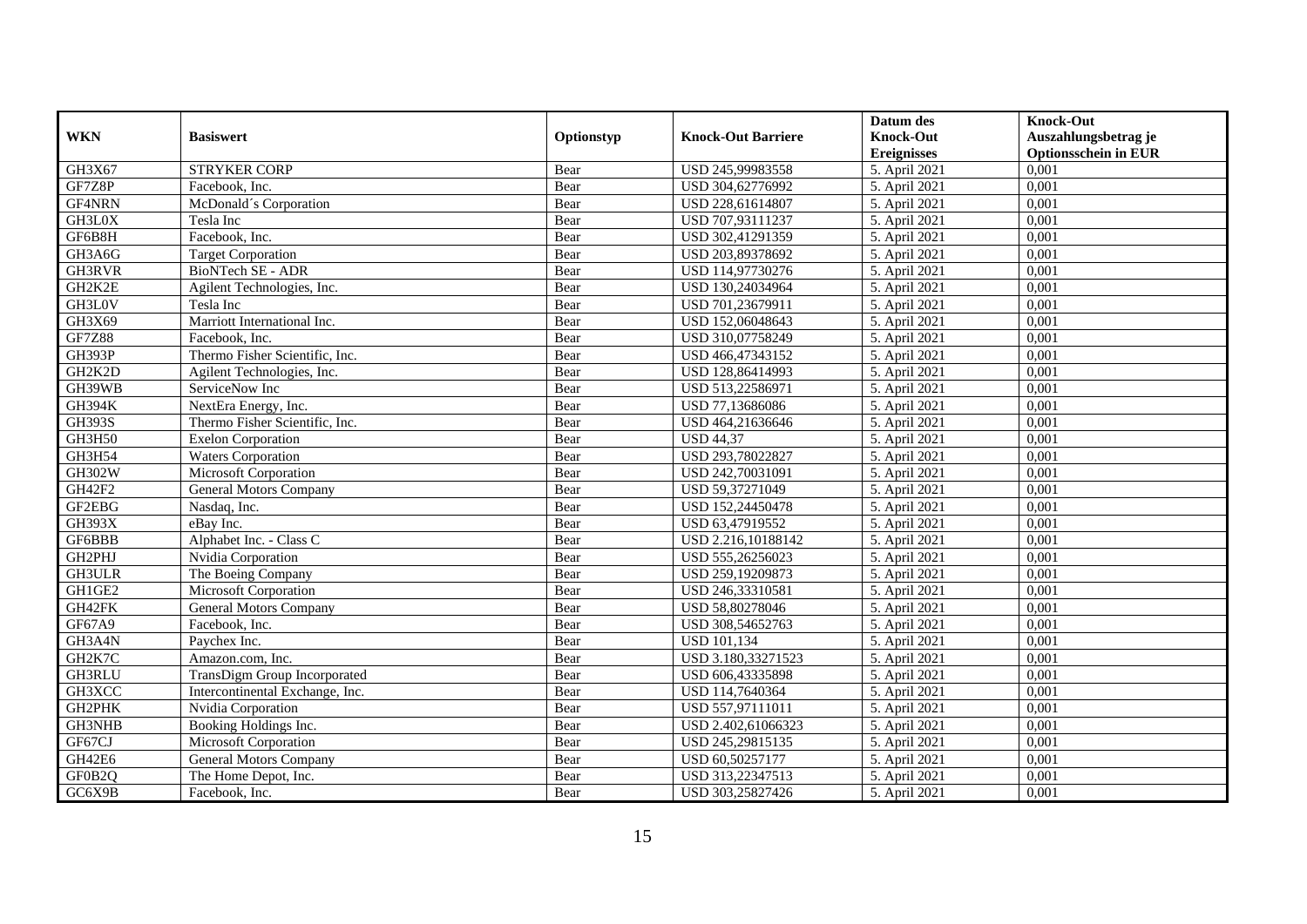|               |                                     |            |                           | Datum des          | <b>Knock-Out</b>            |
|---------------|-------------------------------------|------------|---------------------------|--------------------|-----------------------------|
| <b>WKN</b>    | <b>Basiswert</b>                    | Optionstyp | <b>Knock-Out Barriere</b> | <b>Knock-Out</b>   | Auszahlungsbetrag je        |
|               |                                     |            |                           | <b>Ereignisses</b> | <b>Optionsschein in EUR</b> |
| GH3ULQ        | The Boeing Company                  | Bear       | USD 257,94305242          | 5. April 2021      | 0,001                       |
| GH3X2B        | American Water Works Co Inc         | Bear       | USD 152,07852109          | 5. April 2021      | 0,001                       |
| GH3GX7        | Southwest Airlines Co               | Bear       | USD 63,36720861           | 5. April 2021      | 0,001                       |
| GC83G3        | Microsoft Corporation               | Bear       | USD 247,92650973          | 5. April 2021      | 0,001                       |
| GH3H2D        | <b>CSX</b> Corporation              | Bear       | USD 98,50811006           | 5. April 2021      | 0,001                       |
| GH3X7U        | Honeywell International Inc.        | Bear       | USD 219,82113562          | 5. April 2021      | 0,001                       |
| GH3X7D        | The Charles Schwab Corporation      | Bear       | USD 66,50202516           | 5. April 2021      | 0,001                       |
| GF5S4N        | Alphabet Inc. - Class C             | Bear       | USD 2.165,82271897        | 5. April 2021      | 0,001                       |
| GH2K7E        | Amazon.com, Inc.                    | Bear       | USD 3.211,60372746        | 5. April 2021      | 0,001                       |
| GH3RMY        | Truist Financial Corp               | Bear       | USD 59,54466303           | 5. April 2021      | 0,001                       |
| GF02WC        | O'Reilly Automotive Inc.            | Bear       | USD 512,79067502          | 5. April 2021      | 0,001                       |
| <b>GH397X</b> | Walmart Inc.                        | Bear       | USD 138,90928304          | 5. April 2021      | 0,001                       |
| GH3KW1        | Corning Incorporated                | Bear       | USD 45,36420764           | 5. April 2021      | 0,001                       |
| GH38ZH        | Salesforce.com, Inc.                | Bear       | USD 221,50336066          | 5. April 2021      | 0,001                       |
| GH394F        | NextEra Energy, Inc.                | Bear       | USD 76,65737765           | 5. April 2021      | 0,001                       |
| GH3NH3        | American Express Company            | Bear       | USD 146,83547657          | 5. April 2021      | 0,001                       |
| GH3UJZ        | Delta Air Lines, Inc.               | Bear       | USD 49,6021272            | 5. April 2021      | 0,001                       |
| GF6BA3        | Microsoft Corporation               | Bear       | USD 249,45502565          | 5. April 2021      | 0,001                       |
| <b>GH349S</b> | <b>Bank of America Corporation</b>  | Bear       | USD 40,01339574           | 5. April 2021      | 0,001                       |
| GH3RLM        | ResMed Inc.                         | Bear       | USD 196,03351076          | 5. April 2021      | 0,001                       |
| GC4YXH        | HP Inc.                             | Bear       | USD 32,4690968            | 5. April 2021      | 0,001                       |
| GF5S76        | Facebook, Inc.                      | Bear       | USD 306,64201733          | 5. April 2021      | 0,001                       |
| GH36PT        | <b>QUALCOMM</b> Incorporated        | Bear       | USD 138,75855819          | 5. April 2021      | 0,001                       |
| <b>GH392X</b> | Intuitive Surgical, Inc.            | Bear       | USD 766,02342426          | 5. April 2021      | 0,001                       |
| GH2K2J        | Autodesk. Inc.                      | Bear       | USD 286,66479208          | 5. April 2021      | 0,001                       |
| <b>GH397K</b> | Walmart Inc.                        | Bear       | USD 137,57102321          | 5. April 2021      | 0,001                       |
| GH29YR        | Adobe Inc.                          | Bear       | USD 488,38731418          | 5. April 2021      | 0,001                       |
| GH2K7D        | Amazon.com, Inc.                    | Bear       | USD 3.195,97320556        | 5. April 2021      | 0,001                       |
| GH38ZF        | Salesforce.com. Inc.                | Bear       | USD 220,42524254          | 5. April 2021      | 0,001                       |
| GH3H7H        | Keysight Technologies, Inc.         | Bear       | USD 146,35596825          | 5. April 2021      | 0,001                       |
| <b>GH18N9</b> | Alphabet Inc. - Class C             | Bear       | USD 2.192,53593687        | 5. April 2021      | 0,001                       |
| GH3NH1        | American Express Company            | Bear       | USD 145,7065848           | 5. April 2021      | 0,001                       |
| GH3NG9        | <b>Ballard Power Systems Inc</b>    | Bear       | USD 25,58999716           | 5. April 2021      | 0,001                       |
| GH3X7B        | The Charles Schwab Corporation      | Bear       | USD 67,88123758           | 5. April 2021      | 0,001                       |
| GH18D3        | Monster Beverage Corporation        | Bear       | USD 93,50241031           | 5. April 2021      | 0,001                       |
| GH42FL        | <b>Costco Wholesale Corporation</b> | Bear       | USD 361,30567902          | 5. April 2021      | 0,001                       |
| GH2K7U        | Ameriprise Financial Inc.           | Bear       | USD 237,24311283          | 5. April 2021      | 0,001                       |
| GH3RLZ        | Franklin Resources, Inc.            | Bear       | USD 30,63651359           | 5. April 2021      | 0,001                       |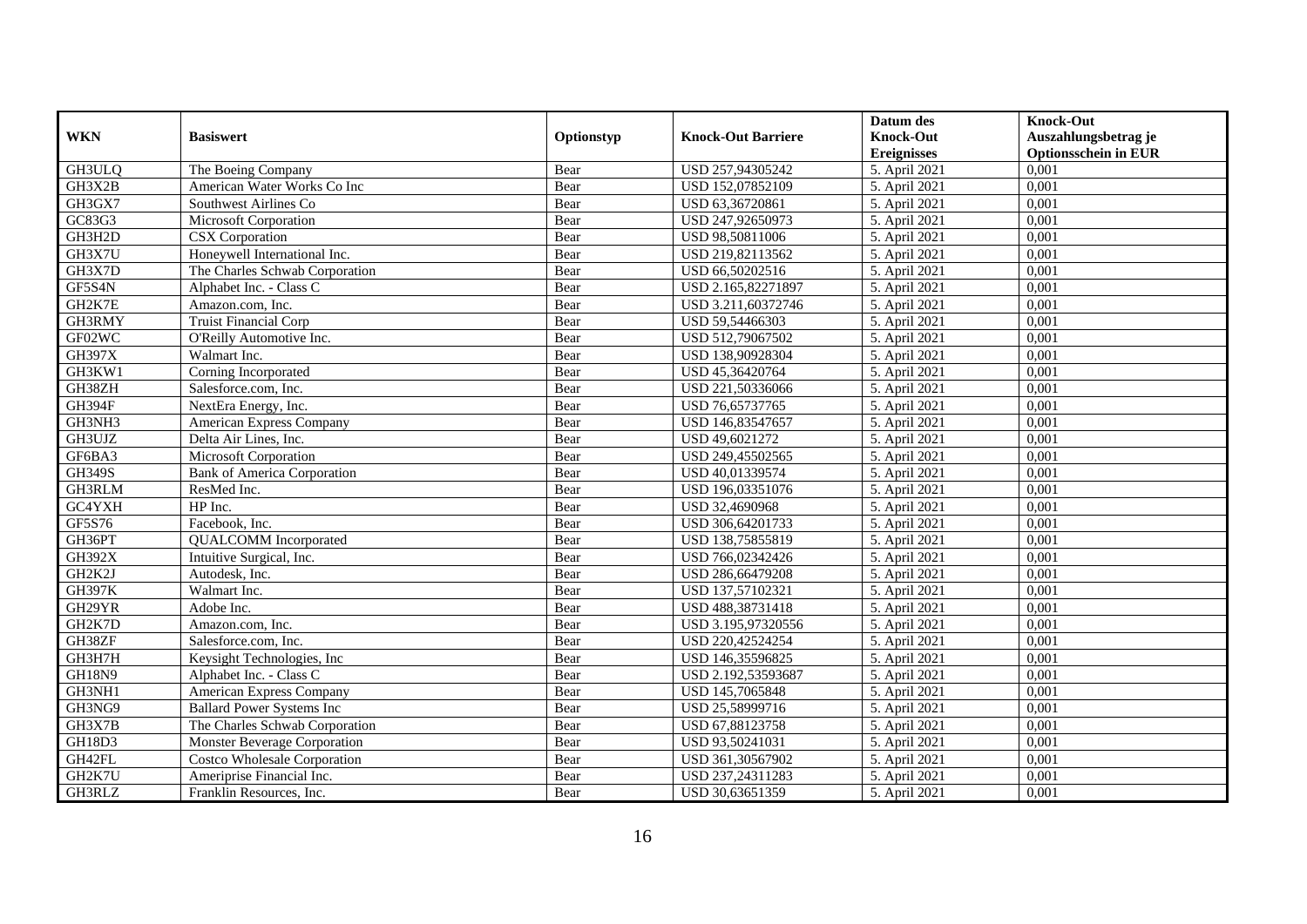|                                 |                                                 |            |                           | Datum des          | <b>Knock-Out</b>            |
|---------------------------------|-------------------------------------------------|------------|---------------------------|--------------------|-----------------------------|
| <b>WKN</b>                      | <b>Basiswert</b>                                | Optionstyp | <b>Knock-Out Barriere</b> | <b>Knock-Out</b>   | Auszahlungsbetrag je        |
|                                 |                                                 |            |                           | <b>Ereignisses</b> | <b>Optionsschein in EUR</b> |
| GH3A3T                          | Microchip Technology Incorporated               | Bear       | USD 163,06911423          | 5. April 2021      | 0,001                       |
| GH36PW                          | <b>QUALCOMM</b> Incorporated                    | Bear       | USD 140,03541628          | 5. April 2021      | 0,001                       |
| <b>GH18N8</b>                   | Alphabet Inc. - Class C                         | Bear       | USD 2.182,21872997        | 5. April 2021      | 0,001                       |
| <b>GH392T</b>                   | Intuitive Surgical, Inc.                        | Bear       | USD 758,70457014          | 5. April 2021      | 0,001                       |
| GH391U                          | Intuitive Surgical, Inc.                        | Bear       | USD 769,66787414          | 5. April 2021      | 0,001                       |
| GH397G                          | Walmart Inc.                                    | Bear       | USD 138,24015311          | 5. April 2021      | 0,001                       |
| GH42FC                          | <b>General Motors Company</b>                   | Bear       | USD 59,94264052           | 5. April 2021      | 0,001                       |
| GH2K6P                          | Applied Materials, Inc.                         | Bear       | USD 145,68993035          | 5. April 2021      | 0,001                       |
| <b>GH390B</b>                   | Salesforce.com, Inc.                            | Bear       | USD 219,34712439          | 5. April 2021      | 0,001                       |
| <b>GH302X</b>                   | Microsoft Corporation                           | Bear       | USD 243,84860909          | 5. April 2021      | 0,001                       |
| GH3UM1                          | Delta Air Lines, Inc.                           | Bear       | USD 50,18168469           | 5. April 2021      | 0,001                       |
| GH18HF                          | Monster Beverage Corporation                    | Bear       | USD 92,74715653           | 5. April 2021      | 0,001                       |
| <b>GH18N7</b>                   | Alphabet Inc. - Class C                         | Bear       | USD 2.202,79339164        | 5. April 2021      | 0,001                       |
| GH1WGP                          | Adobe Inc.                                      | Bear       | USD 493,03449723          | 5. April 2021      | 0,001                       |
| GH2PSW                          | <b>Amphenol Corporation</b>                     | Bear       | USD 68,31262117           | 5. April 2021      | 0,001                       |
| <b>GH396A</b>                   | Walmart Inc.                                    | Bear       | USD 139,58839997          | 5. April 2021      | 0,001                       |
| <b>GH18N5</b>                   | Alphabet Inc. - Class C                         | Bear       | USD 2.151,41648957        | 5. April 2021      | 0,001                       |
| GH391T                          | Intuitive Surgical, Inc.                        | Bear       | USD 762,35900482          | 5. April 2021      | 0,001                       |
| GH23GM                          | NASDAQ-100 Index®                               | Bear       | <b>USD 13.350</b>         | 5. April 2021      | 0,001                       |
| GH23FK                          | NASDAQ-100 Index®                               | Bear       | <b>USD 13.580</b>         | 5. April 2021      | 0,001                       |
| GH23FR                          | NASDAQ-100 Index®                               | Bear       | <b>USD 13.520</b>         | 5. April 2021      | 0,001                       |
| GH23FP                          | NASDAQ-100 Index®                               | Bear       | <b>USD 13.540</b>         | 5. April 2021      | 0,001                       |
| GH3D46                          | S&P 500 <sup>®</sup> Index                      | Bear       | <b>USD 4.032,5</b>        | 5. April 2021      | 0,001                       |
| GH23G1                          | NASDAQ-100 Index®                               | Bear       | <b>USD 13.450</b>         | 5. April 2021      | 0,001                       |
| GH3D45                          | S&P 500 <sup>®</sup> Index                      | Bear       | <b>USD 4.037,5</b>        | 5. April 2021      | 0,001                       |
| GH23GD                          | NASDAQ-100 Index®                               | Bear       | <b>USD 13.390</b>         | 5. April 2021      | 0,001                       |
| GH34SD                          | S&P 500 <sup>®</sup> Index                      | Bear       | <b>USD 4.065</b>          | 5. April 2021      | 0,001                       |
| GH <sub>2</sub> AD <sub>6</sub> | NASDAQ-100 Index®                               | Bear       | <b>USD 13.560</b>         | 5. April 2021      | 0,001                       |
| GH3B08                          | Dow Jones Industrial Average® Index             | Bear       | <b>USD 33.480</b>         | 5. April 2021      | 0,001                       |
| GH3D4B                          | S&P 500 <sup>®</sup> Index                      | Bear       | <b>USD 4.022,5</b>        | 5. April 2021      | 0,001                       |
| GH23G3                          | NASDAQ-100 Index®                               | Bear       | <b>USD 13.440</b>         | 5. April 2021      | 0,001                       |
| GH3B07                          | Dow Jones Industrial Average <sup>®</sup> Index | Bear       | <b>USD 33.480</b>         | 5. April 2021      | 0,001                       |
| GH3D4A                          | S&P 500 <sup>®</sup> Index                      | Bear       | <b>USD 4.022,5</b>        | 5. April 2021      | 0,001                       |
| GH23GK                          | NASDAQ-100 Index®                               | Bear       | <b>USD 13.360</b>         | 5. April 2021      | 0,001                       |
| GH2QBF                          | NASDAQ-100 Index®                               | Bear       | <b>USD 13.480</b>         | 5. April 2021      | 0,001                       |
| GH3B04                          | Dow Jones Industrial Average <sup>®</sup> Index | Bear       | <b>USD 33.540</b>         | 5. April 2021      | 0,001                       |
| GH23GH                          | NASDAQ-100 Index®                               | Bear       | <b>USD 13.370</b>         | 5. April 2021      | 0,001                       |
| GH2QHK                          | S&P 500 <sup>®</sup> Index                      | Bear       | <b>USD 4.050</b>          | 5. April 2021      | 0,001                       |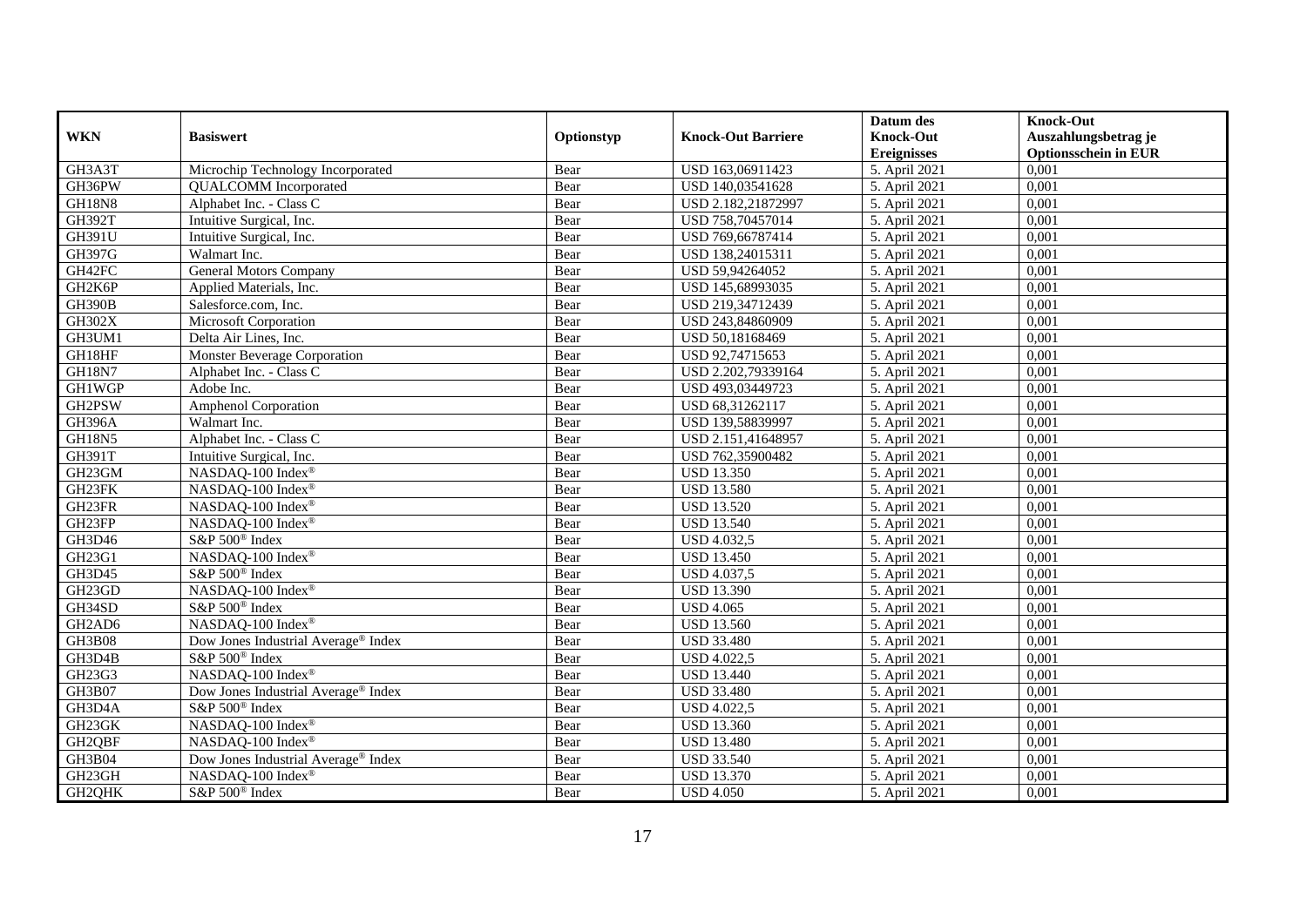|                     |                                                 |            |                           | Datum des          | <b>Knock-Out</b>            |
|---------------------|-------------------------------------------------|------------|---------------------------|--------------------|-----------------------------|
| <b>WKN</b>          | <b>Basiswert</b>                                | Optionstyp | <b>Knock-Out Barriere</b> | <b>Knock-Out</b>   | Auszahlungsbetrag je        |
|                     |                                                 |            |                           | <b>Ereignisses</b> | <b>Optionsschein in EUR</b> |
| GH2QBE              | NASDAQ-100 Index®                               | Bear       | <b>USD 13.500</b>         | 5. April 2021      | 0,001                       |
| GH3B03              | Dow Jones Industrial Average® Index             | Bear       | <b>USD 33.550</b>         | 5. April 2021      | 0,001                       |
| GH451Z              | 1 Feinunze Silber, Feinheit mind. 0,999         | Bear       | USD 25,00874729           | 2. April 2021      | 0,001                       |
| GH23FX              | NASDAQ-100 Index®                               | Bear       | <b>USD 13.470</b>         | 5. April 2021      | 0,001                       |
| GH2QHJ              | S&P 500 <sup>®</sup> Index                      | Bear       | <b>USD 4.055</b>          | 5. April 2021      | 0,001                       |
| GH4520              | 1 Feinunze Silber, Feinheit mind. 0,999         | Bear       | USD 25,06899925           | 5. April 2021      | 0,001                       |
| GH16VP              | S&P 500 <sup>®</sup> Index                      | Bear       | <b>USD 4.030</b>          | 5. April 2021      | 0,001                       |
| GH2QBM              | NASDAQ-100 Index®                               | Bear       | <b>USD 13.350</b>         | 5. April 2021      | 0,001                       |
| GH23GP              | NASDAQ-100 Index®                               | Bear       | <b>USD 13.340</b>         | 5. April 2021      | 0,001                       |
| GH27BZ              | NASDAQ-100 Index®                               | Bear       | USD 13.400,59             | 5. April 2021      | 0,001                       |
| GH3071              | Dow Jones Industrial Average® Index             | Bear       | <b>USD 33.350</b>         | 5. April 2021      | 0,001                       |
| GH23FM              | NASDAQ-100 Index®                               | Bear       | <b>USD 13.550</b>         | 5. April 2021      | 0,001                       |
| GH3B0B              | Dow Jones Industrial Average® Index             | Bear       | <b>USD 33.420</b>         | 5. April 2021      | 0,001                       |
| GH16VN              | S&P 500 <sup>®</sup> Index                      | Bear       | <b>USD 4.035</b>          | 5. April 2021      | 0,001                       |
| GH2QBL              | NASDAQ-100 Index®                               | Bear       | <b>USD 13.380</b>         | 5. April 2021      | 0,001                       |
| GH19DW              | S&P 500 <sup>®</sup> Index                      | Bear       | <b>USD 4.080</b>          | 5. April 2021      | 0,001                       |
| GH3B06              | Dow Jones Industrial Average® Index             | Bear       | <b>USD 33.520</b>         | 5. April 2021      | 0,001                       |
| GH2AD8              | NASDAO-100 Index <sup>®</sup>                   | Bear       | <b>USD 13.530</b>         | 5. April 2021      | 0,001                       |
| GH <sub>2QBK</sub>  | NASDAQ-100 Index®                               | Bear       | <b>USD 13.400</b>         | 5. April 2021      | 0,001                       |
| GH2QHF              | S&P 500 <sup>®</sup> Index                      | Bear       | <b>USD 4.075</b>          | 5. April 2021      | 0,001                       |
| GH23G5              | NASDAQ-100 Index®                               | Bear       | <b>USD 13.430</b>         | 5. April 2021      | 0,001                       |
| GH27AV              | NASDAQ-100 Index®                               | Bear       | USD 13.516,59             | 5. April 2021      | 0,001                       |
| GH3B05              | Dow Jones Industrial Average® Index             | Bear       | <b>USD 33.520</b>         | 5. April 2021      | 0,001                       |
| GH2QBJ              | NASDAQ-100 Index®                               | Bear       | <b>USD 13.420</b>         | 5. April 2021      | 0,001                       |
| GH16VJ              | S&P 500 <sup>®</sup> Index                      | Bear       | <b>USD 4.065</b>          | 5. April 2021      | 0,001                       |
| GH2ADC              | NASDAQ-100 Index®                               | Bear       | <b>USD 13.490</b>         | 5. April 2021      | 0,001                       |
| GH3B02              | Dow Jones Industrial Average <sup>®</sup> Index | Bear       | <b>USD 33.580</b>         | 5. April 2021      | 0,001                       |
| GH2QBH              | NASDAQ-100 Index®                               | Bear       | <b>USD 13.440</b>         | 5. April 2021      | 0,001                       |
| GH23G9              | NASDAQ-100 Index®                               | Bear       | <b>USD 13.410</b>         | 5. April 2021      | 0,001                       |
| GH3D44              | S&P 500 <sup>®</sup> Index                      | Bear       | <b>USD 4.037,5</b>        | 5. April 2021      | 0,001                       |
| <b>GH279V</b>       | NASDAQ-100 Index®                               | Bear       | USD 13.426,27             | 5. April 2021      | 0,001                       |
| GH3B01              | Dow Jones Industrial Average® Index             | Bear       | <b>USD 33.580</b>         | 5. April 2021      | 0,001                       |
| GH <sub>2</sub> QBG | NASDAQ-100 Index®                               | Bear       | <b>USD 13.450</b>         | 5. April 2021      | 0,001                       |
| GH23GB              | NASDAQ-100 Index®                               | Bear       | <b>USD 13.400</b>         | 5. April 2021      | 0,001                       |
| GH2QHQ              | S&P 500 <sup>®</sup> Index                      | Bear       | <b>USD 4.025</b>          | 5. April 2021      | 0,001                       |
| GH2A7T              | Dow Jones Industrial Average <sup>®</sup> Index | Bear       | <b>USD 33.450</b>         | 5. April 2021      | 0,001                       |
| GF74H7              | Dow Jones Industrial Average® Index             | Bear       | USD 33.306,03548901       | 5. April 2021      | 0,001                       |
| GH2QBD              | NASDAQ-100 Index®                               | Bear       | <b>USD 13.520</b>         | 5. April 2021      | 0,001                       |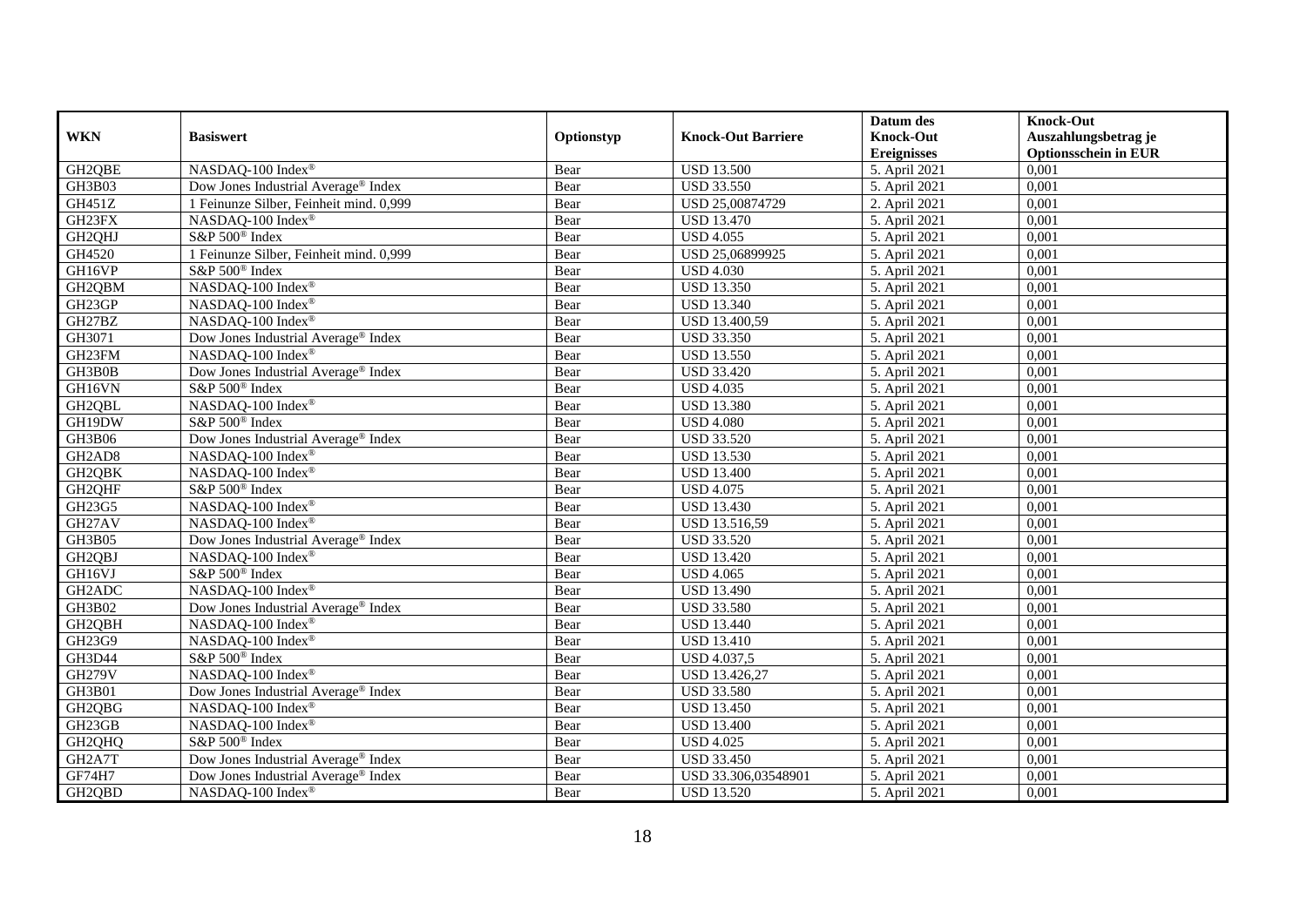|                                 |                                                 |            |                           | Datum des          | <b>Knock-Out</b>            |
|---------------------------------|-------------------------------------------------|------------|---------------------------|--------------------|-----------------------------|
| <b>WKN</b>                      | <b>Basiswert</b>                                | Optionstyp | <b>Knock-Out Barriere</b> | <b>Knock-Out</b>   | Auszahlungsbetrag je        |
|                                 |                                                 |            |                           | <b>Ereignisses</b> | <b>Optionsschein in EUR</b> |
| GH3B0A                          | Dow Jones Industrial Average® Index             | Bear       | <b>USD 33.440</b>         | 5. April 2021      | 0,001                       |
| GH23FT                          | NASDAQ-100 Index®                               | Bear       | <b>USD 13.500</b>         | 5. April 2021      | 0,001                       |
| GH <sub>2</sub> A7V             | Dow Jones Industrial Average® Index             | Bear       | <b>USD 33.350</b>         | 5. April 2021      | 0,001                       |
| GH3D43                          | S&P 500 <sup>®</sup> Index                      | Bear       | <b>USD 4.080</b>          | 5. April 2021      | 0,001                       |
| GH23FZ                          | NASDAQ-100 Index®                               | Bear       | <b>USD 13.460</b>         | 5. April 2021      | 0,001                       |
| GH2781                          | NASDAQ-100 Index®                               | Bear       | <b>USD 13.413,31</b>      | 5. April 2021      | 0,001                       |
| GH <sub>2</sub> QBC             | NASDAQ-100 Index®                               | Bear       | <b>USD 13.540</b>         | 5. April 2021      | 0,001                       |
| GH2KGL                          | Dow Jones Industrial Average® Index             | Bear       | <b>USD 33.500</b>         | 5. April 2021      | 0,001                       |
| GH3B09                          | Dow Jones Industrial Average® Index             | Bear       | <b>USD 33.450</b>         | 5. April 2021      | 0,001                       |
| GH23GF                          | NASDAQ-100 Index®                               | Bear       | <b>USD 13.380</b>         | 5. April 2021      | 0,001                       |
| GH16VM                          | S&P 500 <sup>®</sup> Index                      | Bear       | <b>USD 4.045</b>          | 5. April 2021      | 0,001                       |
| GH2QBN                          | NASDAQ-100 Index®                               | Bear       | <b>USD 13.340</b>         | 5. April 2021      | 0,001                       |
| GH2KGK                          | Dow Jones Industrial Average® Index             | Bear       | <b>USD 33.600</b>         | 5. April 2021      | 0,001                       |
| GF74GF                          | S&P 500 <sup>®</sup> Index                      | Bear       | USD 4.051.67993464        | 5. April 2021      | 0,001                       |
| GH23FV                          | NASDAQ-100 Index®                               | Bear       | <b>USD 13.480</b>         | 5. April 2021      | 0,001                       |
| GH1151                          | Dow Jones Industrial Average <sup>®</sup> Index | Bear       | <b>USD 33.300</b>         | 5. April 2021      | 0,001                       |
| GH2QBB                          | NASDAQ-100 Index®                               | Bear       | <b>USD 13.550</b>         | 5. April 2021      | 0,001                       |
| GH16VL                          | S&P 500 <sup>®</sup> Index                      | Bear       | <b>USD 4.055</b>          | 5. April 2021      | 0,001                       |
| <b>GH278C</b>                   | NASDAQ-100 Index®                               | Bear       | USD 13.361,83             | 5. April 2021      | 0,001                       |
| GH <sub>2</sub> AD <sub>A</sub> | NASDAQ-100 Index®                               | Bear       | <b>USD 13.510</b>         | 5. April 2021      | 0,001                       |
| GH42SC                          | S&P 500 <sup>®</sup> Index                      | Bear       | <b>USD 4.047,5</b>        | 5. April 2021      | 0,001                       |
| GH <sub>2QBA</sub>              | NASDAQ-100 Index®                               | Bear       | <b>USD 13.580</b>         | 5. April 2021      | 0,001                       |
| GH1150                          | Dow Jones Industrial Average® Index             | Bear       | <b>USD 33.500</b>         | 5. April 2021      | 0,001                       |
| <b>GH277B</b>                   | NASDAQ-100 Index®                               | Bear       | <b>USD 13.568,1</b>       | 5. April 2021      | 0,001                       |
| GH0W02                          | Dow Jones Industrial Average® Index             | Bear       | <b>USD 33.400</b>         | 5. April 2021      | 0,001                       |
| GH2KGN                          | Dow Jones Industrial Average® Index             | Bear       | <b>USD 33.300</b>         | 5. April 2021      | 0,001                       |
| GH3D49                          | S&P 500 <sup>®</sup> Index                      | Bear       | <b>USD 4.027,5</b>        | 5. April 2021      | 0,001                       |
| GH23G7                          | NASDAQ-100 Index®                               | Bear       | <b>USD 13.420</b>         | 5. April 2021      | 0,001                       |
| GF74FR                          | S&P 500 <sup>®</sup> Index                      | Bear       | USD 4.030,47803948        | 5. April 2021      | 0,001                       |
| GH42SB                          | S&P 500 <sup>®</sup> Index                      | Bear       | <b>USD 4.047,5</b>        | 5. April 2021      | 0,001                       |
| GH40L1                          | Dow Jones Industrial Average® Index             | Bear       | <b>USD 33.180</b>         | 5. April 2021      | 0,001                       |
| GH2KGM                          | Dow Jones Industrial Average <sup>®</sup> Index | Bear       | <b>USD 33.400</b>         | 5. April 2021      | 0,001                       |
| GH2795                          | NASDAQ-100 Index®                               | Bear       | USD 13.503,58             | 5. April 2021      | 0,001                       |
| GH3D48                          | S&P 500 <sup>®</sup> Index                      | Bear       | <b>USD 4.027,5</b>        | 5. April 2021      | 0,001                       |
| GH3B0E                          | Dow Jones Industrial Average® Index             | Bear       | <b>USD 33.380</b>         | 5. April 2021      | 0,001                       |
| GH2A7R                          | Dow Jones Industrial Average® Index             | Bear       | <b>USD 33.550</b>         | 5. April 2021      | 0,001                       |
| GF7VU2                          | S&P 500 <sup>®</sup> Index                      | Bear       | USD 4.081,28091           | 5. April 2021      | 0,001                       |
| GH3D47                          | S&P 500 <sup>®</sup> Index                      | Bear       | <b>USD 4.032,5</b>        | 5. April 2021      | 0,001                       |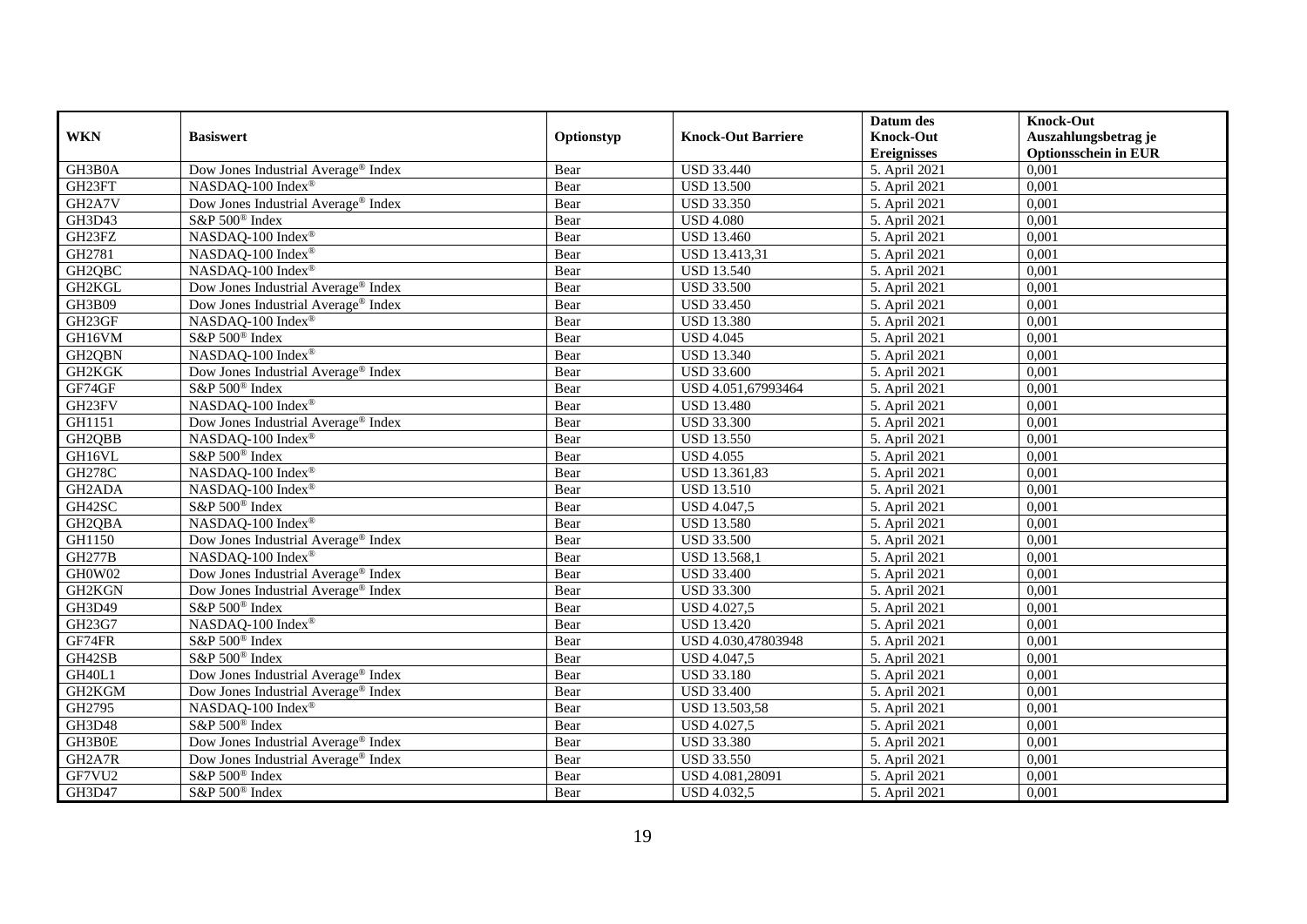|                 |                                                            |            |                           | Datum des          | <b>Knock-Out</b>            |
|-----------------|------------------------------------------------------------|------------|---------------------------|--------------------|-----------------------------|
| <b>WKN</b>      | <b>Basiswert</b>                                           | Optionstyp | <b>Knock-Out Barriere</b> | <b>Knock-Out</b>   | Auszahlungsbetrag je        |
|                 |                                                            |            |                           | <b>Ereignisses</b> | <b>Optionsschein in EUR</b> |
| $\text{GH40L0}$ | Dow Jones Industrial Average® Index                        | Bear       | <b>USD 33.220</b>         | 5. April 2021      | 0,001                       |
| GH3B0D          | Dow Jones Industrial Average <sup>®</sup> Index            | Bear       | <b>USD 33.380</b>         | 5. April 2021      | 0,001                       |
| GH2QHP          | S&P 500 <sup>®</sup> Index                                 | Bear       | <b>USD 4.030</b>          | 5. April 2021      | 0,001                       |
| <b>GH0VUN</b>   | S&P 500 <sup>®</sup> Index                                 | Bear       | <b>USD 4.075</b>          | 5. April 2021      | 0,001                       |
| <b>GH40L2</b>   | Dow Jones Industrial Average <sup>®</sup> Index            | Bear       | <b>USD 33.180</b>         | 5. April 2021      | 0,001                       |
| <b>GH279M</b>   | NASDAQ-100 Index®                                          | Bear       | USD 13.374,83             | 5. April 2021      | 0,001                       |
| GH2QHN          | S&P 500 <sup>®</sup> Index                                 | Bear       | <b>USD 4.035</b>          | 5. April 2021      | 0,001                       |
| GH40KZ          | Dow Jones Industrial Average® Index                        | Bear       | <b>USD 33.220</b>         | 5. April 2021      | 0,001                       |
| GH3B0G          | Dow Jones Industrial Average® Index                        | Bear       | <b>USD 33.320</b>         | 5. April 2021      | 0,001                       |
| <b>GH279L</b>   | NASDAQ-100 Index®                                          | Bear       | USD 13.542,17             | 5. April 2021      | 0,001                       |
| <b>GH0VUQ</b>   | S&P 500 <sup>®</sup> Index                                 | Bear       | <b>USD 4.060</b>          | 5. April 2021      | 0,001                       |
| GH2QHH          | S&P 500 <sup>®</sup> Index                                 | Bear       | <b>USD 4.060</b>          | 5. April 2021      | 0,001                       |
| GH42H6          | Dow Jones Industrial Average® Index                        | Bear       | <b>USD 33.200</b>         | 5. April 2021      | 0,001                       |
| GH3Z96          | ICE Brent Crude Oil Future (Generic Front Month            | Bull       | <b>USD 61,64</b>          | 5. April 2021      | 0,001                       |
|                 | Future)                                                    |            |                           |                    |                             |
| <b>GH0VUP</b>   | S&P 500 <sup>®</sup> Index                                 | Bear       | <b>USD 4.070</b>          | 5. April 2021      | 0,001                       |
| <b>GH277E</b>   | NASDAQ-100 Index®                                          | Bear       | <b>USD 13.529,5</b>       | 5. April 2021      | 0,001                       |
| GH3B0F          | Dow Jones Industrial Average <sup>®</sup> Index            | Bear       | <b>USD 33.320</b>         | 5. April 2021      | 0,001                       |
| GH2QHG          | S&P 500 <sup>®</sup> Index                                 | Bear       | <b>USD 4.070</b>          | 5. April 2021      | 0,001                       |
| <b>GH277X</b>   | NASDAQ-100 Index®                                          | Bear       | USD 13.555,07             | 5. April 2021      | 0,001                       |
| GH42H5          | Dow Jones Industrial Average <sup>®</sup> Index            | Bear       | <b>USD 33.200</b>         | 5. April 2021      | 0,001                       |
| GH420F          | 1 Feinunze Palladium, Feinheit mind. 0,9995                | Bear       | USD 2.675,609             | 5. April 2021      | 0,001                       |
| <b>GHOVUT</b>   | S&P 500 <sup>®</sup> Index                                 | Bear       | <b>USD 4.025</b>          | 5. April 2021      | 0,001                       |
| GH3Z95          | ICE Brent Crude Oil Future (Generic Front Month<br>Future) | Bull       | <b>USD 62,14</b>          | 5. April 2021      | 0,001                       |
| GH3B0J          | Dow Jones Industrial Average® Index                        | Bear       | <b>USD 33.280</b>         | 5. April 2021      | 0,001                       |
| GH2QHM          | S&P 500 <sup>®</sup> Index                                 | Bear       | <b>USD 4.040</b>          | 5. April 2021      | 0,001                       |
| GH42H2          | Dow Jones Industrial Average® Index                        | Bear       | <b>USD 33.250</b>         | 5. April 2021      | 0,001                       |
| <b>GH278P</b>   | NASDAQ-100 Index®                                          | Bear       | USD 13.464,92             | 5. April 2021      | 0,001                       |
| GH4517          | 1 Feinunze Gold, Feinheit mind. 0,995, LBMA                | Bear       | USD 1.731,78087789        | 2. April 2021      | 0,001                       |
| <b>GHOVUS</b>   | S&P 500 <sup>®</sup> Index                                 | Bear       | <b>USD 4.040</b>          | 5. April 2021      | 0,001                       |
| GH42SE          | S&P 500 <sup>®</sup> Index                                 | Bear       | <b>USD 4.042,5</b>        | 5. April 2021      | 0,001                       |
| GH3B0H          | Dow Jones Industrial Average® Index                        | Bear       | <b>USD 33.280</b>         | 5. April 2021      | 0,001                       |
| GH42H1          | Dow Jones Industrial Average <sup>®</sup> Index            | Bear       | <b>USD 33.250</b>         | 5. April 2021      | 0,001                       |
| GH2784          | NASDAQ-100 Index®                                          | Bear       | USD 13.452,12             | 5. April 2021      | 0,001                       |
| GH3D06          | NASDAQ-100 Index®                                          | Bear       | <b>USD 13.410</b>         | 5. April 2021      | 0,001                       |
| GH42H4          | Dow Jones Industrial Average <sup>®</sup> Index            | Bear       | <b>USD 33.240</b>         | 5. April 2021      | 0,001                       |
| <b>GHOVUR</b>   | S&P 500 <sup>®</sup> Index                                 | Bear       | <b>USD 4.050</b>          | 5. April 2021      | 0,001                       |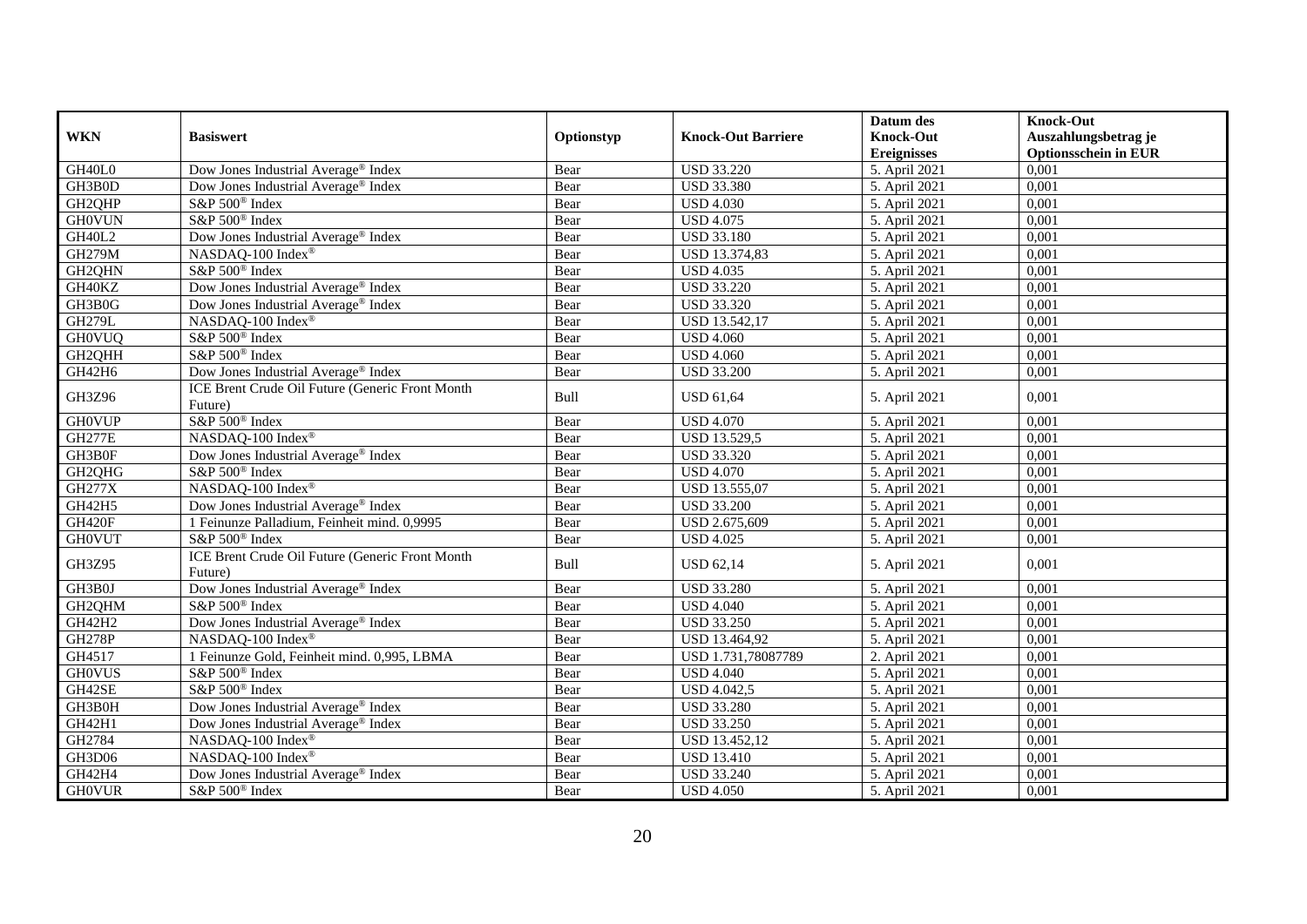|               |                                                 |            |                           | Datum des          | <b>Knock-Out</b>            |
|---------------|-------------------------------------------------|------------|---------------------------|--------------------|-----------------------------|
| <b>WKN</b>    | <b>Basiswert</b>                                | Optionstyp | <b>Knock-Out Barriere</b> | <b>Knock-Out</b>   | Auszahlungsbetrag je        |
|               |                                                 |            |                           | <b>Ereignisses</b> | <b>Optionsschein in EUR</b> |
| GH2QHL        | S&P 500 <sup>®</sup> Index                      | Bear       | <b>USD 4.045</b>          | 5. April 2021      | 0,001                       |
| GH3B0C        | Dow Jones Industrial Average® Index             | Bear       | <b>USD 33.420</b>         | 5. April 2021      | 0,001                       |
| GH42H3        | Dow Jones Industrial Average® Index             | Bear       | <b>USD 33.240</b>         | 5. April 2021      | 0,001                       |
| GH3D09        | NASDAQ-100 Index®                               | Bear       | <b>USD 13.360</b>         | 5. April 2021      | 0,001                       |
| GH42SD        | S&P 500 <sup>®</sup> Index                      | Bear       | <b>USD 4.042,5</b>        | 5. April 2021      | 0,001                       |
| <b>GH3D08</b> | NASDAQ-100 Index®                               | Bear       | <b>USD 13.370</b>         | 5. April 2021      | 0,001                       |
| GH0W01        | Dow Jones Industrial Average® Index             | Bear       | <b>USD 33.600</b>         | 5. April 2021      | 0,001                       |
| GH3D07        | NASDAQ-100 Index®                               | Bear       | <b>USD 13.390</b>         | 5. April 2021      | 0,001                       |
| GF74FG        | S&P 500 <sup>®</sup> Index                      | Bear       | USD 4.059,14957107        | 5. April 2021      | 0,001                       |
| GH0G9A        | Dow Jones Industrial Average <sup>®</sup> Index | Bear       | USD 33.271,36710664       | 5. April 2021      | 0,001                       |
| GH0KG9        | Dow Jones Industrial Average® Index             | Bear       | USD 33.490,34589729       | 5. April 2021      | 0,001                       |
| <b>GH279A</b> | NASDAQ-100 Index®                               | Bear       | USD 13.477,74             | 5. April 2021      | 0,001                       |
| GH1B9J        | Dow Jones Industrial Average® Index             | Bear       | USD 33.577,54895294       | 5. April 2021      | 0,001                       |
| <b>GH279X</b> | NASDAQ-100 Index®                               | Bear       | USD 13.387,59             | 5. April 2021      | 0,001                       |
| GH075M        | Dow Jones Industrial Average <sup>®</sup> Index | Bear       | USD 33.290,93789614       | 5. April 2021      | 0,001                       |
| <b>GH278U</b> | NASDAQ-100 Index®                               | Bear       | USD 13.580,88             | 5. April 2021      | 0,001                       |
| GB9DNW        | Dow Jones Industrial Average <sup>®</sup> Index | Bear       | USD 33.464,24789787       | 5. April 2021      | 0,001                       |
| GH0730        | Dow Jones Industrial Average <sup>®</sup> Index | Bear       | USD 33.428,06460323       | 5. April 2021      | 0,001                       |
| <b>GH277Y</b> | NASDAQ-100 Index®                               | Bear       | USD 13.439,15             | 5. April 2021      | 0,001                       |
| GH09DY        | Dow Jones Industrial Average® Index             | Bear       | USD 33.539,63333727       | 5. April 2021      | 0,001                       |
| GB9018        | Dow Jones Industrial Average® Index             | Bear       | USD 33.323,61339135       | 5. April 2021      | 0,001                       |
| <b>GH278E</b> | NASDAQ-100 Index®                               | Bear       | USD 13.348,95             | 5. April 2021      | 0,001                       |
| GH0735        | Dow Jones Industrial Average® Index             | Bear       | USD 33.445,08489781       | 5. April 2021      | 0,001                       |
| <b>GH279Y</b> | NASDAQ-100 Index®                               | Bear       | USD 13.336,07             | 5. April 2021      | 0,001                       |
| <b>GH278W</b> | NASDAQ-100 Index®                               | Bear       | USD 13.490,83             | 5. April 2021      | 0,001                       |
| GF1ZZR        | Dow Jones Industrial Average <sup>®</sup> Index | Bear       | USD 33.598,91779555       | 5. April 2021      | 0,001                       |
| GH073M        | Dow Jones Industrial Average® Index             | Bear       | USD 33.582,42038192       | 5. April 2021      | 0,001                       |
| GH0731        | Dow Jones Industrial Average <sup>®</sup> Index | Bear       | USD 33.351,16508323       | 5. April 2021      | 0,001                       |
| GF74HA        | Dow Jones Industrial Average <sup>®</sup> Index | Bear       | USD 33.518,32156685       | 5. April 2021      | 0,001                       |
| GF1KSW        | S&P 500 <sup>®</sup> Index                      | Bear       | USD 4.064,29572041        | 5. April 2021      | 0,001                       |
| GF1G05        | S&P 500 <sup>®</sup> Index                      | Bear       | USD 4.024,31974334        | 5. April 2021      | 0,001                       |
| GF1N4N        | S&P 500 <sup>®</sup> Index                      | Bear       | USD 4.036,21071555        | 5. April 2021      | 0,001                       |
| GD9R9X        | Dow Jones Industrial Average® Index             | Bear       | USD 33.401,15508395       | 5. April 2021      | 0,001                       |
| GF1R9E        | S&P 500 <sup>®</sup> Index                      | Bear       | USD 4.075,92463124        | 5. April 2021      | 0,001                       |
| GF74EL        | S&P 500 <sup>®</sup> Index                      | Bear       | USD 4.055,39001896        | 5. April 2021      | 0,001                       |
| GB0W3Q        | S&P 500 <sup>®</sup> Index                      | Bear       | USD 4.045,298             | 5. April 2021      | 0,001                       |
| GF9QQ7        | S&P 500 <sup>®</sup> Index                      | Bear       | USD 4.041,94943262        | 5. April 2021      | 0,001                       |
| GF74F4        | S&P 500 <sup>®</sup> Index                      | Bear       | USD 4.070,78439549        | 5. April 2021      | 0,001                       |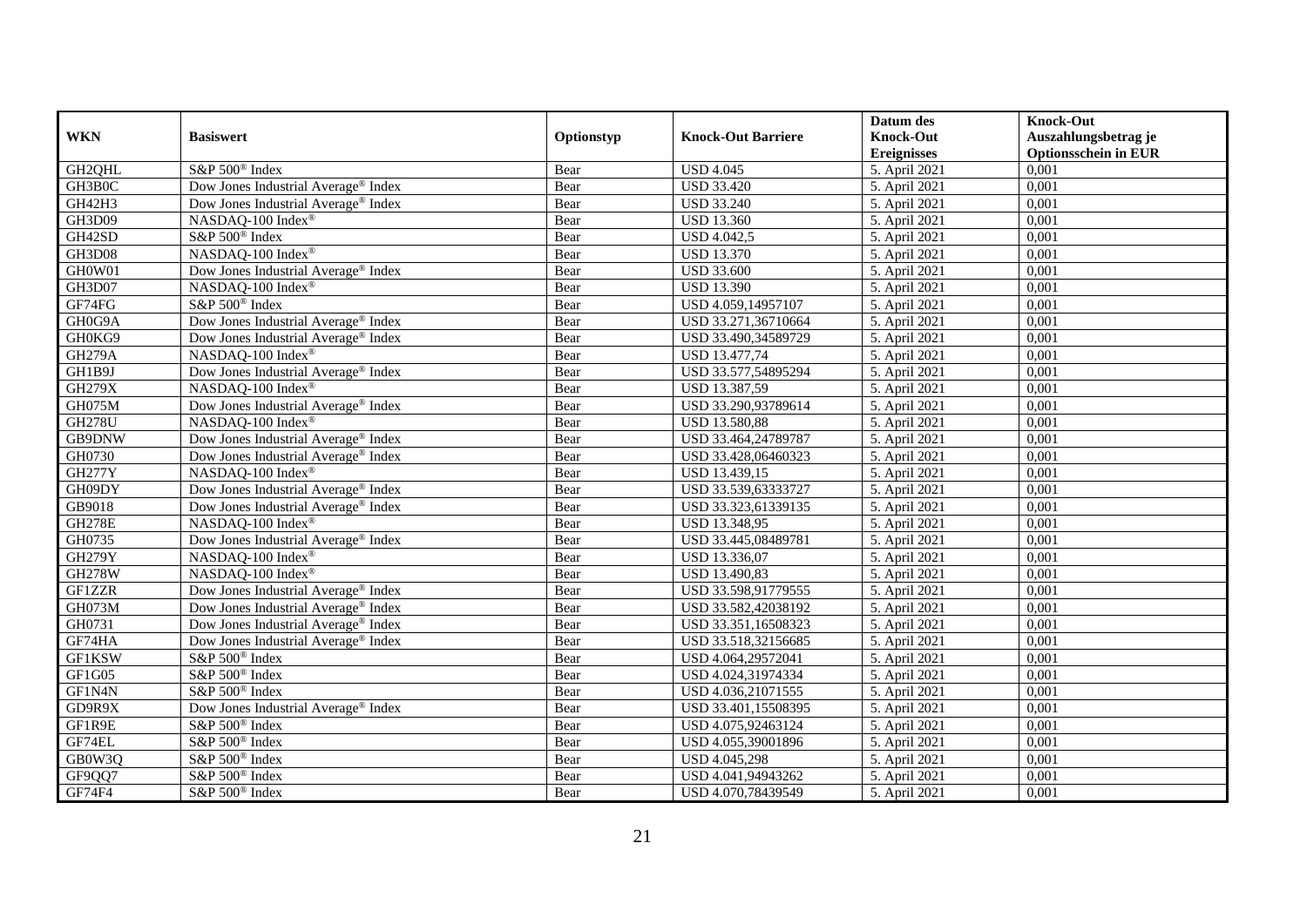|               |                                                            |            |                           | Datum des          | <b>Knock-Out</b>            |
|---------------|------------------------------------------------------------|------------|---------------------------|--------------------|-----------------------------|
| <b>WKN</b>    | <b>Basiswert</b>                                           | Optionstyp | <b>Knock-Out Barriere</b> | <b>Knock-Out</b>   | Auszahlungsbetrag je        |
|               |                                                            |            |                           | <b>Ereignisses</b> | <b>Optionsschein in EUR</b> |
| GF7H2C        | Dow Jones Industrial Average® Index                        | Bear       | USD 33.367,85252154       | 5. April 2021      | 0,001                       |
| <b>GH1TNW</b> | Dow Jones Industrial Average® Index                        | Bear       | USD 33.562,97642876       | 5. April 2021      | 0,001                       |
| GH09CK        | DAX <sup>®</sup> (Performance Index)                       | Bear       | EUR 15.294,77058517       | 6. April 2021      | 0,001                       |
| GH1GXY        | Siemens AG                                                 | Bear       | EUR 142,05773649          | 6. April 2021      | 0,001                       |
| GH2SWR        | Ageas N.V./S.A.                                            | Bear       | EUR 51,97780622           | 6. April 2021      | 0,001                       |
| GH3A6T        | Swiss Life Holding AG                                      | Bear       | CHF 478,9592544           | 6. April 2021      | 0,001                       |
| GH2KNF        | $\overline{\text{DAX}^{\otimes}}$ (Performance Index)      | Bear       | <b>EUR 15.300</b>         | 6. April 2021      | 0,001                       |
| GF9M77        | $\text{DAX}^{\textcircled{n}}$ (Performance Index)         | Bear       | EUR 15.303,63469949       | 6. April 2021      | 0,001                       |
| GH43YV        | $DAX^{\circledR}$ (Performance Index)                      | Bear       | EUR 15.290                | 6. April 2021      | 0,001                       |
| GH40P0        | $DAX^{\otimes}$ (Performance Index)                        | Bear       | <b>EUR 15.300</b>         | 6. April 2021      | 0,001                       |
| GF9BUQ        | DAX <sup>®</sup> (Performance Index)                       | Bear       | <b>EUR 15.300</b>         | 6. April 2021      | 0,001                       |
| GH3HD5        | DAX <sup>®</sup> (Performance Index)                       | Bear       | <b>EUR 15.300</b>         | 6. April 2021      | 0,001                       |
| GH3977        | Société Générale S.A.                                      | Bear       | EUR 23,16121884           | 6. April 2021      | 0,001                       |
| GH3NME        | COMPAGNIE DE SAINT GOBAIN SA                               | Bear       | EUR 51,69775964           | 6. April 2021      | 0,001                       |
| GH3491        | AXA S.A.                                                   | Bear       | EUR 23,29963836           | 6. April 2021      | 0,001                       |
| GH3NL3        | Banco Bilbao Vizcaya Argentaria S.A.                       | Bear       | EUR 4,5927004             | 6. April 2021      | 0,001                       |
| GH43YT        | DAX <sup>®</sup> (Performance Index)                       | Bear       | EUR 15.290                | 6. April 2021      | 0,001                       |
| <b>GH1DWL</b> | Fresenius SE & Co KGaA                                     | Bear       | EUR 38,38506972           | 6. April 2021      | 0,001                       |
| GH0W5F        | DAX <sup>®</sup> (Performance Index)                       | Bear       | <b>EUR 15.300</b>         | 6. April 2021      | 0,001                       |
| GF2AWR        | <b>E.ON SE</b>                                             | Bear       | EUR 10,01708757           | 6. April 2021      | 0,001                       |
| GH43YU        | $\text{DAX}^{\textcircled{p}}$ (Performance Index)         | Bear       | EUR 15.290                | 6. April 2021      | 0,001                       |
| GH43YR        | DAX <sup>®</sup> (Performance Index)                       | Bear       | <b>EUR 15.290</b>         | 6. April 2021      | 0,001                       |
| GH43YS        | DAX <sup>®</sup> (Performance Index)                       | Bear       | <b>EUR 15.290</b>         | 6. April 2021      | 0,001                       |
| GH42FZ        | Pernod Ricard SA                                           | Bear       | EUR 164,66777785          | 6. April 2021      | 0,001                       |
| GH47NL        | A <sup>SM</sup> International N.V.                         | Bear       | EUR 263,68                | 6. April 2021      | 0,001                       |
| GF9JTT        | EURO STOXX 50 <sup>®</sup> Index (Price EUR)               | Bear       | EUR 3.984,70535858        | 6. April 2021      | 0,001                       |
| GA93VU        | Groupe Bruxelles Lambert S.A.                              | Bear       | <b>EUR 90,68</b>          | 6. April 2021      | 0,001                       |
| GH47RN        | Zurich Insurance Group AG                                  | Bear       | <b>CHF 410,8</b>          | 6. April 2021      | 0,001                       |
| GC3YQ9        | EUR/JPY (WM-Fixing)                                        | Bear       | JPY 130,53317646          | 6. April 2021      | 0,001                       |
| GH472G        | ICE Brent Crude Oil Future (Generic Front Month<br>Future) | Bear       | <b>USD 63,73</b>          | 6. April 2021      | 0,001                       |
| GH3NJ7        | Ubisoft Entertainment S.A.                                 | Bear       | EUR 66,41266734           | 6. April 2021      | 0,001                       |
| <b>GH47P4</b> | A <sup>SM</sup> International N.V.                         | Bear       | EUR 266.44                | 6. April 2021      | 0,001                       |
| GH3NKG        | <b>BNP</b> Paribas S.A.                                    | Bear       | EUR 52,70622955           | 6. April 2021      | 0,001                       |
| <b>GH1DWF</b> | Fresenius SE & Co KGaA                                     | Bear       | EUR 38,56383591           | 6. April 2021      | 0,001                       |
| GH3X8A        | Geberit AG                                                 | Bear       | CHF 615,71760387          | 6. April 2021      | 0,001                       |
| GH42G1        | Pernod Ricard SA                                           | Bear       | EUR 165,98687887          | 6. April 2021      | 0,001                       |
| <b>GH1DWK</b> | Fresenius SE & Co KGaA                                     | Bear       | EUR 38,75253358           | 6. April 2021      | 0,001                       |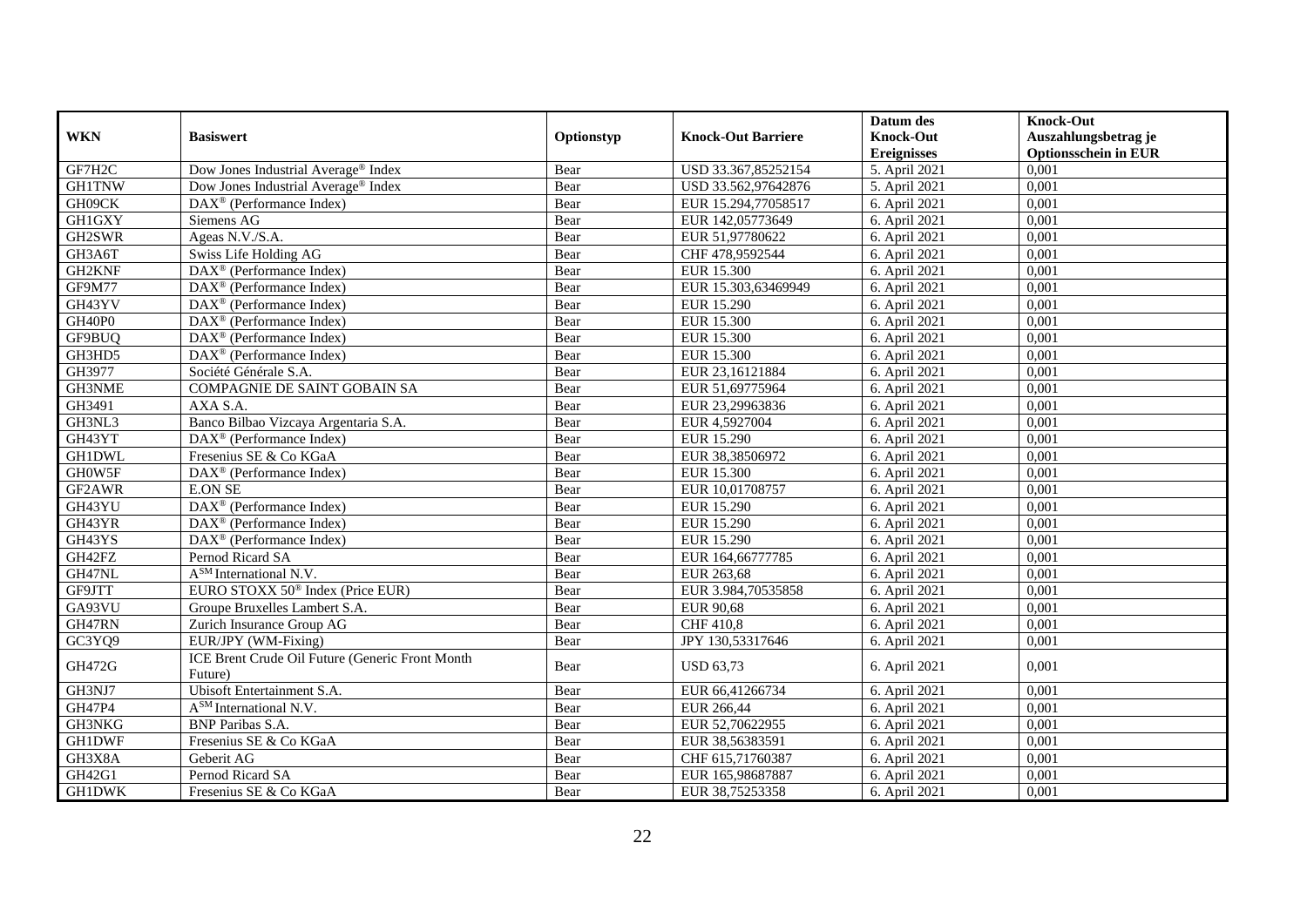|               |                                             |            |                           | Datum des          | <b>Knock-Out</b>            |
|---------------|---------------------------------------------|------------|---------------------------|--------------------|-----------------------------|
| <b>WKN</b>    | <b>Basiswert</b>                            | Optionstyp | <b>Knock-Out Barriere</b> | <b>Knock-Out</b>   | Auszahlungsbetrag je        |
|               |                                             |            |                           | <b>Ereignisses</b> | <b>Optionsschein in EUR</b> |
| <b>GH1WDW</b> | Deutsche Post AG                            | Bear       | EUR 47,16099477           | 6. April 2021      | 0,001                       |
| GH4216        | 1 Feinunze Palladium, Feinheit mind. 0,9995 | Bear       | <b>USD 2.700,102</b>      | 6. April 2021      | 0,001                       |
| <b>GH421B</b> | 1 Feinunze Palladium, Feinheit mind. 0,9995 | Bear       | USD 2.687,244             | 6. April 2021      | 0,001                       |
| GH47XS        | Tesla Inc                                   | Bear       | <b>USD 680,76</b>         | 6. April 2021      | 0,001                       |
| GH48P0        | NASDAQ-100 Index®                           | Bear       | <b>USD 13.250</b>         | 6. April 2021      | 0,001                       |
| GH2K7F        | Amazon.com, Inc.                            | Bear       | USD 3.241,06695785        | 6. April 2021      | 0,001                       |
| GC6NEB        | <b>KLA</b> Corporation                      | Bear       | USD 350,39054874          | 6. April 2021      | 0,001                       |
| GH48UA        | S&P 500 <sup>®</sup> Index                  | Bear       | <b>USD 4.055</b>          | 6. April 2021      | 0,001                       |
| GH42EJ        | Moncler S.p.A                               | Bear       | EUR 50,47717552           | 6. April 2021      | 0,001                       |
| GH47VV        | Tesla Inc                                   | Bear       | <b>USD 677,44</b>         | 6. April 2021      | 0,001                       |
| <b>GH48P1</b> | NASDAQ-100 Index®                           | Bear       | <b>USD 13.240</b>         | 6. April 2021      | 0,001                       |
| <b>GH344A</b> | Agilent Technologies, Inc.                  | Bear       | USD 130,65203099          | 6. April 2021      | 0,001                       |
| GH48UB        | S&P 500 <sup>®</sup> Index                  | Bear       | <b>USD 4.050</b>          | 6. April 2021      | 0,001                       |
| <b>GH47V9</b> | Tesla Inc                                   | Bear       | <b>USD 687,38</b>         | 6. April 2021      | 0,001                       |
| <b>GF724S</b> | Yum! Brands, Inc.                           | Bear       | USD 111,83051264          | 6. April 2021      | 0,001                       |
| <b>GH47V7</b> | Tesla Inc                                   | Bear       | <b>USD 684,07</b>         | 6. April 2021      | 0,001                       |
| GH48VC        | S&P 500 <sup>®</sup> Index                  | Bear       | USD 3.977,5               | 6. April 2021      | 0,001                       |
| GH48NC        | NASDAO-100 Index®                           | Bear       | <b>USD 13.580</b>         | 6. April 2021      | 0,001                       |
| GH47RA        | Cadence Design Systems Inc.                 | Bear       | <b>USD 142,48</b>         | 6. April 2021      | 0,001                       |
| GH48VD        | S&P 500 <sup>®</sup> Index                  | Bear       | USD 3.977,5               | 6. April 2021      | 0,001                       |
| GH48ND        | NASDAQ-100 Index®                           | Bear       | <b>USD 13.550</b>         | 6. April 2021      | 0,001                       |
| <b>GH47R4</b> | Cadence Design Systems Inc.                 | Bear       | <b>USD 144,06</b>         | 6. April 2021      | 0,001                       |
| GH48UQ        | S&P 500 <sup>®</sup> Index                  | Bear       | <b>USD 4.017,5</b>        | 6. April 2021      | 0,001                       |
| GH48PE        | NASDAQ-100 Index®                           | Bear       | <b>USD 13.140</b>         | 6. April 2021      | 0,001                       |
| GH47RD        | Cadence Design Systems Inc.                 | Bear       | <b>USD 139,31</b>         | 6. April 2021      | 0,001                       |
| GH48UR        | S&P 500 <sup>®</sup> Index                  | Bear       | <b>USD 4.015</b>          | 6. April 2021      | 0,001                       |
| GH48PF        | NASDAQ-100 Index®                           | Bear       | <b>USD 13.130</b>         | 6. April 2021      | 0,001                       |
| GH48U6        | S&P 500 <sup>®</sup> Index                  | Bear       | <b>USD 4.075</b>          | 6. April 2021      | 0,001                       |
| GH48NU        | NASDAQ-100 Index®                           | Bear       | <b>USD 13.310</b>         | 6. April 2021      | 0,001                       |
| <b>GH48V6</b> | S&P 500 <sup>®</sup> Index                  | Bear       | <b>USD 3.985</b>          | 6. April 2021      | 0,001                       |
| GH3905        | Danaher Corporation                         | Bear       | USD 229,09567266          | 6. April 2021      | 0,001                       |
| GH48NV        | NASDAQ-100 Index®                           | Bear       | <b>USD 13.300</b>         | 6. April 2021      | 0,001                       |
| <b>GH48V7</b> | S&P 500 <sup>®</sup> Index                  | Bear       | <b>USD 3.985</b>          | 6. April 2021      | 0,001                       |
| GH47S9        | Cadence Design Systems Inc.                 | Bear       | <b>USD 140.9</b>          | 6. April 2021      | 0,001                       |
| GH48NW        | NASDAQ-100 Index®                           | Bear       | <b>USD 13.290</b>         | 6. April 2021      | 0,001                       |
| <b>GH48V8</b> | S&P 500® Index                              | Bear       | <b>USD 3.982,5</b>        | 6. April 2021      | 0,001                       |
| GH47SR        | <b>Bumble Inc</b>                           | Bear       | <b>USD 63,26</b>          | 6. April 2021      | 0,001                       |
| GH48NL        | NASDAQ-100 Index®                           | Bear       | <b>USD 13.420</b>         | 6. April 2021      | 0,001                       |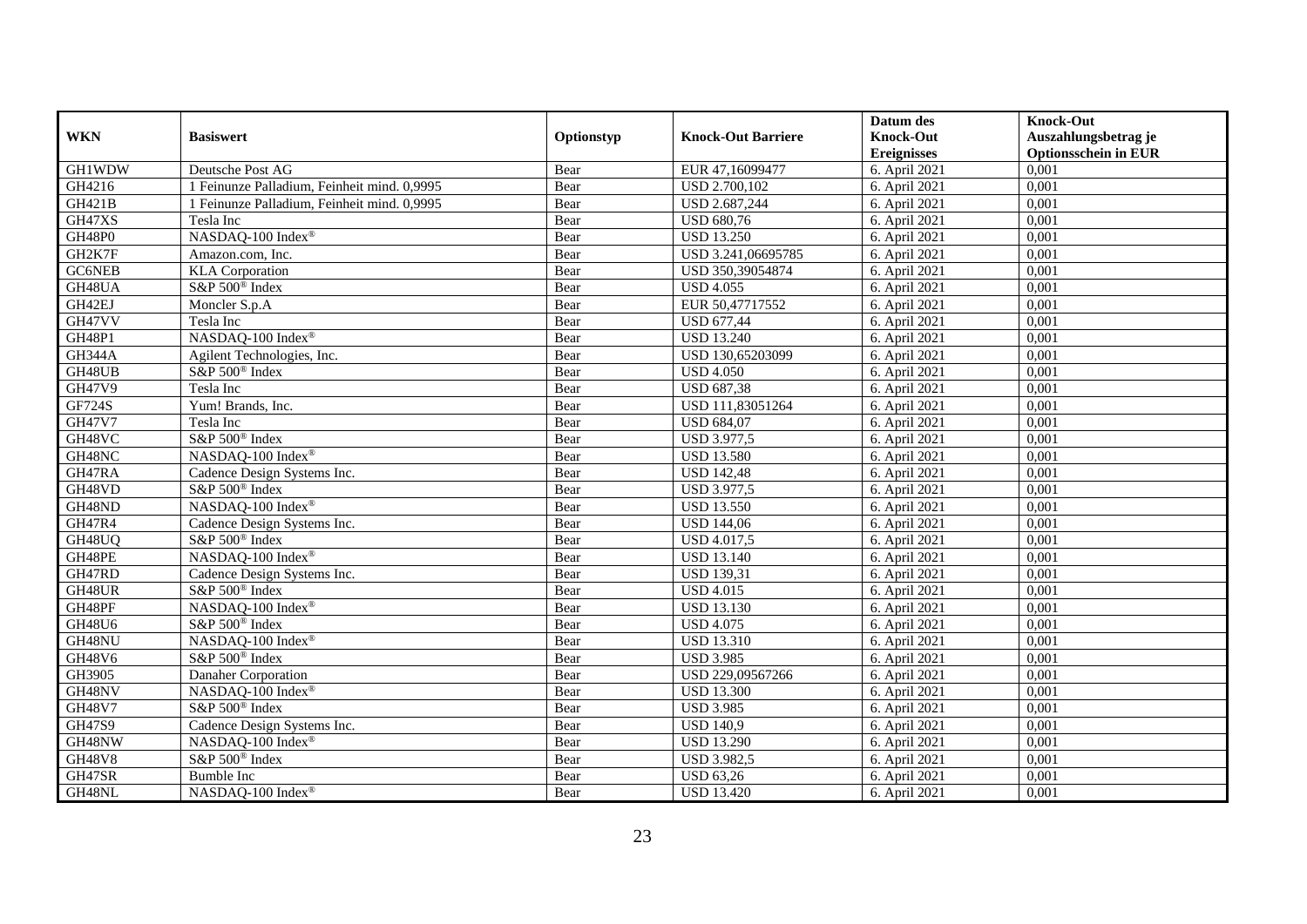|               |                                |            |                           | Datum des          | <b>Knock-Out</b>            |
|---------------|--------------------------------|------------|---------------------------|--------------------|-----------------------------|
| <b>WKN</b>    | <b>Basiswert</b>               | Optionstyp | <b>Knock-Out Barriere</b> | <b>Knock-Out</b>   | Auszahlungsbetrag je        |
|               |                                |            |                           | <b>Ereignisses</b> | <b>Optionsschein in EUR</b> |
| GH48UY        | S&P 500 <sup>®</sup> Index     | Bear       | USD 3.997,5               | 6. April 2021      | 0,001                       |
| <b>GH395V</b> | Thermo Fisher Scientific, Inc. | Bear       | USD 468,54005854          | 6. April 2021      | 0,001                       |
| GH48NM        | NASDAQ-100 Index®              | Bear       | <b>USD 13.400</b>         | 6. April 2021      | 0,001                       |
| GH47QC        | Peloton Interactive Inc.       | Bull       | <b>USD 110,17</b>         | 6. April 2021      | 0,001                       |
| GH48UZ        | S&P 500 <sup>®</sup> Index     | Bear       | <b>USD 3.995</b>          | 6. April 2021      | 0,001                       |
| GH48PN        | NASDAQ-100 Index®              | Bear       | <b>USD 13.100</b>         | 6. April 2021      | 0,001                       |
| GH47PZ        | Peloton Interactive Inc.       | Bull       | <b>USD</b> 111,67         | 6. April 2021      | 0,001                       |
| <b>GH48V0</b> | S&P 500 <sup>®</sup> Index     | Bear       | <b>USD 3.992,5</b>        | 6. April 2021      | 0,001                       |
| GH47UW        | Applied Materials, Inc.        | Bear       | <b>USD 142,51</b>         | 6. April 2021      | 0,001                       |
| GH47Q0        | Peloton Interactive Inc.       | Bull       | <b>USD 108,67</b>         | 6. April 2021      | 0,001                       |
| GH48NN        | NASDAQ-100 Index®              | Bear       | <b>USD 13.380</b>         | 6. April 2021      | 0,001                       |
| <b>GH48V1</b> | S&P 500 <sup>®</sup> Index     | Bear       | USD 3.992,5               | 6. April 2021      | 0,001                       |
| GH47UT        | Applied Materials, Inc.        | Bear       | <b>USD 138,5</b>          | 6. April 2021      | 0,001                       |
| GH48NP        | NASDAQ-100 Index®              | Bear       | <b>USD 13.360</b>         | 6. April 2021      | 0,001                       |
| <b>GH47S0</b> | Northrop Grumman Corporation   | Bear       | <b>USD 326,5</b>          | 6. April 2021      | 0,001                       |
| GH48UN        | S&P 500 <sup>®</sup> Index     | Bear       | <b>USD 4.022,5</b>        | 6. April 2021      | 0,001                       |
| GH47P5        | <b>Intel Corporation</b>       | Bear       | <b>USD 65,07</b>          | 6. April 2021      | 0,001                       |
| GH47UU        | Applied Materials, Inc.        | Bear       | <b>USD 139.84</b>         | 6. April 2021      | 0,001                       |
| GH48PC        | NASDAQ-100 Index®              | Bear       | <b>USD 13.150</b>         | 6. April 2021      | 0,001                       |
| GH47NR        | Intel Corporation              | Bear       | <b>USD 65,39</b>          | 6. April 2021      | 0,001                       |
| GH48UP        | S&P 500 <sup>®</sup> Index     | Bear       | <b>USD 4.020</b>          | 6. April 2021      | 0,001                       |
| GH47VE        | Applied Materials, Inc.        | Bear       | <b>USD 136,5</b>          | 6. April 2021      | 0,001                       |
| GH47PQ        | <b>Intel Corporation</b>       | Bear       | <b>USD 64,75</b>          | 6. April 2021      | 0,001                       |
| GH48V4        | $S\&P 500^{\circ}$ Index       | Bear       | <b>USD 3.987,5</b>        | 6. April 2021      | 0,001                       |
| GH48PD        | NASDAQ-100 Index®              | Bear       | <b>USD 13.140</b>         | 6. April 2021      | 0,001                       |
| GH47US        | Applied Materials, Inc.        | Bear       | <b>USD 139,17</b>         | 6. April 2021      | 0,001                       |
| GH2SQ1        | Netflix, Inc.                  | Bear       | USD 543,97770632          | 6. April 2021      | 0,001                       |
| GH47P6        | Lam Research Corporation       | Bear       | <b>USD 627,62</b>         | 6. April 2021      | 0,001                       |
| <b>GH47N9</b> | Intel Corporation              | Bear       | <b>USD 65,71</b>          | 6. April 2021      | 0,001                       |
| <b>GH480N</b> | Baidu, Inc.                    | Bear       | <b>USD 224,25</b>         | 6. April 2021      | 0,001                       |
| GH48V5        | S&P 500 <sup>®</sup> Index     | Bear       | <b>USD 3.987,5</b>        | 6. April 2021      | 0,001                       |
| GH48NS        | NASDAQ-100 Index®              | Bear       | <b>USD 13.330</b>         | 6. April 2021      | 0,001                       |
| GH47VQ        | Applied Materials, Inc.        | Bear       | <b>USD 141,84</b>         | 6. April 2021      | 0,001                       |
| GH47RU        | BlackRock, Inc.                | Bear       | <b>USD 773,76</b>         | 6. April 2021      | 0,001                       |
| GH47NY        | Lam Research Corporation       | Bear       | <b>USD 648,05</b>         | 6. April 2021      | 0,001                       |
| GH2SQ4        | Netflix, Inc.                  | Bear       | USD 551,87600204          | 6. April 2021      | 0,001                       |
| GH47NC        | Intel Corporation              | Bear       | <b>USD 66,03</b>          | 6. April 2021      | 0,001                       |
| GH48NT        | NASDAQ-100 Index®              | Bear       | <b>USD 13.320</b>         | 6. April 2021      | 0,001                       |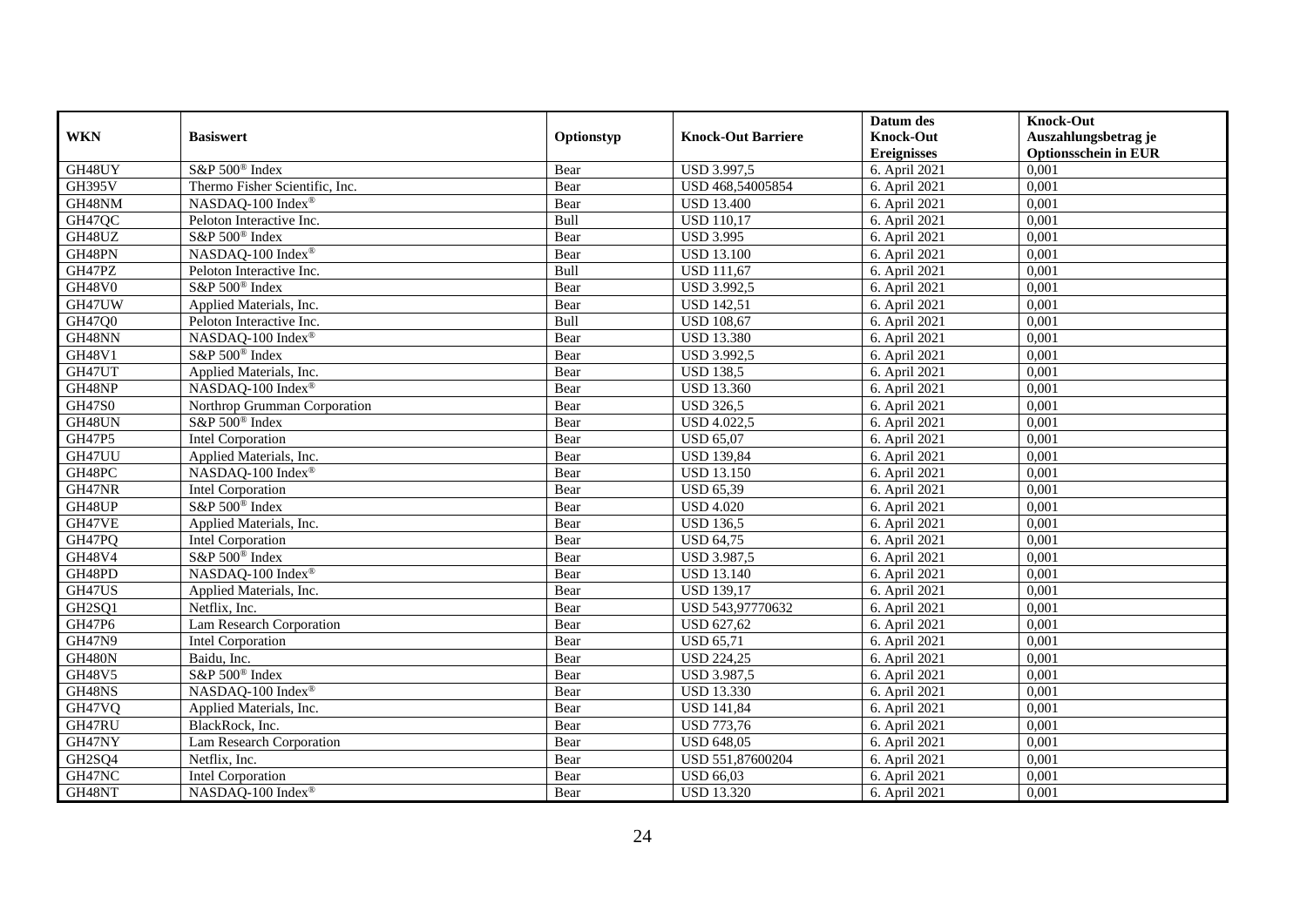|               |                               |            |                           | Datum des          | <b>Knock-Out</b>            |
|---------------|-------------------------------|------------|---------------------------|--------------------|-----------------------------|
| <b>WKN</b>    | <b>Basiswert</b>              | Optionstyp | <b>Knock-Out Barriere</b> | <b>Knock-Out</b>   | Auszahlungsbetrag je        |
|               |                               |            |                           | <b>Ereignisses</b> | <b>Optionsschein in EUR</b> |
| GH47V1        | Applied Materials, Inc.       | Bear       | <b>USD 144,51</b>         | 6. April 2021      | 0,001                       |
| GH480X        | Baidu, Inc.                   | Bear       | <b>USD 223,17</b>         | 6. April 2021      | 0,001                       |
| GH47RM        | BlackRock, Inc.               | Bear       | <b>USD 781,95</b>         | 6. April 2021      | 0,001                       |
| GH48UE        | S&P 500 <sup>®</sup> Index    | Bear       | <b>USD 4.042,5</b>        | 6. April 2021      | 0,001                       |
| GH47P7        | Lam Research Corporation      | Bear       | <b>USD 658,3</b>          | 6. April 2021      | 0,001                       |
| GH2SQ5        | Netflix, Inc.                 | Bear       | USD 549,24986846          | 6. April 2021      | 0,001                       |
| GH47UY        | Applied Materials, Inc.       | Bear       | <b>USD 143,18</b>         | 6. April 2021      | 0,001                       |
| <b>GH48P4</b> | NASDAQ-100 Index <sup>®</sup> | Bear       | <b>USD 13.210</b>         | 6. April 2021      | 0,001                       |
| GH47YZ        | Baidu, Inc.                   | Bear       | <b>USD 218,87</b>         | 6. April 2021      | 0,001                       |
| GH48UF        | S&P 500 <sup>®</sup> Index    | Bear       | <b>USD 4.040</b>          | 6. April 2021      | 0,001                       |
| GH47P3        | Lam Research Corporation      | Bear       | <b>USD 617,4</b>          | 6. April 2021      | 0,001                       |
| GH47UZ        | Applied Materials, Inc.       | Bear       | <b>USD 143,84</b>         | 6. April 2021      | 0,001                       |
| <b>GH48P5</b> | NASDAQ-100 Index®             | Bear       | <b>USD 13.200</b>         | 6. April 2021      | 0,001                       |
| GH2SQ6        | Netflix, Inc.                 | Bear       | USD 546,60383993          | 6. April 2021      | 0,001                       |
| GH48UC        | S&P 500 <sup>®</sup> Index    | Bear       | <b>USD 4.047,5</b>        | 6. April 2021      | 0,001                       |
| GH47PB        | Lam Research Corporation      | Bear       | <b>USD 637,83</b>         | 6. April 2021      | 0,001                       |
| GH48P2        | NASDAQ-100 Index®             | Bear       | <b>USD 13.230</b>         | 6. April 2021      | 0,001                       |
| GH48UD        | S&P 500 <sup>®</sup> Index    | Bear       | <b>USD 4.045</b>          | 6. April 2021      | 0,001                       |
| GH48P3        | NASDAQ-100 Index®             | Bear       | <b>USD 13.220</b>         | 6. April 2021      | 0,001                       |
| GH48VE        | S&P 500 <sup>®</sup> Index    | Bear       | <b>USD 3.975</b>          | 6. April 2021      | 0,001                       |
| GH48NX        | NASDAQ-100 Index®             | Bear       | <b>USD 13.280</b>         | 6. April 2021      | 0,001                       |
| GH48VF        | S&P 500 <sup>®</sup> Index    | Bear       | <b>USD 3.975</b>          | 6. April 2021      | 0,001                       |
| GH48NY        | NASDAQ-100 Index®             | Bear       | <b>USD 13.270</b>         | 6. April 2021      | 0,001                       |
| GH48U7        | S&P 500 <sup>®</sup> Index    | Bear       | <b>USD 4.070</b>          | 6. April 2021      | 0,001                       |
| GH48NZ        | NASDAQ-100 Index <sup>®</sup> | Bear       | <b>USD 13.260</b>         | 6. April 2021      | 0,001                       |
| <b>GH48U8</b> | S&P 500 <sup>®</sup> Index    | Bear       | <b>USD 4.065</b>          | 6. April 2021      | 0,001                       |
| GH48NQ        | NASDAQ-100 Index®             | Bear       | <b>USD 13.350</b>         | 6. April 2021      | 0,001                       |
| GH48U9        | S&P 500 <sup>®</sup> Index    | Bear       | <b>USD 4.060</b>          | 6. April 2021      | 0,001                       |
| GH48NR        | NASDAQ-100 Index®             | Bear       | <b>USD 13.340</b>         | 6. April 2021      | 0,001                       |
| <b>GH48V9</b> | S&P 500 <sup>®</sup> Index    | Bear       | <b>USD 3.982,5</b>        | 6. April 2021      | 0,001                       |
| GH47Z1        | Baidu, Inc.                   | Bear       | <b>USD 221,02</b>         | 6. April 2021      | 0,001                       |
| GH48PA        | NASDAQ-100 Index®             | Bear       | <b>USD 13.160</b>         | 6. April 2021      | 0,001                       |
| GH48VA        | S&P 500 <sup>®</sup> Index    | Bear       | <b>USD 3.980</b>          | 6. April 2021      | 0,001                       |
| GH47Z2        | Baidu, Inc.                   | Bear       | <b>USD 222.1</b>          | 6. April 2021      | 0,001                       |
| GH48PB        | NASDAQ-100 Index®             | Bear       | <b>USD 13.150</b>         | 6. April 2021      | 0,001                       |
| GH48VB        | S&P 500 <sup>®</sup> Index    | Bear       | <b>USD 3.980</b>          | 6. April 2021      | 0,001                       |
| GH48P6        | NASDAQ-100 Index®             | Bear       | <b>USD 13.190</b>         | 6. April 2021      | 0,001                       |
| GH48V2        | S&P 500 <sup>®</sup> Index    | Bear       | <b>USD 3.990</b>          | 6. April 2021      | 0,001                       |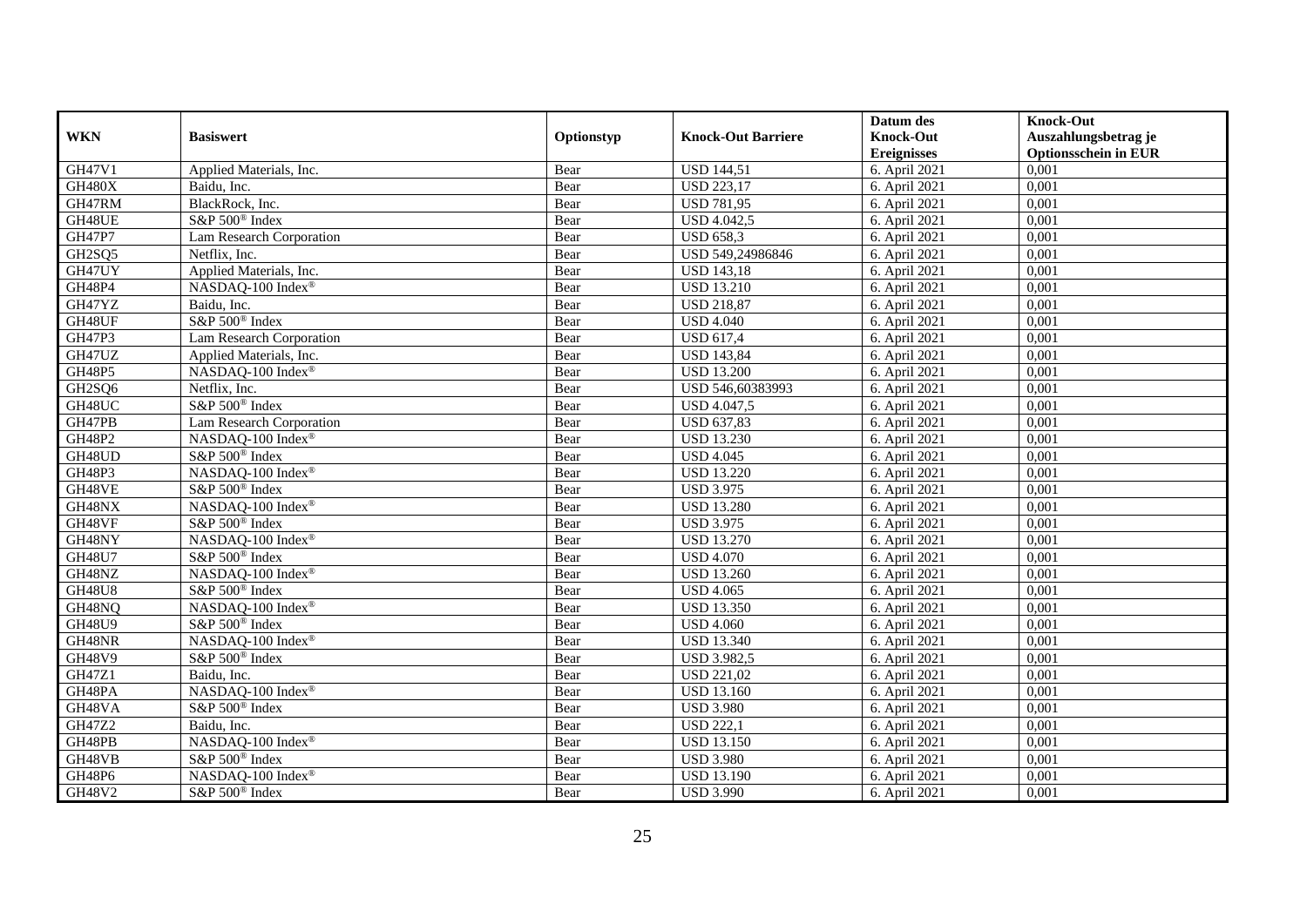|               |                                             |            |                           | Datum des          | <b>Knock-Out</b>            |
|---------------|---------------------------------------------|------------|---------------------------|--------------------|-----------------------------|
| <b>WKN</b>    | <b>Basiswert</b>                            | Optionstyp | <b>Knock-Out Barriere</b> | <b>Knock-Out</b>   | Auszahlungsbetrag je        |
|               |                                             |            |                           | <b>Ereignisses</b> | <b>Optionsschein in EUR</b> |
| GH47YW        | Baidu, Inc.                                 | Bear       | <b>USD 217,79</b>         | 6. April 2021      | 0,001                       |
| <b>GH48P7</b> | NASDAQ-100 Index®                           | Bear       | <b>USD 13.180</b>         | 6. April 2021      | 0,001                       |
| <b>GH48P8</b> | NASDAO-100 Index®                           | Bear       | <b>USD 13.170</b>         | 6. April 2021      | 0,001                       |
| GH47YY        | Baidu, Inc.                                 | Bear       | <b>USD 219,95</b>         | 6. April 2021      | 0,001                       |
| GH48V3        | S&P 500 <sup>®</sup> Index                  | Bear       | <b>USD 3.990</b>          | 6. April 2021      | 0,001                       |
| <b>GH48P9</b> | NASDAQ-100 Index®                           | Bear       | <b>USD 13.160</b>         | 6. April 2021      | 0,001                       |
| GH48UL        | S&P 500 <sup>®</sup> Index                  | Bear       | <b>USD 4.027,5</b>        | 6. April 2021      | 0,001                       |
| GH48NJ        | NASDAQ-100 Index®                           | Bear       | <b>USD 13.450</b>         | 6. April 2021      | 0,001                       |
| GH48UM        | S&P 500 <sup>®</sup> Index                  | Bear       | <b>USD 4.025</b>          | 6. April 2021      | 0,001                       |
| GH48NK        | NASDAQ-100 Index®                           | Bear       | <b>USD 13.440</b>         | 6. April 2021      | 0,001                       |
| GH48UG        | S&P 500 <sup>®</sup> Index                  | Bear       | <b>USD 4.037,5</b>        | 6. April 2021      | 0,001                       |
| GH48PL        | NASDAQ-100 Index®                           | Bear       | <b>USD 13.110</b>         | 6. April 2021      | 0,001                       |
| GH48UH        | S&P 500 <sup>®</sup> Index                  | Bear       | <b>USD 4.035</b>          | 6. April 2021      | 0,001                       |
| GH48PM        | NASDAQ-100 Index®                           | Bear       | <b>USD 13.100</b>         | 6. April 2021      | 0,001                       |
| GH48UJ        | S&P 500 <sup>®</sup> Index                  | Bear       | <b>USD 4.032,5</b>        | 6. April 2021      | 0,001                       |
| GH48NE        | NASDAQ-100 Index®                           | Bear       | <b>USD 13.540</b>         | 6. April 2021      | 0,001                       |
| GH48UK        | S&P 500 <sup>®</sup> Index                  | Bear       | <b>USD 4.030</b>          | 6. April 2021      | 0,001                       |
| GH48NF        | NASDAO-100 Index <sup>®</sup>               | Bear       | <b>USD 13.520</b>         | 6. April 2021      | 0,001                       |
| GH48PG        | NASDAQ-100 Index®                           | Bear       | <b>USD 13.130</b>         | 6. April 2021      | 0,001                       |
| GH48UW        | S&P 500 <sup>®</sup> Index                  | Bear       | <b>USD 4.002,5</b>        | 6. April 2021      | 0,001                       |
| GH48PH        | NASDAQ-100 Index®                           | Bear       | <b>USD 13.120</b>         | 6. April 2021      | 0,001                       |
| GH48UX        | S&P 500 <sup>®</sup> Index                  | Bear       | <b>USD 4.000</b>          | 6. April 2021      | 0,001                       |
| GH48NG        | NASDAQ-100 Index®                           | Bear       | <b>USD 13.500</b>         | 6. April 2021      | 0,001                       |
| GH48US        | S&P 500 <sup>®</sup> Index                  | Bear       | <b>USD 4.012,5</b>        | 6. April 2021      | 0,001                       |
| GH48NH        | NASDAO-100 Index <sup>®</sup>               | Bear       | <b>USD 13.480</b>         | 6. April 2021      | 0,001                       |
| GH48UT        | S&P 500 <sup>®</sup> Index                  | Bear       | <b>USD 4.010</b>          | 6. April 2021      | 0,001                       |
| GH48PJ        | NASDAQ-100 Index®                           | Bear       | <b>USD 13.120</b>         | 6. April 2021      | 0,001                       |
| GH48UU        | S&P 500 <sup>®</sup> Index                  | Bear       | <b>USD 4.007,5</b>        | 6. April 2021      | 0,001                       |
| GH48PK        | NASDAQ-100 Index®                           | Bear       | <b>USD 13.110</b>         | 6. April 2021      | 0,001                       |
| GH48UV        | S&P 500 <sup>®</sup> Index                  | Bear       | <b>USD 4.005</b>          | 6. April 2021      | 0,001                       |
| GH3X5H        | Walgreens Boots Alliance, Inc.              | Bear       | USD 56,97289888           | 6. April 2021      | 0,001                       |
| GH3NNV        | VF Corporation                              | Bear       | USD 84,07517796           | 6. April 2021      | 0,001                       |
| GH2PLL        | Nvidia Corporation                          | Bear       | USD 560,24723354          | 6. April 2021      | 0,001                       |
| GH2SVQ        | The Allstate Corporation                    | Bear       | USD 117,93311304          | 6. April 2021      | 0,001                       |
| GH48NB        | NASDAQ-100 Index®                           | Bear       | <b>USD 13.600</b>         | 6. April 2021      | 0,001                       |
| GH47Y6        | Baidu, Inc.                                 | Bear       | <b>USD 225,32</b>         | 6. April 2021      | 0,001                       |
| GH47XW        | adidas AG                                   | Bear       | EUR 277,1                 | 6. April 2021      | 0,001                       |
| GH451A        | 1 Feinunze Gold, Feinheit mind. 0,995, LBMA | Bear       | USD 1.739,37414326        | 6. April 2021      | 0,001                       |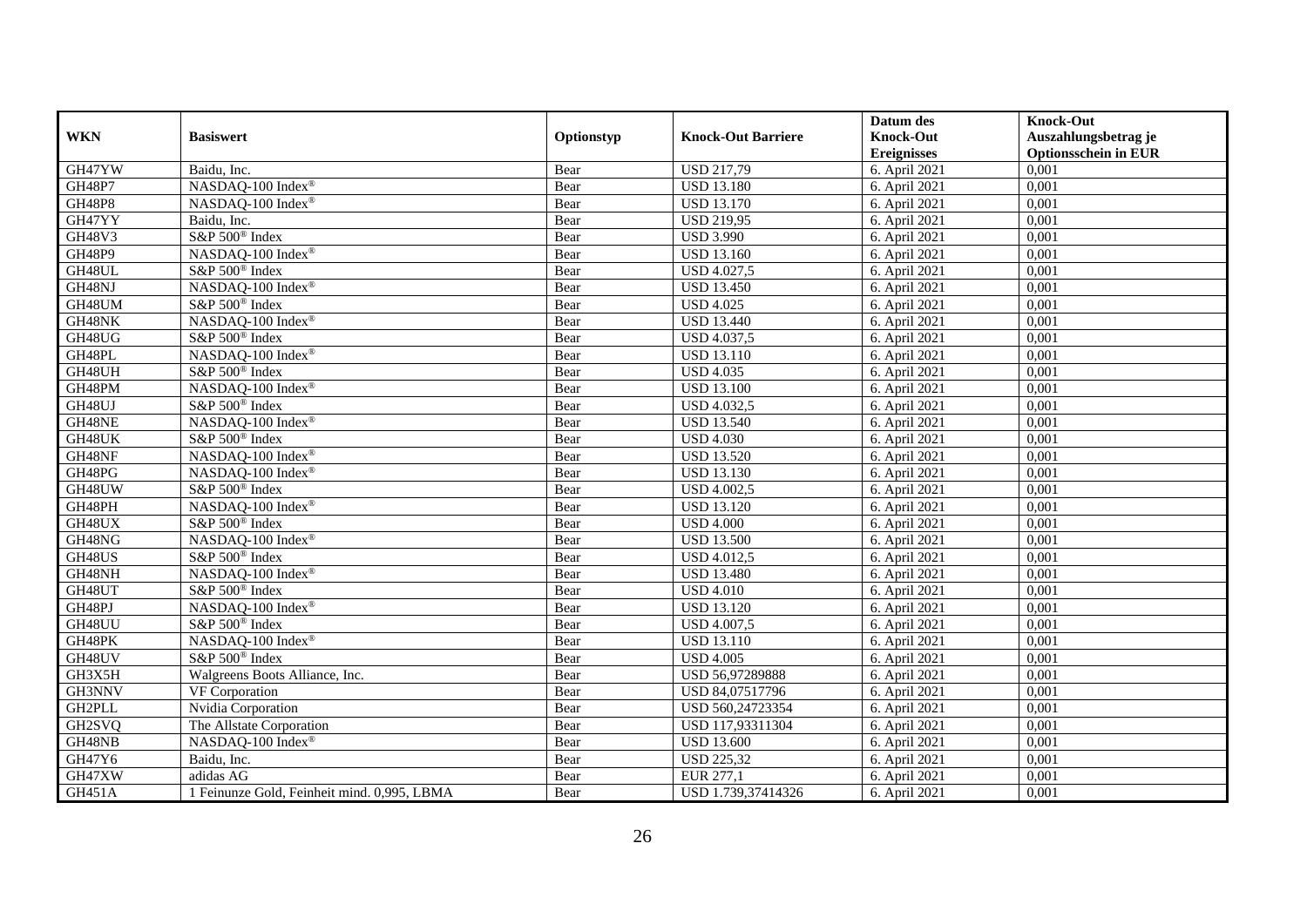|               |                                |            |                           | Datum des          | <b>Knock-Out</b>            |
|---------------|--------------------------------|------------|---------------------------|--------------------|-----------------------------|
| <b>WKN</b>    | <b>Basiswert</b>               | Optionstyp | <b>Knock-Out Barriere</b> | <b>Knock-Out</b>   | Auszahlungsbetrag je        |
|               |                                |            |                           | <b>Ereignisses</b> | <b>Optionsschein in EUR</b> |
| GH47NS        | Caterpillar Inc.               | Bear       | <b>USD 235,23</b>         | 6. April 2021      | 0,001                       |
| GH3GYN        | Parker-Hannifin Corporation    | Bear       | USD 322,04735901          | 6. April 2021      | 0,001                       |
| GH3A6F        | <b>Target Corporation</b>      | Bear       | USD 205,89324048          | 6. April 2021      | 0,001                       |
| GH42E5        | <b>General Motors Company</b>  | Bear       | USD 61,59455264           | 6. April 2021      | 0,001                       |
| GH3RWP        | BioNTech SE - ADR              | Bear       | USD 115,90771375          | 6. April 2021      | 0,001                       |
| GH3GX6        | Southwest Airlines Co          | Bear       | USD 64,46105748           | 6. April 2021      | 0,001                       |
| GH47PL        | Intel Corporation              | Bear       | <b>USD 66,35</b>          | 6. April 2021      | 0,001                       |
| GH42DN        | Deere & Company                | Bear       | USD 379,73149852          | 6. April 2021      | 0,001                       |
| GH3X8W        | Humana Inc.                    | Bull       | USD 407,54505678          | 6. April 2021      | 0,001                       |
| <b>GH48U5</b> | S&P 500 <sup>®</sup> Index     | Bear       | <b>USD 4.080</b>          | 6. April 2021      | 0,001                       |
| GH47ZQ        | Nordex SE                      | Bull       | <b>EUR 26,85</b>          | 6. April 2021      | 0,001                       |
| <b>GH1KQL</b> | Accenture plc                  | Bear       | USD 282,58073726          | 6. April 2021      | 0,001                       |
| GH3H5E        | Lennar Corporation             | Bear       | USD 104,83151549          | 6. April 2021      | 0,001                       |
| GH45EM        | Compass Group Plc              | Bear       | GBP 15,52362968           | 6. April 2021      | 0.001                       |
| GH3GVB        | Porsche Automobil Holding SE   | Bear       | EUR 96,47282765           | 6. April 2021      | 0,001                       |
| <b>GH3NJK</b> | Ubisoft Entertainment S.A.     | Bear       | EUR 66,90150926           | 6. April 2021      | 0,001                       |
| <b>GH393T</b> | Thermo Fisher Scientific, Inc. | Bear       | USD 470,80618958          | 6. April 2021      | 0,001                       |
| GH47NV        | Caterpillar Inc.               | Bear       | <b>USD 236,45</b>         | 6. April 2021      | 0,001                       |
| GH47VB        | Tesla Inc                      | Bear       | <b>USD 694,01</b>         | 6. April 2021      | 0,001                       |
| GH3RUR        | BioNTech SE - ADR              | Bear       | USD 116,97465502          | 6. April 2021      | 0,001                       |
| <b>GF5F86</b> | Yum! Brands, Inc.              | Bear       | USD 113,12178424          | 6. April 2021      | 0,001                       |
| GH47RW        | Northrop Grumman Corporation   | Bear       | <b>USD 329,26</b>         | 6. April 2021      | 0,001                       |
| <b>GH396E</b> | Walmart Inc.                   | Bear       | USD 140,86940343          | 6. April 2021      | 0,001                       |
| <b>GH1DXW</b> | <b>Starbucks Corporation</b>   | Bear       | USD 112,87879762          | 6. April 2021      | 0,001                       |
| GH3909        | Danaher Corporation            | Bear       | USD 230,19411822          | 6. April 2021      | 0,001                       |
| GF71FJ        | L'Oréal S.A.                   | Bear       | EUR 329,81474055          | 6. April 2021      | 0,001                       |
| GH47VA        | Tesla Inc                      | Bear       | <b>USD 690,69</b>         | 6. April 2021      | 0,001                       |
| <b>GH3RUN</b> | BioNTech SE - ADR              | Bear       | USD 116,44617011          | 6. April 2021      | 0,001                       |
| <b>GH396D</b> | Walmart Inc.                   | Bear       | USD 140,20054537          | 6. April 2021      | 0,001                       |
| GH29Y1        | Agilent Technologies, Inc.     | Bear       | USD 131,38716052          | 6. April 2021      | 0,001                       |
| GH47XY        | Baidu, Inc.                    | Bear       | <b>USD 227,47</b>         | 6. April 2021      | 0,001                       |
| GH47Y5        | Baidu, Inc.                    | Bear       | <b>USD 226,4</b>          | 6. April 2021      | 0,001                       |
| GH47ZS        | Nordex SE                      | Bull       | EUR 26,99                 | 6. April 2021      | 0,001                       |
| GH47ZV        | Nordex SE                      | Bull       | <b>EUR 26,3</b>           | 6. April 2021      | 0,001                       |
| GH47ZU        | Nordex SE                      | Bull       | EUR 26,71                 | 6. April 2021      | 0,001                       |
| GH47ZX        | Nordex SE                      | Bull       | EUR 27,13                 | 6. April 2021      | 0,001                       |
| GH3A15        | Copart Inc.                    | Bear       | USD 113,85976             | 6. April 2021      | 0,001                       |
| GH3L3F        | PayPal Holdings, Inc.          | Bear       | USD 253,45091774          | 6. April 2021      | 0,001                       |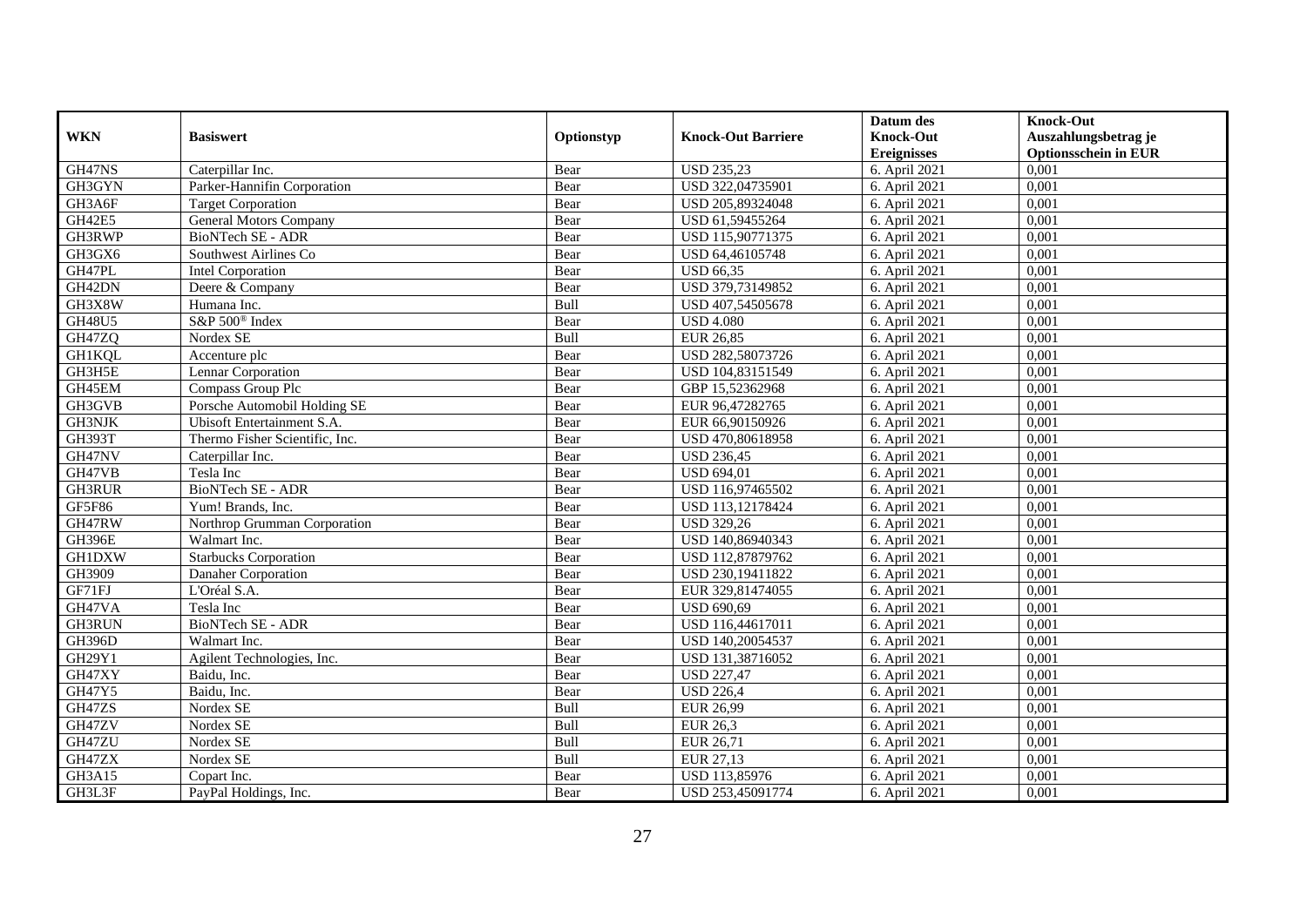|                                 |                                                                  |            |                           | Datum des          | <b>Knock-Out</b>            |
|---------------------------------|------------------------------------------------------------------|------------|---------------------------|--------------------|-----------------------------|
| <b>WKN</b>                      | <b>Basiswert</b>                                                 | Optionstyp | <b>Knock-Out Barriere</b> | <b>Knock-Out</b>   | Auszahlungsbetrag je        |
|                                 |                                                                  |            |                           | <b>Ereignisses</b> | <b>Optionsschein in EUR</b> |
| <b>GH480Z</b>                   | Nordex SE                                                        | Bull       | <b>EUR 26,58</b>          | 6. April 2021      | 0,001                       |
| GH47ZZ                          | Nordex SE                                                        | Bull       | EUR 26,17                 | 6. April 2021      | 0,001                       |
| <b>GH1BWK</b>                   | S&P 500 <sup>®</sup> Index                                       | Bear       | <b>USD 4.085</b>          | 6. April 2021      | 0,001                       |
| GH48NA                          | NASDAQ-100 Index®                                                | Bear       | <b>USD 13.620</b>         | 6. April 2021      | 0,001                       |
| GH48U4                          | S&P 500 <sup>®</sup> Index                                       | Bear       | <b>USD 4.085</b>          | 6. April 2021      | 0,001                       |
| GH4800                          | Nordex SE                                                        | Bull       | <b>EUR 26,44</b>          | 6. April 2021      | 0,001                       |
| GH47PH                          | Lowe's Companies, Inc.                                           | Bear       | <b>USD 194,7</b>          | 6. April 2021      | 0,001                       |
| GH3D42                          | $S\&P 500^{\circ}$ Index                                         | Bear       | <b>USD 4.085</b>          | 6. April 2021      | 0,001                       |
| GH36U6                          | 1 Feinunze Platin, Feinheit mind. 0,9995                         | Bear       | USD 1.235,342             | 6. April 2021      | 0,001                       |
| GH4521                          | 1 Feinunze Silber, Feinheit mind. 0,999                          | Bear       | USD 25,23843136           | 6. April 2021      | 0,001                       |
| GH3UXF                          | 1 Feinunze Platin, Feinheit mind. 0,9995                         | Bear       | <b>USD 1.240,711</b>      | 6. April 2021      | 0,001                       |
| GH36S3                          | 1 Feinunze Platin, Feinheit mind. 0,9995                         | Bear       | USD 1.244,356             | 6. April 2021      | 0,001                       |
| <b>GH278L</b>                   | NASDAQ-100 Index®                                                | Bear       | USD 13.624,19             | 6. April 2021      | 0,001                       |
| GF1R9D                          | S&P 500 <sup>®</sup> Index                                       | Bear       | USD 4.083,37145971        | 6. April 2021      | 0,001                       |
| GH451B                          | 1 Feinunze Gold, Feinheit mind. 0,995, LBMA                      | Bear       | USD 1.743,59002321        | 6. April 2021      | 0,001                       |
| <b>GH1KWW</b>                   | Ametek Inc                                                       | Bear       | USD 131,4531937           | 6. April 2021      | 0,001                       |
| <b>GH48N8</b>                   | NASDAQ-100 Index®                                                | Bear       | <b>USD 13.650</b>         | 6. April 2021      | 0,001                       |
| GH1XK0                          | NASDAO-100 Index®                                                | Bear       | <b>USD 13.640</b>         | 6. April 2021      | 0,001                       |
| GH4861                          | $\text{DAX}^{\circledR}$ (Performance Index)/ X-DAX <sup>®</sup> | Bull       | EUR 15.210                | 6. April 2021      | 0,001                       |
| GH4833                          | DAX <sup>®</sup> (Performance Index)                             | Bull       | EUR 15.210                | 6. April 2021      | 0,001                       |
| GH <sub>2</sub> QB <sub>7</sub> | NASDAQ-100 Index®                                                | Bear       | <b>USD 13.640</b>         | 6. April 2021      | 0,001                       |
| <b>GH391S</b>                   | Intuitive Surgical, Inc.                                         | Bear       | USD 772,96439686          | 6. April 2021      | 0,001                       |
| <b>GH48N9</b>                   | NASDAQ-100 Index®                                                | Bear       | <b>USD 13.640</b>         | 6. April 2021      | 0,001                       |
| <b>GH3RUS</b>                   | <b>BioNTech SE - ADR</b>                                         | Bear       | USD 117,50313995          | 6. April 2021      | 0,001                       |
| GH1XJY                          | NASDAQ-100 Index®                                                | Bear       | <b>USD 13.650</b>         | 6. April 2021      | 0,001                       |
| <b>GH279C</b>                   | $NASDAQ-100$ Index <sup>®</sup>                                  | Bear       | USD 13.649,69             | 6. April 2021      | 0,001                       |
| GH39Z6                          | Intuit Inc.                                                      | Bear       | USD 404,634085            | 6. April 2021      | 0,001                       |
| GH2QB6                          | NASDAQ-100 Index®                                                | Bear       | <b>USD 13.650</b>         | 6. April 2021      | 0,001                       |
| GC6A6R                          | McDonald's Corporation                                           | Bear       | USD 230,92194236          | 6. April 2021      | 0,001                       |
| GH2793                          | NASDAQ-100 Index®                                                | Bear       | USD 13.636,74             | 6. April 2021      | 0,001                       |
| GH3A7R                          | Fortinet, Inc.                                                   | Bear       | <b>USD 192,745</b>        | 6. April 2021      | 0,001                       |
| GH3L3M                          | PayPal Holdings, Inc.                                            | Bear       | USD 254,66943178          | 6. April 2021      | 0,001                       |
| GH3L0S                          | Square Inc                                                       | Bear       | USD 237,33241438          | 6. April 2021      | 0,001                       |
| GH3H53                          | <b>Waters Corporation</b>                                        | Bear       | USD 301,96114465          | 6. April 2021      | 0,001                       |
| <b>GH1XJW</b>                   | NASDAQ-100 Index®                                                | Bear       | <b>USD 13.660</b>         | 6. April 2021      | 0,001                       |
| GH3GW4                          | Waste Management, Inc.                                           | Bear       | USD 132,29951283          | 6. April 2021      | 0,001                       |
| GH3NJE                          | Booking Holdings Inc.                                            | Bear       | USD 2.440,14677462        | 6. April 2021      | 0,001                       |
| GC9X3P                          | Marsh & McLennan Companies Inc                                   | Bear       | USD 124,63427343          | 6. April 2021      | 0,001                       |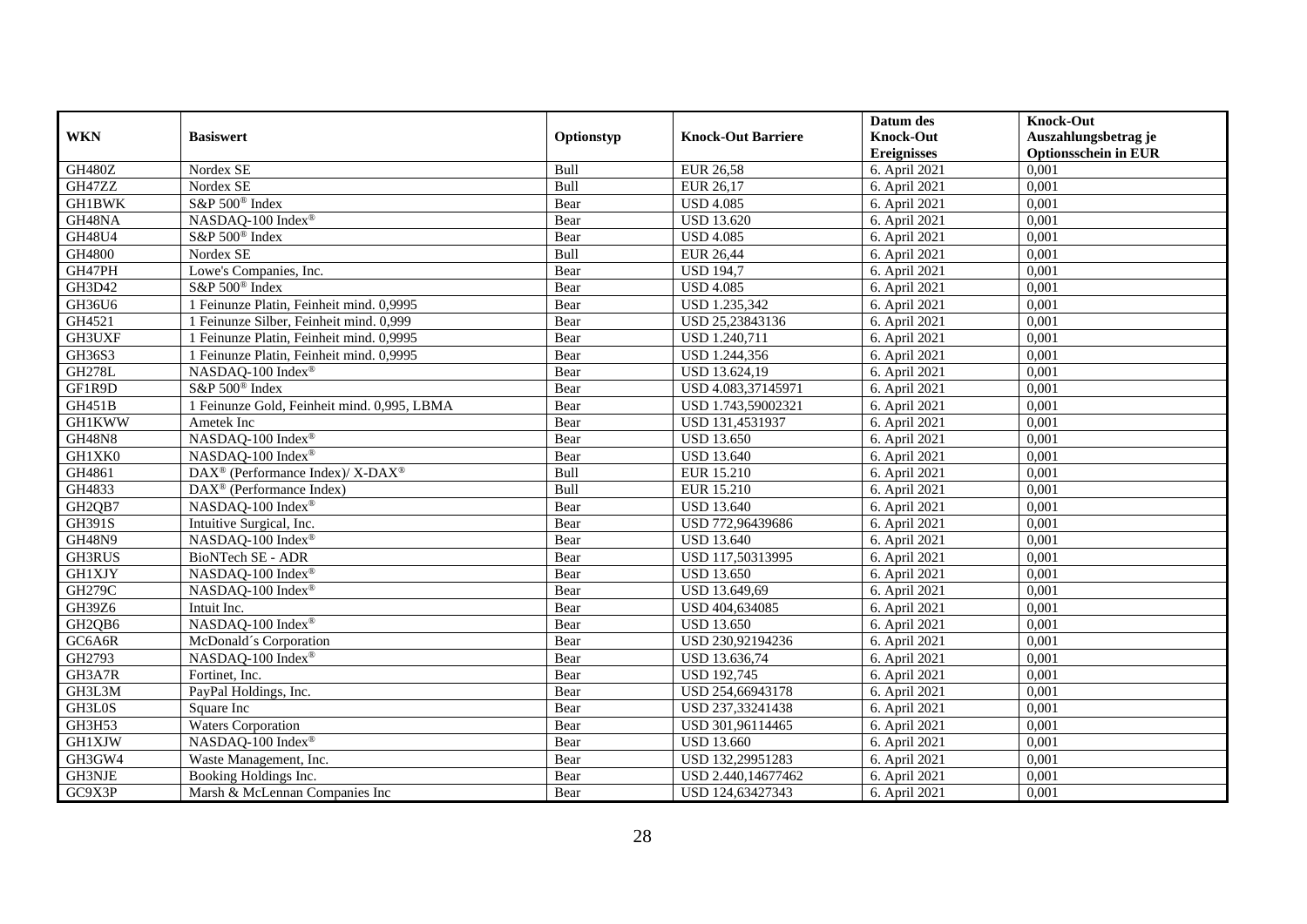|               |                                                                  |             |                           | Datum des          | <b>Knock-Out</b>            |
|---------------|------------------------------------------------------------------|-------------|---------------------------|--------------------|-----------------------------|
| <b>WKN</b>    | <b>Basiswert</b>                                                 | Optionstyp  | <b>Knock-Out Barriere</b> | <b>Knock-Out</b>   | Auszahlungsbetrag je        |
|               |                                                                  |             |                           | <b>Ereignisses</b> | <b>Optionsschein in EUR</b> |
| <b>GH486J</b> | $\text{DAX}^{\circledR}$ (Performance Index)/ X-DAX <sup>®</sup> | Bull        | EUR 15.185                | 6. April 2021      | 0,001                       |
| GH47R5        | AutoZone Inc.                                                    | Bear        | <b>USD 1.434,94</b>       | 6. April 2021      | 0,001                       |
| GH42D2        | <b>General Motors Company</b>                                    | Bear        | USD 62,73371211           | 6. April 2021      | 0,001                       |
| GH485Y        | DAX <sup>®</sup> (Performance Index)/ X-DAX <sup>®</sup>         | Bull        | EUR 15.205                | 6. April 2021      | 0,001                       |
| GH394H        | NextEra Energy, Inc.                                             | Bear        | USD 77,59019974           | 6. April 2021      | 0,001                       |
| <b>GH452A</b> | EUR/USD (WM-Fixing)                                              | Bear        | <b>USD 1,18644</b>        | 6. April 2021      | 0,001                       |
| GH1DY1        | <b>Starbucks Corporation</b>                                     | Bear        | USD 113,50557187          | 6. April 2021      | 0,001                       |
| <b>GH484N</b> | DAX <sup>®</sup> (Performance Index)/ X-DAX <sup>®</sup>         | Bull        | EUR 15.190                | 6. April 2021      | 0,001                       |
| GF2U9N        | <b>DTE Energy Company</b>                                        | Bear        | USD 135,44635882          | 6. April 2021      | 0,001                       |
| GH18D4        | Monster Beverage Corporation                                     | Bear        | USD 94,19973169           | 6. April 2021      | 0,001                       |
| GH484Q        | DAX <sup>®</sup> (Performance Index)/ X-DAX <sup>®</sup>         | Bull        | <b>EUR 15.200</b>         | 6. April 2021      | 0,001                       |
| <b>GF0PKQ</b> | United Parcel Service, Inc.                                      | Bear        | USD 173,28173704          | 6. April 2021      | 0,001                       |
| GH47RX        | Northrop Grumman Corporation                                     | Bear        | <b>USD 332,02</b>         | 6. April 2021      | 0,001                       |
| <b>GH484R</b> | $DAX^{\circledcirc}$ (Performance Index)/ X-DAX <sup>®</sup>     | <b>Bull</b> | <b>EUR 15.180</b>         | 6. April 2021      | 0.001                       |
| <b>GH484S</b> | DAX <sup>®</sup> (Performance Index)/ X-DAX <sup>®</sup>         | Bull        | EUR 15.195                | 6. April 2021      | 0,001                       |
| <b>GH36S8</b> | 1 Feinunze Platin, Feinheit mind. 0,9995                         | Bear        | <b>USD 1.247,238</b>      | 7. April 2021      | 0,001                       |
| GH4BPU        | BT Group plc                                                     | Bull        | GBP 1,54                  | 7. April 2021      | 0,001                       |
| <b>GH484T</b> | $\text{DAX}^{\circledR}$ (Performance Index)/ X-DAX <sup>®</sup> | Bull        | EUR 15.170                | 6. April 2021      | 0,001                       |
| GH4CU0        | $\text{DAX}^{\textcircled{n}}$ (Performance Index)               | Bear        | EUR 15.050                | 7. April 2021      | 0,001                       |
| GH4CSM        | $\text{DAX}^{\otimes}$ (Performance Index)                       | Bull        | EUR 15.490                | 7. April 2021      | 0,001                       |
| GH4CSP        | DAX <sup>®</sup> (Performance Index)                             | Bull        | <b>EUR 15.450</b>         | 7. April 2021      | 0,001                       |
| GH4CTR        | $\text{DAX}^{\textcircled{p}}$ (Performance Index)               | <b>Bull</b> | <b>EUR 15.500</b>         | 7. April 2021      | 0,001                       |
| GH4CUT        | $\text{DAX}^{\textcircled{p}}$ (Performance Index)               | Bear        | EUR 15.005                | 7. April 2021      | 0,001                       |
| GH4CT2        | $\text{DAX}^{\textcircled{p}}$ (Performance Index)               | Bull        | EUR 15.595                | 7. April 2021      | 0,001                       |
| GH4CS5        | $\text{DAX}^{\textcircled{p}}$ (Performance Index)               | Bull        | EUR 15.520                | 7. April 2021      | 0,001                       |
| <b>GH484U</b> | DAX <sup>®</sup> (Performance Index)/ X-DAX <sup>®</sup>         | Bull        | EUR 15.175                | 6. April 2021      | 0,001                       |
| GH4CT6        | DAX <sup>®</sup> (Performance Index)                             | Bull        | EUR 15.515                | 7. April 2021      | 0,001                       |
| GH4CSV        | DAX <sup>®</sup> (Performance Index)                             | Bull        | EUR 15.380                | 7. April 2021      | 0,001                       |
| GH4CSW        | $\text{DAX}^{\textcircled{n}}$ (Performance Index)               | Bear        | EUR 15.185                | 7. April 2021      | 0,001                       |
| GH4CTX        | $\text{DAX}^{\textcircled{n}}$ (Performance Index)               | Bear        | <b>EUR 15.100</b>         | 7. April 2021      | 0,001                       |
| GH4CU2        | $\text{DAX}^{\textcircled{D}}$ (Performance Index)               | Bear        | EUR 15.195                | 7. April 2021      | 0,001                       |
| GH4CU3        | DAX <sup>®</sup> (Performance Index)                             | Bear        | EUR 15.060                | 7. April 2021      | 0,001                       |
| GH4CTV        | $\text{DAX}^{\textcircled{D}}$ (Performance Index)               | Bull        | EUR 15.370                | 7. April 2021      | 0,001                       |
| GH4CRB        | $\overline{\text{DAX}}^{\textcirc}$ (Performance Index)          | Bear        | EUR 15.220                | 7. April 2021      | 0,001                       |
| GH4CUU        | $\text{DAX}^{\textcircled{n}}$ (Performance Index)               | Bear        | EUR 15.010                | 7. April 2021      | 0,001                       |
| GH4CS8        | DAX <sup>®</sup> (Performance Index)                             | Bear        | <b>EUR 15.200</b>         | 7. April 2021      | 0,001                       |
| GH4CS9        | $\text{DAX}^{\otimes}$ (Performance Index)                       | Bull        | EUR 15.445                | 7. April 2021      | 0,001                       |
| GH4CTB        | $\text{DAX}^{\textcircled{n}}$ (Performance Index)               | Bull        | EUR 15.325                | 7. April 2021      | 0,001                       |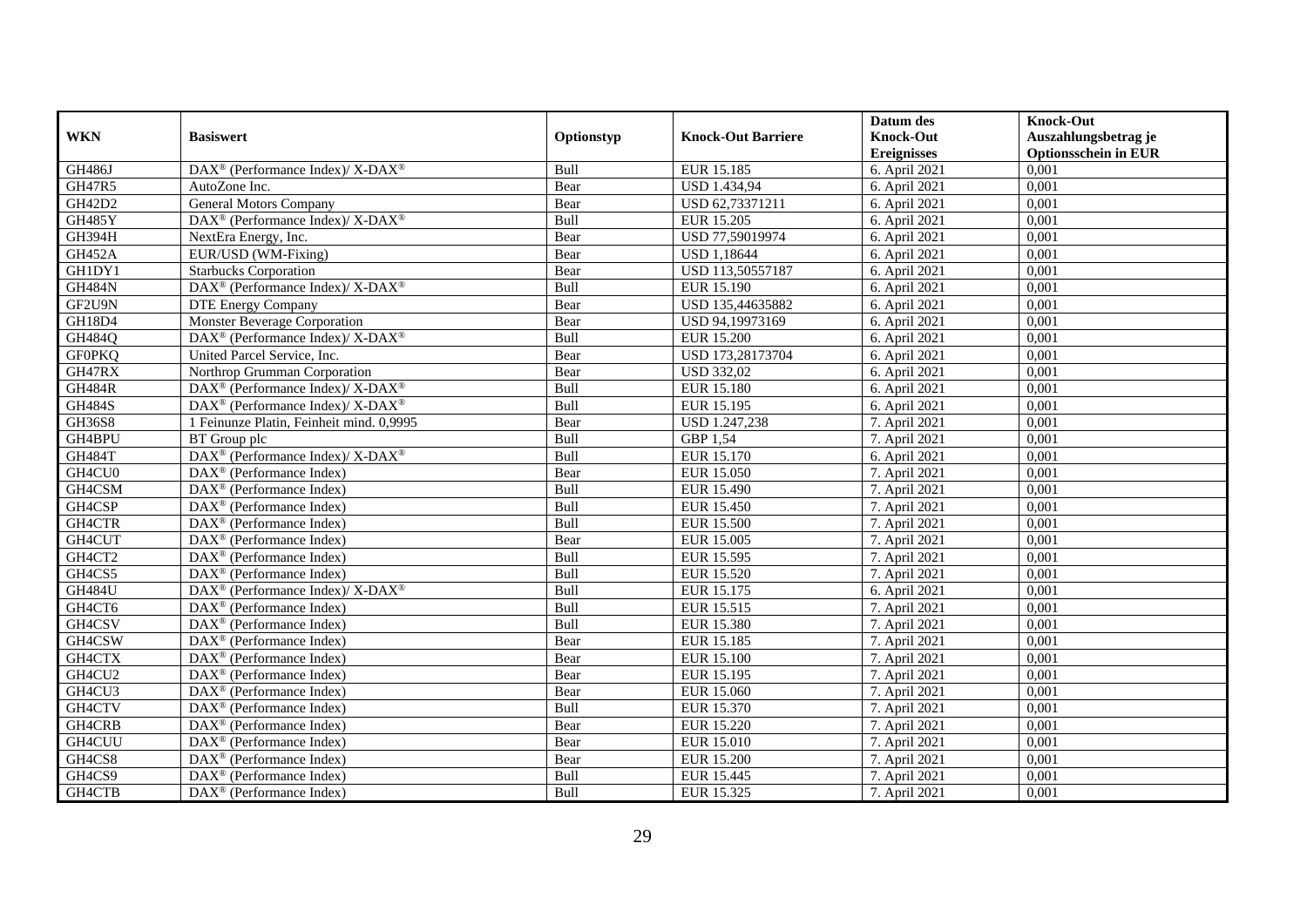|               |                                                              |             |                           | Datum des          | <b>Knock-Out</b>            |
|---------------|--------------------------------------------------------------|-------------|---------------------------|--------------------|-----------------------------|
| <b>WKN</b>    | <b>Basiswert</b>                                             | Optionstyp  | <b>Knock-Out Barriere</b> | <b>Knock-Out</b>   | Auszahlungsbetrag je        |
|               |                                                              |             |                           | <b>Ereignisses</b> | <b>Optionsschein in EUR</b> |
| GH4CSG        | $\overline{\text{DAX}}^{\textcircled{}}$ (Performance Index) | Bull        | <b>EUR 15.480</b>         | 7. April 2021      | 0,001                       |
| GC9GH2        | Amundi SA                                                    | Bear        | EUR 72,04938698           | 7. April 2021      | 0,001                       |
| <b>GH39V0</b> | Schneider Electric SE                                        | Bear        | EUR 133,51163715          | 7. April 2021      | 0,001                       |
| <b>GH45E8</b> | National Grid plc                                            | Bear        | GBP 8,78567378            | 7. April 2021      | 0,001                       |
| GH4CSH        | DAX <sup>®</sup> (Performance Index)                         | Bull        | EUR 15.530                | 7. April 2021      | 0,001                       |
| GH4CS6        | DAX <sup>®</sup> (Performance Index)                         | Bull        | EUR 15.475                | 7. April 2021      | 0,001                       |
| <b>GH0YGS</b> | Koninklijke Ahold Delhaize N.V.                              | Bear        | EUR 24,1182055            | 7. April 2021      | 0,001                       |
| GH4CS7        | $\text{DAX}^{\textcircled{n}}$ (Performance Index)           | Bear        | EUR 15.175                | 7. April 2021      | 0,001                       |
| GH4CRD        | DAX <sup>®</sup> (Performance Index)                         | Bull        | EUR 15.315                | 7. April 2021      | 0,001                       |
| GH4CSF        | DAX <sup>®</sup> (Performance Index)                         | Bear        | EUR 15.210                | 7. April 2021      | 0,001                       |
| GH4CTH        | $\overline{\text{DAX}^{\otimes}}$ (Performance Index)        | Bull        | <b>EUR 15.420</b>         | 7. April 2021      | 0,001                       |
| GH4CRG        | DAX <sup>®</sup> (Performance Index)                         | Bear        | EUR 15.135                | 7. April 2021      | 0,001                       |
| GH4CRH        | $\text{DAX}^{\textcircled{n}}$ (Performance Index)           | Bull        | EUR 15.465                | 7. April 2021      | 0,001                       |
| GH4CUN        | DAX <sup>®</sup> (Performance Index)                         | <b>Bull</b> | EUR 15.550                | 7. April 2021      | 0.001                       |
| GH4CUP        | $\overline{\text{DAX}^{\otimes}}$ (Performance Index)        | Bull        | EUR 15.545                | 7. April 2021      | 0,001                       |
| GH4CRY        | $\overline{\text{DAX}}^{\textcirc}$ (Performance Index)      | Bull        | EUR 15.355                | 7. April 2021      | 0,001                       |
| GH4BQJ        | Koninklijke Vopak N.V.                                       | Bull        | EUR 42,03                 | 7. April 2021      | 0,001                       |
| GH4CRZ        | DAX <sup>®</sup> (Performance Index)                         | Bull        | EUR 15.495                | 7. April 2021      | 0,001                       |
| GH4CS0        | DAX <sup>®</sup> (Performance Index)                         | Bull        | EUR 15.560                | 7. April 2021      | 0,001                       |
| GH4CS1        | DAX <sup>®</sup> (Performance Index)                         | Bull        | EUR 15.455                | 7. April 2021      | 0,001                       |
| GH15YP        | AT&T Inc.                                                    | Bear        | USD 30,96639853           | 6. April 2021      | 0,001                       |
| GH42DS        | Moncler S.p.A                                                | Bear        | EUR 50,98954013           | 7. April 2021      | 0,001                       |
| GH4CRC        | DAX <sup>®</sup> (Performance Index)                         | Bull        | EUR 15.350                | 7. April 2021      | 0,001                       |
| GH4CRE        | $\text{DAX}^{\textcircled{p}}$ (Performance Index)           | Bull        | EUR 15.340                | 7. April 2021      | 0,001                       |
| GH4CRJ        | $DAX^{\circledR}$ (Performance Index)                        | Bull        | <b>EUR 15.600</b>         | 7. April 2021      | 0,001                       |
| GH4CRK        | DAX <sup>®</sup> (Performance Index)                         | Bull        | EUR 15.510                | 7. April 2021      | 0,001                       |
| GH4CSA        | DAX <sup>®</sup> (Performance Index)                         | Bear        | EUR 15.130                | 7. April 2021      | 0,001                       |
| GH3X1P        | American Water Works Co Inc                                  | Bear        | USD 152,85668005          | 6. April 2021      | 0,001                       |
| GH4CSB        | $\text{DAX}^{\otimes}$ (Performance Index)                   | Bull        | <b>EUR 15.400</b>         | 7. April 2021      | 0,001                       |
| GH4CS2        | $\text{DAX}^{\textcircled{n}}$ (Performance Index)           | Bull        | EUR 15.540                | 7. April 2021      | 0,001                       |
| GH4CRL        | $DAX^{\otimes}$ (Performance Index)                          | Bull        | EUR 15.405                | 7. April 2021      | 0,001                       |
| GH4CRM        | DAX <sup>®</sup> (Performance Index)                         | Bull        | EUR 15.590                | 7. April 2021      | 0,001                       |
| GH4CRT        | $\overline{\text{DAX}^{\otimes}}$ (Performance Index)        | Bear        | EUR 15.105                | 7. April 2021      | 0,001                       |
| GH4CRU        | $\overline{\text{DAX}^{\otimes}}$ (Performance Index)        | Bull        | EUR 15.570                | 7. April 2021      | 0,001                       |
| GH4CRV        | $\text{DAX}^{\textcircled{n}}$ (Performance Index)           | Bear        | EUR 15.125                | 7. April 2021      | 0,001                       |
| GH4CRN        | $\text{DAX}^{\textcircled{n}}$ (Performance Index)           | Bull        | EUR 15.330                | 7. April 2021      | 0,001                       |
| GH4CRP        | $\text{DAX}^{\otimes}$ (Performance Index)                   | Bear        | EUR 15.170                | 7. April 2021      | 0,001                       |
| GH4CSQ        | $\overline{\text{DAX}}^{\textcirc}$ (Performance Index)      | Bull        | EUR 15.365                | 7. April 2021      | 0,001                       |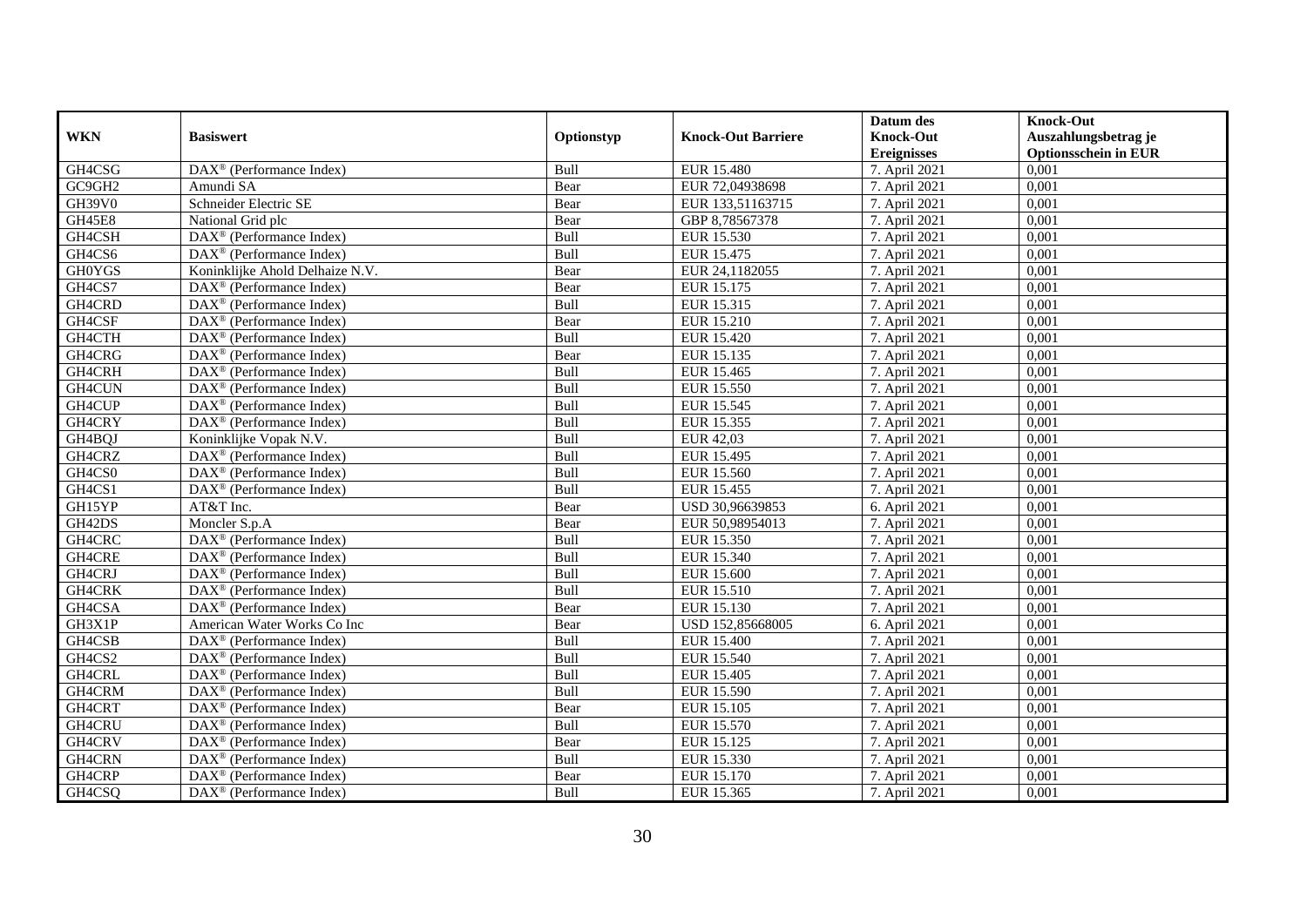|            |                                                              |             |                           | Datum des          | <b>Knock-Out</b>            |
|------------|--------------------------------------------------------------|-------------|---------------------------|--------------------|-----------------------------|
| <b>WKN</b> | <b>Basiswert</b>                                             | Optionstyp  | <b>Knock-Out Barriere</b> | <b>Knock-Out</b>   | Auszahlungsbetrag je        |
|            |                                                              |             |                           | <b>Ereignisses</b> | <b>Optionsschein in EUR</b> |
| GH4BXJ     | <b>RWE AG</b>                                                | Bull        | <b>EUR 33,9</b>           | 7. April 2021      | 0,001                       |
| GH4CRQ     | DAX <sup>®</sup> (Performance Index)                         | Bear        | EUR 15.145                | 7. April 2021      | 0,001                       |
| GH4BXB     | <b>RWE AG</b>                                                | Bull        | <b>EUR 34,07</b>          | 7. April 2021      | 0,001                       |
| GH4CRR     | DAX <sup>®</sup> (Performance Index)                         | Bull        | EUR 15.460                | 7. April 2021      | 0,001                       |
| GH4CRA     | $\overline{\text{DAX}}^{\textcircled{}}$ (Performance Index) | Bull        | <b>EUR 15.580</b>         | 7. April 2021      | 0,001                       |
| GH4CSD     | DAX <sup>®</sup> (Performance Index)                         | Bull        | EUR 15.585                | 7. April 2021      | 0,001                       |
| GH4CS4     | $DAX^{\otimes}$ (Performance Index)                          | Bull        | EUR 15.535                | 7. April 2021      | 0,001                       |
| GH4CRW     | $\overline{\text{DAX}}^{\textcirc}$ (Performance Index)      | Bear        | EUR 15.155                | 7. April 2021      | 0,001                       |
| GH4CRX     | DAX <sup>®</sup> (Performance Index)                         | Bull        | EUR 15.385                | 7. April 2021      | 0,001                       |
| GH4CSJ     | DAX <sup>®</sup> (Performance Index)                         | Bull        | EUR 15.430                | 7. April 2021      | 0,001                       |
| GH4CSK     | $\overline{\text{DAX}^{\otimes}}$ (Performance Index)        | Bear        | EUR 15.115                | 7. April 2021      | 0,001                       |
| GH4CT0     | DAX <sup>®</sup> (Performance Index)                         | Bull        | EUR 15.310                | 7. April 2021      | 0,001                       |
| GH4CT4     | $\text{DAX}^{\textcircled{n}}$ (Performance Index)           | Bull        | EUR 15.505                | 7. April 2021      | 0,001                       |
| GH4CT5     | DAX <sup>®</sup> (Performance Index)                         | <b>Bull</b> | EUR 15.565                | 7. April 2021      | 0.001                       |
| GH4CSN     | $\overline{\text{DAX}^{\otimes}}$ (Performance Index)        | Bear        | EUR 15.120                | 7. April 2021      | 0,001                       |
| GH4CSR     | DAX <sup>®</sup> (Performance Index)                         | Bear        | EUR 15.215                | 7. April 2021      | 0,001                       |
| GH4CSS     | DAX <sup>®</sup> (Performance Index)                         | Bear        | EUR 15.140                | 7. April 2021      | 0,001                       |
| GH4CST     | DAX <sup>®</sup> (Performance Index)                         | Bull        | <b>EUR 15.410</b>         | 7. April 2021      | 0,001                       |
| GH4CTE     | $\text{DAX}^{\otimes}$ (Performance Index)                   | Bear        | <b>EUR 15.180</b>         | 7. April 2021      | 0,001                       |
| GH4CTF     | $\text{DAX}^{\circledast}$ (Performance Index)               | Bear        | EUR 15.205                | 7. April 2021      | 0,001                       |
| GH4CT7     | DAX <sup>®</sup> (Performance Index)                         | Bull        | EUR 15.305                | 7. April 2021      | 0,001                       |
| GH4CSZ     | $DAX^{\circledR}$ (Performance Index)                        | Bull        | EUR 15.575                | 7. April 2021      | 0,001                       |
| GH4CTL     | DAX <sup>®</sup> (Performance Index)                         | Bull        | EUR 15.395                | 7. April 2021      | 0,001                       |
| GH3L2H     | Square Inc                                                   | Bear        | USD 238,48005661          | 6. April 2021      | 0,001                       |
| GH4CTM     | $\overline{\text{DAX}^{\otimes}}$ (Performance Index)        | Bull        | EUR 15.415                | 7. April 2021      | 0,001                       |
| GH4CT3     | DAX <sup>®</sup> (Performance Index)                         | Bull        | EUR 15.470                | 7. April 2021      | 0,001                       |
| GH4CTG     | $\overline{\text{DAX}^{\otimes}}$ (Performance Index)        | Bull        | EUR 15.425                | 7. April 2021      | 0,001                       |
| GH4CT8     | DAX <sup>®</sup> (Performance Index)                         | Bull        | EUR 15.555                | 7. April 2021      | 0,001                       |
| GH4CTJ     | $\text{DAX}^{\textcircled{n}}$ (Performance Index)           | Bull        | EUR 15.345                | 7. April 2021      | 0,001                       |
| GH4CTK     | $\text{DAX}^{\textcircled{n}}$ (Performance Index)           | Bear        | EUR 15.165                | 7. April 2021      | 0,001                       |
| GH4CTA     | $DAX^{\otimes}$ (Performance Index)                          | Bear        | EUR 15.190                | 7. April 2021      | 0,001                       |
| GH4CTN     | DAX <sup>®</sup> (Performance Index)                         | Bear        | <b>EUR 15.150</b>         | 7. April 2021      | 0,001                       |
| GH4CTC     | $\overline{\text{DAX}^{\otimes}}$ (Performance Index)        | Bull        | <b>EUR 15.485</b>         | 7. April 2021      | 0,001                       |
| GH4CTD     | $\overline{\text{DAX}^{\otimes}(\text{Performance Index})}$  | Bull        | EUR 15.435                | 7. April 2021      | 0,001                       |
| GH4CTQ     | $\text{DAX}^{\textcircled{n}}$ (Performance Index)           | Bear        | EUR 15.160                | 7. April 2021      | 0,001                       |
| GH4CUS     | DAX <sup>®</sup> (Performance Index)                         | Bull        | EUR 15.360                | 7. April 2021      | 0,001                       |
| GH4CUJ     | $\text{DAX}^{\otimes}$ (Performance Index)                   | Bear        | EUR 15.085                | 7. April 2021      | 0,001                       |
| GH4CTY     | $\overline{\text{DAX}}^{\textcirc}$ (Performance Index)      | Bear        | EUR 15.045                | 7. April 2021      | 0,001                       |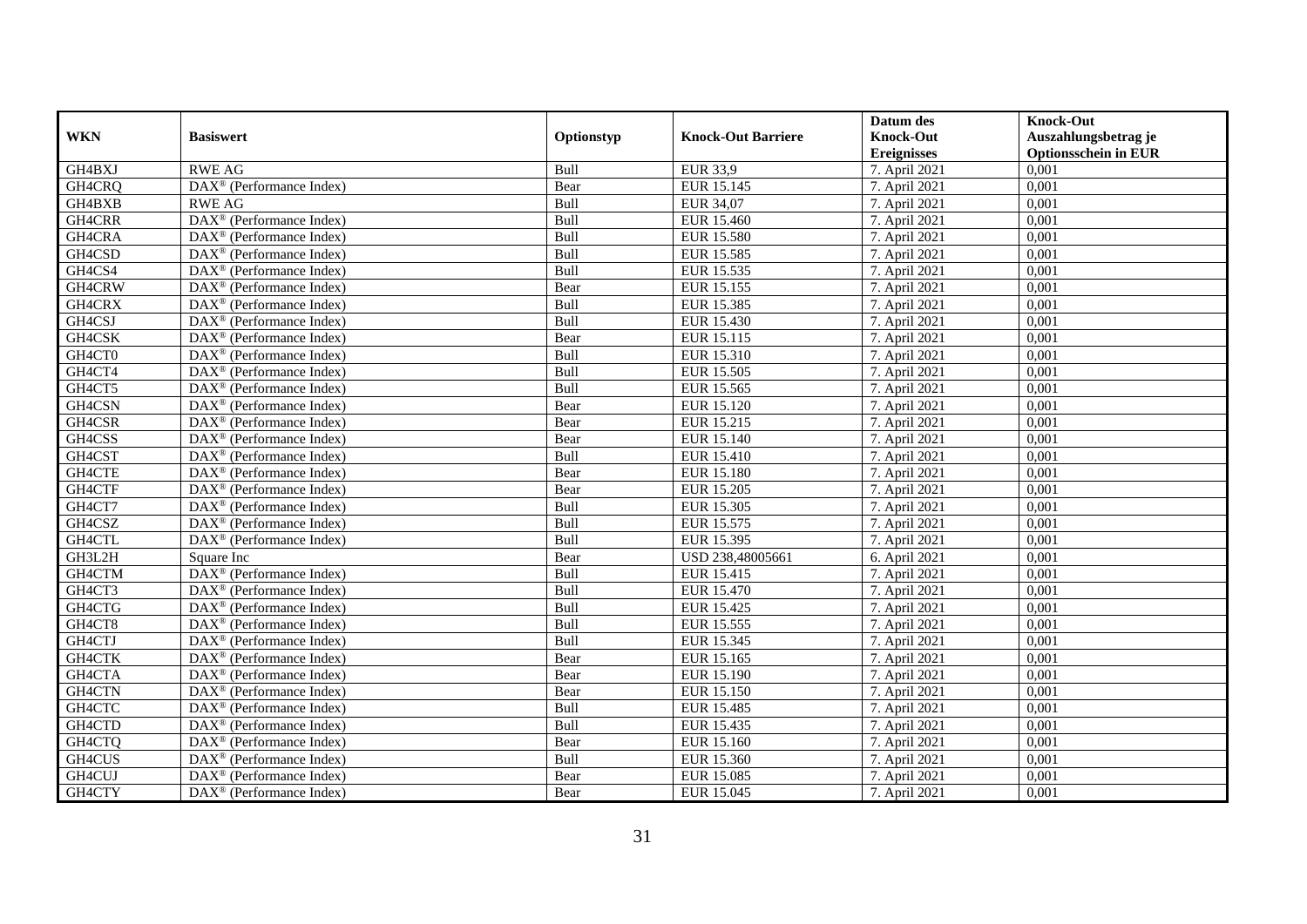|               |                                                              |            |                           | Datum des          | <b>Knock-Out</b>            |
|---------------|--------------------------------------------------------------|------------|---------------------------|--------------------|-----------------------------|
| <b>WKN</b>    | <b>Basiswert</b>                                             | Optionstyp | <b>Knock-Out Barriere</b> | <b>Knock-Out</b>   | Auszahlungsbetrag je        |
|               |                                                              |            |                           | <b>Ereignisses</b> | <b>Optionsschein in EUR</b> |
| GH4CTZ        | $\overline{\text{DAX}}^{\textcirc}$ (Performance Index)      | Bull       | EUR 15.320                | 7. April 2021      | 0,001                       |
| GH4CTS        | $\text{DAX}^{\textcircled{D}}$ (Performance Index)           | Bull       | EUR 15.525                | 7. April 2021      | 0,001                       |
| GH4CTU        | DAX <sup>®</sup> (Performance Index)                         | Bear       | EUR 15.090                | 7. April 2021      | 0,001                       |
| GH4CTW        | $\text{DAX}^{\circledast}$ (Performance Index)               | Bear       | EUR 15.095                | 7. April 2021      | 0,001                       |
| GH4CUG        | DAX <sup>®</sup> (Performance Index)                         | Bear       | EUR 15.110                | 7. April 2021      | 0,001                       |
| GH4CUH        | $\text{DAX}^{\textcircled{n}}$ (Performance Index)           | Bull       | EUR 15.375                | 7. April 2021      | 0,001                       |
| GH4CU8        | $\text{DAX}^{\textcircled{n}}$ (Performance Index)           | Bear       | EUR 15.025                | 7. April 2021      | 0,001                       |
| GH4CU9        | $\text{DAX}^{\textcircled{}}$ (Performance Index)            | Bear       | EUR 15.015                | 7. April 2021      | 0,001                       |
| GH4CU1        | $\text{DAX}^{\textcircled{D}}$ (Performance Index)           | Bear       | EUR 15.055                | 7. April 2021      | 0,001                       |
| GH4CU4        | $DAX^{\otimes}$ (Performance Index)                          | Bear       | EUR 15.070                | 7. April 2021      | 0,001                       |
| GH4CU5        | $\overline{\text{DAX}}^{\textcircled{}}$ (Performance Index) | Bear       | EUR 15.075                | 7. April 2021      | 0,001                       |
| GH4CUA        | $\overline{\text{DAX}^{\otimes}}$ (Performance Index)        | Bear       | <b>EUR 15.000</b>         | 7. April 2021      | 0,001                       |
| GH4CUB        | $\text{DAX}^{\textcircled{n}}$ (Performance Index)           | Bull       | EUR 15.440                | 7. April 2021      | 0,001                       |
| GH4CUL        | DAX <sup>®</sup> (Performance Index)                         | Bull       | EUR 15.335                | 7. April 2021      | 0,001                       |
| GH4CUM        | DAX <sup>®</sup> (Performance Index)                         | Bear       | EUR 15.040                | 7. April 2021      | 0,001                       |
| GH4CUC        | DAX <sup>®</sup> (Performance Index)                         | Bear       | EUR 15.020                | 7. April 2021      | 0,001                       |
| GH4CUD        | DAX <sup>®</sup> (Performance Index)                         | Bear       | EUR 15.030                | 7. April 2021      | 0,001                       |
| <b>GH4CUE</b> | $DAX^{\circledR}$ (Performance Index)                        | Bear       | EUR 15.035                | 7. April 2021      | 0,001                       |
| GH4CUF        | $\overline{\text{DAX}}^{\textcirc}$ (Performance Index)      | Bull       | EUR 15.390                | 7. April 2021      | 0,001                       |
| GH4CU6        | $\overline{\text{DAX}^{\otimes}}$ (Performance Index)        | Bear       | <b>EUR 15.080</b>         | 7. April 2021      | 0,001                       |
| GH4CU7        | DAX <sup>®</sup> (Performance Index)                         | Bear       | EUR 15.065                | 7. April 2021      | 0,001                       |
| GH4BXC        | <b>RWE AG</b>                                                | Bull       | EUR 33,72                 | 7. April 2021      | 0,001                       |
| GH2K8N        | AXA S.A.                                                     | Bear       | EUR 23,42823565           | 7. April 2021      | 0,001                       |
| GH4CTP        | DAX <sup>®</sup> (Performance Index)                         | Bear       | EUR 15.235                | 7. April 2021      | 0,001                       |
| <b>GH2ZVC</b> | Electricite de France SA                                     | Bear       | EUR 11,75262241           | 7. April 2021      | 0,001                       |
| <b>GH348N</b> | Amundi SA                                                    | Bear       | EUR 72,48771475           | 7. April 2021      | 0,001                       |
| GH4CUR        | DAX <sup>®</sup> (Performance Index)                         | Bear       | EUR 15.240                | 7. April 2021      | 0,001                       |
| GH2ZVG        | Electricite de France SA                                     | Bear       | EUR 12,24106899           | 7. April 2021      | 0,001                       |
| GH4CSU        | $\text{DAX}^{\textcircled{D}}$ (Performance Index)           | Bear       | EUR 15.225                | 7. April 2021      | 0,001                       |
| GH4CSC        | $\overline{\text{DAX}}^{\textcirc}$ (Performance Index)      | Bear       | EUR 15.230                | 7. April 2021      | 0,001                       |
| GH4BN7        | Scout24 AG                                                   | Bear       | EUR 66,72                 | 7. April 2021      | 0,001                       |
| GH4BNB        | Scout24 AG                                                   | Bear       | EUR 67,06                 | 7. April 2021      | 0,001                       |
| GH3KWV        | Engie                                                        | Bear       | EUR 12,30039654           | 7. April 2021      | 0,001                       |
| GH39W4        | Iberdrola S.A.                                               | Bear       | EUR 11,34626203           | 7. April 2021      | 0,001                       |
| GH391K        | Carl-Zeiss Meditec AG                                        | Bear       | EUR 134,5761455           | 7. April 2021      | 0,001                       |
| GH391H        | Carl-Zeiss Meditec AG                                        | Bear       | EUR 133,23197715          | 7. April 2021      | 0,001                       |
| GH47SF        | Relx plc                                                     | Bear       | GBP 18,86845239           | 7. April 2021      | 0,001                       |
| <b>GH481P</b> | DAX <sup>®</sup> (Performance Index)                         | Bull       | EUR 15.206,02259539       | 7. April 2021      | 0,001                       |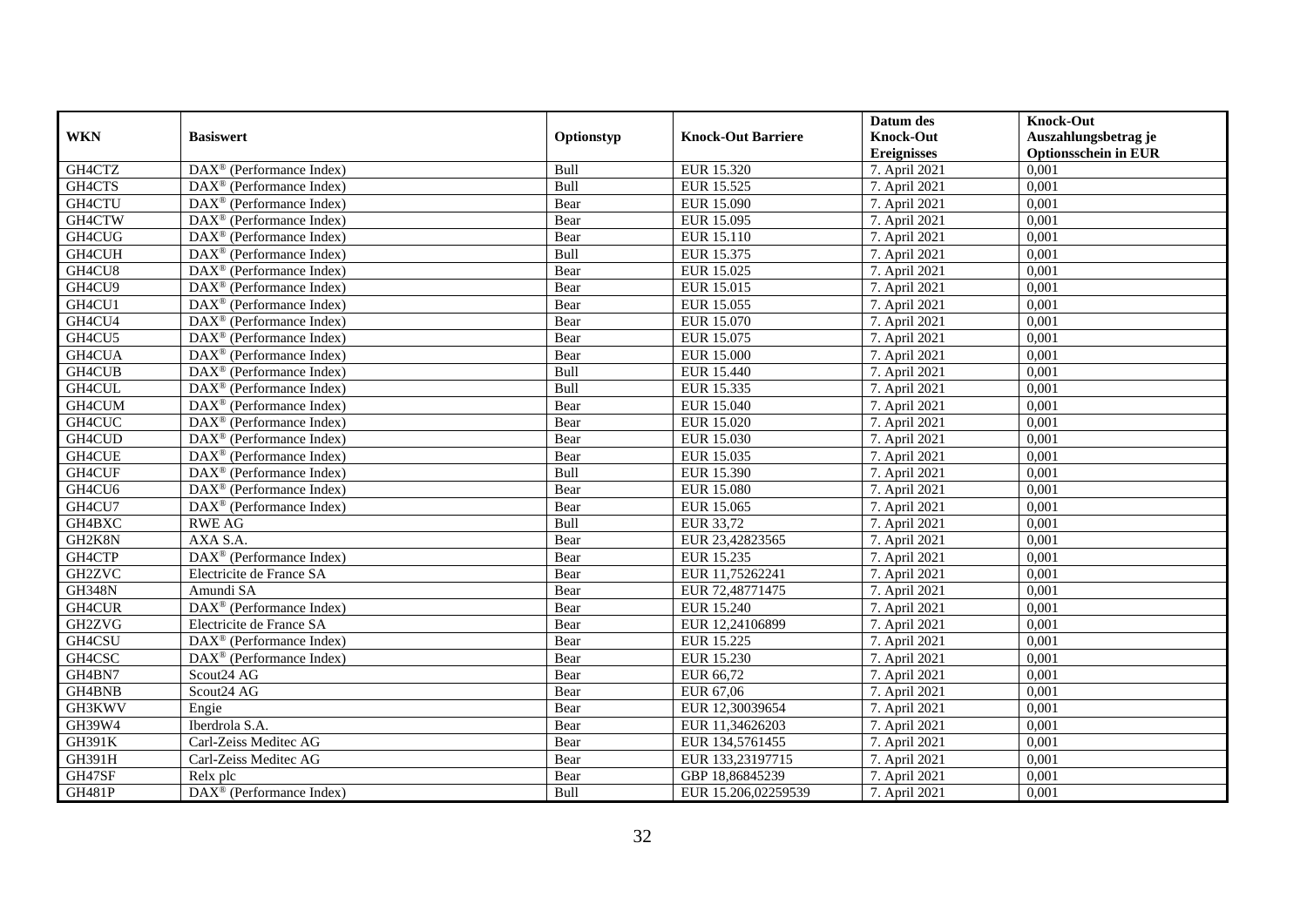|               |                                                                  |             |                           | Datum des          | <b>Knock-Out</b>            |
|---------------|------------------------------------------------------------------|-------------|---------------------------|--------------------|-----------------------------|
| <b>WKN</b>    | <b>Basiswert</b>                                                 | Optionstyp  | <b>Knock-Out Barriere</b> | <b>Knock-Out</b>   | Auszahlungsbetrag je        |
|               |                                                                  |             |                           | <b>Ereignisses</b> | <b>Optionsschein in EUR</b> |
| GH4BRU        | Scout24 AG                                                       | Bear        | EUR 67,39                 | 7. April 2021      | 0,001                       |
| GH3NNF        | Edenred S.A.                                                     | Bear        | EUR 46,24194452           | 7. April 2021      | 0,001                       |
| GH45EQ        | Carnival Plc                                                     | Bear        | GBP 17,82973315           | 7. April 2021      | 0,001                       |
| GH42G4        | Pernod Ricard SA                                                 | Bear        | EUR 167,27703178          | 7. April 2021      | 0,001                       |
| GH4BMD        | Scout24 AG                                                       | Bear        | EUR 67,73                 | 7. April 2021      | 0,001                       |
| GH3NTW        | Deutsche Lufthansa AG                                            | Bear        | EUR 11,70007616           | 7. April 2021      | 0,001                       |
| <b>GH1ZLW</b> | Vonovia SE                                                       | Bear        | EUR 57,48880558           | 7. April 2021      | 0,001                       |
| GH45EP        | Compass Group Plc                                                | Bear        | GBP 15,8521941            | 7. April 2021      | 0,001                       |
| GH4BQ4        | Scout24 AG                                                       | Bear        | <b>EUR 68,06</b>          | 7. April 2021      | 0,001                       |
| GH45E9        | National Grid plc                                                | Bear        | GBP 8,89561963            | 7. April 2021      | 0,001                       |
| <b>GH484W</b> | DAX <sup>®</sup> (Performance Index)                             | Bull        | EUR 15.201,02225912       | 7. April 2021      | 0,001                       |
| <b>GH482P</b> | DAX <sup>®</sup> (Performance Index)                             | Bull        | EUR 15.196,02192285       | 7. April 2021      | 0,001                       |
| GH47ZY        | Nordex SE                                                        | Bull        | EUR 26,03500437           | 7. April 2021      | 0,001                       |
| <b>GH482E</b> | DAX <sup>®</sup> (Performance Index)                             | Bull        | EUR 15.191,02158658       | 7. April 2021      | 0,001                       |
| GH3NHL        | Fuchs Petrolub SE                                                | Bear        | EUR 42,23045085           | 7. April 2021      | 0,001                       |
| GH45D1        | Imperial Brands PLC                                              | Bear        | GBP 15,27483122           | 7. April 2021      | 0,001                       |
| GH481J        | DAX <sup>®</sup> (Performance Index)                             | Bull        | EUR 15.186,02125031       | 7. April 2021      | 0,001                       |
| GH4853        | $DAX^{\circledR}$ (Performance Index)                            | <b>Bull</b> | EUR 15.176,02057777       | 7. April 2021      | 0,001                       |
| <b>GH482N</b> | $\overline{\text{DAX}}^{\textcirc}$ (Performance Index)          | Bull        | EUR 15.171,0202415        | 7. April 2021      | 0,001                       |
| GH4828        | $\overline{\text{DAX}^{\otimes}}$ (Performance Index)            | Bull        | EUR 15.181,02091404       | 7. April 2021      | 0,001                       |
| <b>GH1WAQ</b> | <b>Beiersdorf AG</b>                                             | Bear        | EUR 91,45220876           | 7. April 2021      | 0,001                       |
| GH4BZ8        | <b>TUI AG</b>                                                    | Bull        | <b>EUR 4,52</b>           | 7. April 2021      | 0,001                       |
| GH4BQ8        | Charter Communications, Inc.                                     | Bear        | <b>USD 612,82</b>         | 7. April 2021      | 0,001                       |
| <b>GH1WBP</b> | <b>Beiersdorf AG</b>                                             | Bear        | EUR 91,02461179           | 7. April 2021      | 0,001                       |
| GH3NH4        | American Express Company                                         | Bear        | USD 147,86759045          | 7. April 2021      | 0,001                       |
| GH3L11        | Square Inc                                                       | Bear        | USD 240,74242092          | 7. April 2021      | 0,001                       |
| <b>GH482Z</b> | DAX <sup>®</sup> (Performance Index)                             | Bull        | EUR 15.166,01990523       | 7. April 2021      | 0,001                       |
| GH4850        | $\text{DAX}^{\circledR}$ (Performance Index)/ X-DAX <sup>®</sup> | Bull        | EUR 15.161.01956896       | 7. April 2021      | 0,001                       |
| GH3L0T        | Square Inc                                                       | Bear        | USD 239,5949356           | 7. April 2021      | 0,001                       |
| GC9KTL        | Public Service Enterprise Group Inc                              | Bear        | USD 61,16555244           | 7. April 2021      | 0,001                       |
| <b>GH484V</b> | $DAX^{\circledcirc}$ (Performance Index)/ X-DAX <sup>®</sup>     | Bull        | EUR 15.166,01990523       | 7. April 2021      | 0,001                       |
| GH483G        | DAX <sup>®</sup> (Performance Index)                             | Bull        | EUR 15.161,01956896       | 7. April 2021      | 0,001                       |
| GH3H32        | Republic Services, Inc.                                          | Bear        | USD 102,31653291          | 7. April 2021      | 0,001                       |
| GH4BNY        | Centene Corp                                                     | Bull        | <b>USD 62,54</b>          | 7. April 2021      | 0,001                       |
| GH45DY        | Unilever PLC                                                     | Bear        | GBP 41,48303264           | 7. April 2021      | 0,001                       |
| GH4BNZ        | Centene Corp                                                     | Bull        | <b>USD 63,75</b>          | 7. April 2021      | 0,001                       |
| GH450F        | EUR/GBP (WM-Fixing)                                              | Bear        | GBP 0,86291               | 7. April 2021      | 0,001                       |
| GH4BNX        | Centene Corp                                                     | Bull        | <b>USD 63,35</b>          | 7. April 2021      | 0,001                       |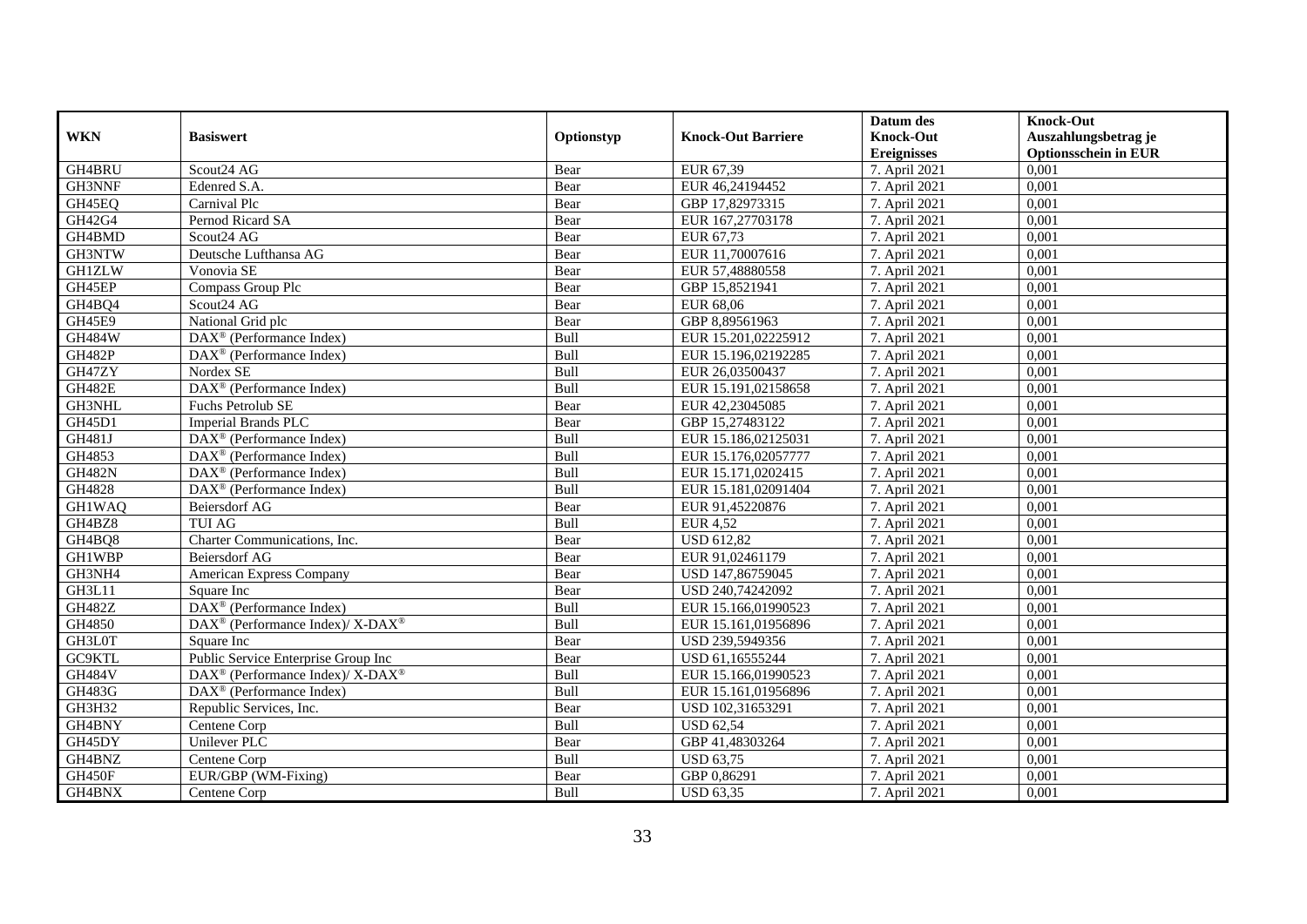|               |                                                 |             |                           | Datum des          | <b>Knock-Out</b>            |
|---------------|-------------------------------------------------|-------------|---------------------------|--------------------|-----------------------------|
| <b>WKN</b>    | <b>Basiswert</b>                                | Optionstyp  | <b>Knock-Out Barriere</b> | <b>Knock-Out</b>   | Auszahlungsbetrag je        |
|               |                                                 |             |                           | <b>Ereignisses</b> | <b>Optionsschein in EUR</b> |
| GH4BYP        | <b>TUI AG</b>                                   | Bull        | <b>EUR 4,54</b>           | 7. April 2021      | 0,001                       |
| GH4BXU        | Tesla Inc                                       | Bull        | <b>USD 684,97</b>         | 7. April 2021      | 0,001                       |
| GH4BLW        | Delta Air Lines, Inc.                           | Bear        | <b>USD 51,12</b>          | 7. April 2021      | 0,001                       |
| GH18NM        | Alphabet Inc. - Class C                         | Bear        | USD 2.242,74943014        | 7. April 2021      | 0,001                       |
| GH4BPH        | Morgan Stanley                                  | Bear        | <b>USD 79,27</b>          | 7. April 2021      | 0,001                       |
| GH4BNV        | Delta Air Lines, Inc.                           | Bear        | <b>USD 51,56</b>          | 7. April 2021      | 0,001                       |
| GH4CYD        | Dow Jones Industrial Average <sup>®</sup> Index | Bull        | <b>USD 33.480</b>         | 7. April 2021      | 0,001                       |
| GH4BPZ        | Centene Corp                                    | Bull        | <b>USD 62,95</b>          | 7. April 2021      | 0,001                       |
| GH4CYE        | Dow Jones Industrial Average® Index             | Bull        | <b>USD 33.480</b>         | 7. April 2021      | 0,001                       |
| GH4CYB        | Dow Jones Industrial Average® Index             | Bull        | <b>USD 33.500</b>         | 7. April 2021      | 0,001                       |
| GH4CYC        | Dow Jones Industrial Average <sup>®</sup> Index | Bull        | <b>USD 33.500</b>         | 7. April 2021      | 0,001                       |
| GH4CYF        | Dow Jones Industrial Average® Index             | Bull        | <b>USD 33.450</b>         | 7. April 2021      | 0,001                       |
| GH4CYG        | Dow Jones Industrial Average® Index             | Bull        | <b>USD 33.450</b>         | 7. April 2021      | 0,001                       |
| GH4CY9        | Dow Jones Industrial Average <sup>®</sup> Index | <b>Bull</b> | <b>USD 33.520</b>         | 7. April 2021      | 0,001                       |
| GH4CYA        | Dow Jones Industrial Average <sup>®</sup> Index | Bull        | <b>USD 33.520</b>         | 7. April 2021      | 0,001                       |
| GH4CYK        | Dow Jones Industrial Average® Index             | Bull        | <b>USD 33.420</b>         | 7. April 2021      | 0,001                       |
| GH4CYL        | Dow Jones Industrial Average <sup>®</sup> Index | Bull        | <b>USD 33.420</b>         | 7. April 2021      | 0,001                       |
| GH4CYH        | Dow Jones Industrial Average® Index             | Bull        | <b>USD 33.440</b>         | 7. April 2021      | 0,001                       |
| GH4CYJ        | Dow Jones Industrial Average® Index             | Bull        | <b>USD 33.440</b>         | 7. April 2021      | 0,001                       |
| GH4CYM        | Dow Jones Industrial Average® Index             | Bull        | <b>USD 33.400</b>         | 7. April 2021      | 0,001                       |
| GH4CYN        | Dow Jones Industrial Average® Index             | Bull        | <b>USD 33.400</b>         | 7. April 2021      | 0,001                       |
| <b>GH450G</b> | EUR/GBP (WM-Fixing)                             | Bear        | GBP 0.86504               | 7. April 2021      | 0,001                       |
| GH38ZL        | Salesforce.com, Inc.                            | Bear        | USD 222,43589669          | 7. April 2021      | 0,001                       |
| GH3KZZ        | Square Inc                                      | Bear        | USD 247,64728914          | 7. April 2021      | 0,001                       |
| GH3L0W        | Square Inc                                      | Bear        | USD 245,34234036          | 7. April 2021      | 0,001                       |
| GH3L55        | Square Inc                                      | Bear        | USD 244,19485503          | 7. April 2021      | 0,001                       |
| GH3KZW        | Square Inc                                      | Bear        | USD 246,48982568          | 7. April 2021      | 0,001                       |
| GH3KZX        | Square Inc                                      | Bear        | USD 248,78479633          | 7. April 2021      | 0,001                       |
| GH3L0U        | Square Inc                                      | Bear        | USD 243,03739157          | 7. April 2021      | 0,001                       |
| GH3L2K        | Square Inc                                      | Bear        | USD 241,88990626          | 7. April 2021      | 0,001                       |
| GH2A0W        | Akzo Nobel N.V.                                 | Bear        | EUR 98,20840183           | 7. April 2021      | 0,001                       |
| GH1ZV9        | Amazon.com, Inc.                                | Bear        | USD 3.260,8748759         | 7. April 2021      | 0,001                       |
| GH3L3H        | PayPal Holdings, Inc.                           | Bear        | USD 257,07560348          | 7. April 2021      | 0,001                       |
| GH3L3J        | PayPal Holdings, Inc.                           | Bear        | USD 258,29401862          | 7. April 2021      | 0,001                       |
| GH3L3P        | PayPal Holdings, Inc.                           | Bear        | USD 255,85718839          | 7. April 2021      | 0,001                       |
| GH3URL        | Visa Inc. - Class A                             | Bear        | USD 220,68665875          | 7. April 2021      | 0,001                       |
| GH3H27        | NN Group N.V.                                   | Bear        | EUR 42,89205264           | 7. April 2021      | 0,001                       |
| GH2PHL        | Nvidia Corporation                              | Bear        | USD 562,86895354          | 7. April 2021      | 0,001                       |